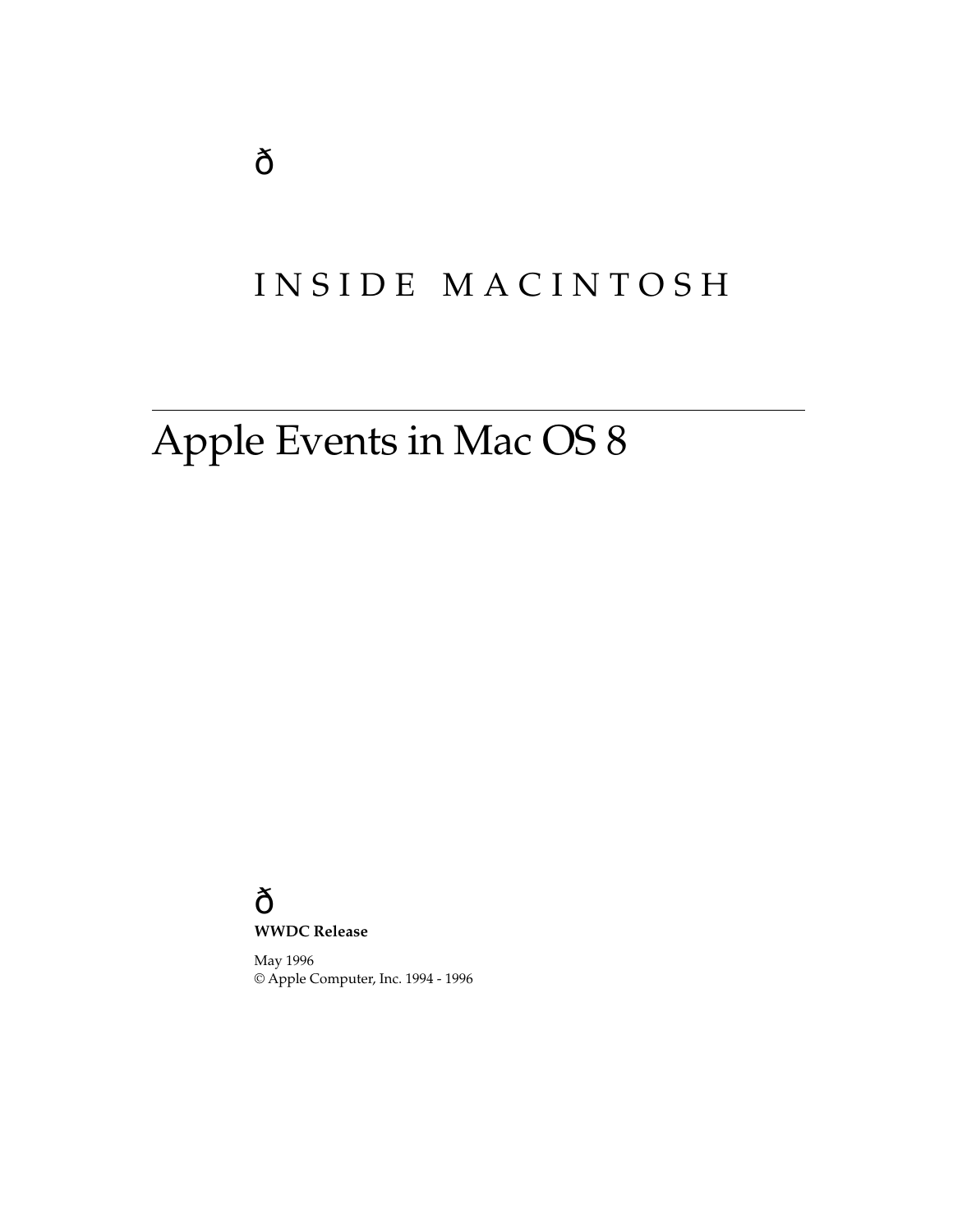Apple Computer, Inc.

© 1994–1996 Apple Computer, Inc. All rights reserved.

No part of this publication may be reproduced, stored in a retrieval system, or transmitted, in any form or by any means, mechanical, electronic, photocopying, recording, or otherwise, without prior written permission of Apple Computer, Inc., except to make a backup copy of any documentation provided on CD-ROM.

The Apple logo is a trademark of Apple Computer, Inc. Use of the "keyboard" Apple logo (Option-Shift-K) for commercial purposes without the prior written consent of Apple may constitute trademark infringement and unfair competition in violation of federal and state laws.

No licenses, express or implied, are granted with respect to any of the technology described in this book. Apple retains all intellectual property rights associated with the technology described in this book. This book is intended to assist application developers to develop applications only for Apple-labeled or Apple-licensed computers.

Every effort has been made to ensure that the information in this manual is accurate. Apple is not responsible for typographical errors. Apple Computer, Inc. 1 Infinite Loop

Cupertino, CA 95014 408-996-1010

Apple, the Apple logo, and Macintosh are trademarks of Apple Computer, Inc., registered in the United States and other countries. Finder and Mac are trademarks of Apple Computer, Inc. Simultaneously published in the United States and Canada.

**Even though Apple has reviewed this manual, APPLE MAKES NO WARRANTY OR REPRESENTATION, EITHER EXPRESS OR IMPLIED, WITH RESPECT TO THIS MANUAL, ITS QUALITY, ACCURACY, MERCHANTABILITY, OR FITNESS FOR A PARTICULAR PURPOSE. AS A RESULT, THIS MANUAL IS SOLD "AS IS," AND YOU, THE PURCHASER, ARE ASSUMING THE ENTIRE RISK AS TO ITS QUALITY AND ACCURACY.**

**IN NO EVENT WILL APPLE BE LIABLE FOR DIRECT, INDIRECT, SPECIAL, INCIDENTAL, OR CONSEQUENTIAL DAMAGES RESULTING FROM ANY DEFECT OR INACCURACY IN THIS MANUAL, even if advised of the possibility of such damages.**

**THE WARRANTY AND REMEDIES SET FORTH ABOVE ARE EXCLUSIVE AND IN LIEU OF ALL OTHERS, ORAL OR WRITTEN, EXPRESS OR IMPLIED. No Apple dealer, agent, or employee is authorized to make any modification, extension, or addition to this warranty.**

**Some states do not allow the exclusion or limitation of implied warranties or liability for incidental or consequential damages, so the above limitation or exclusion may not apply to you. This warranty gives you specific legal rights, and you may also have other rights which vary from state to state.**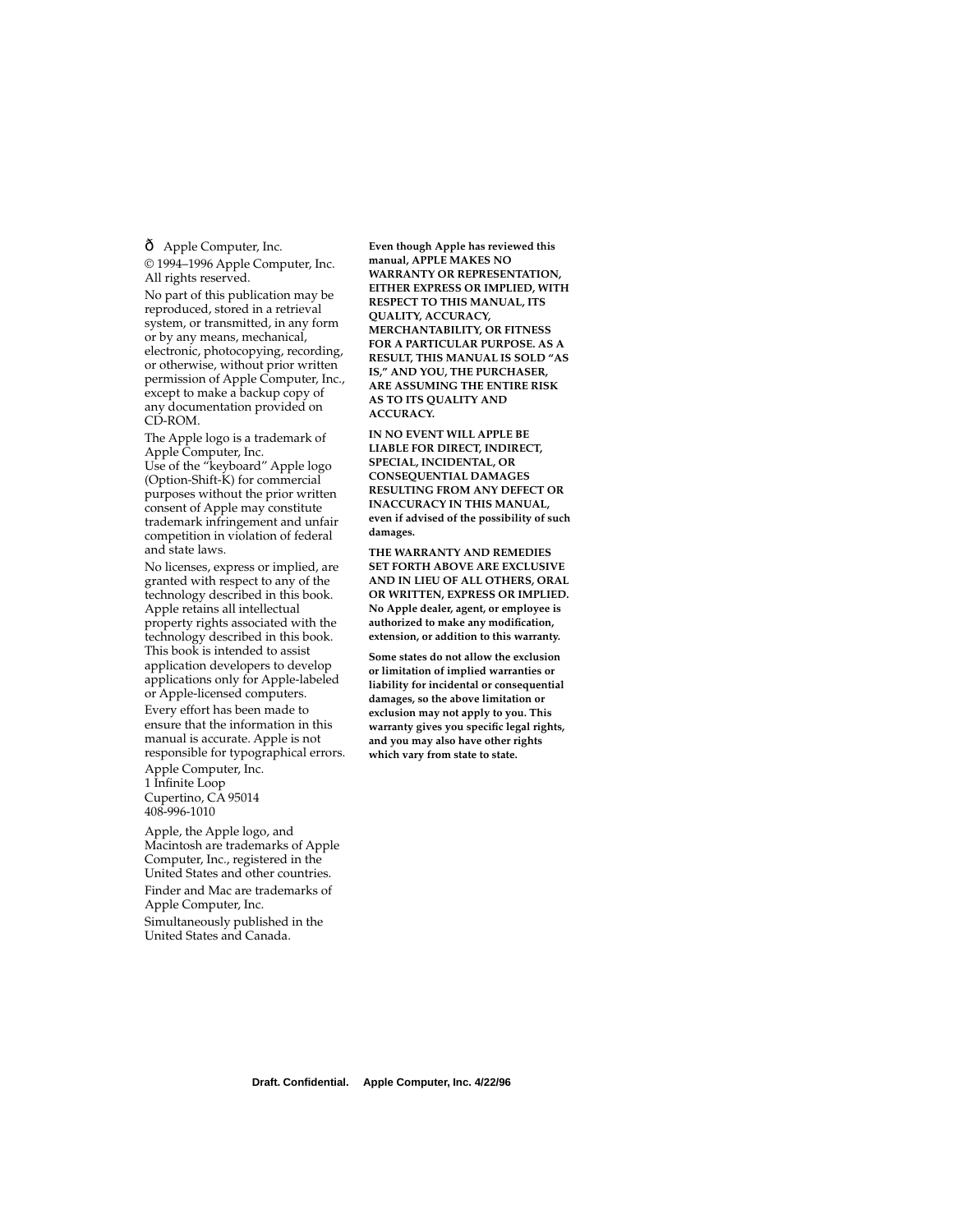# **Contents**

# [Chapter 1](#page-4-0) Introduction to the Mac OS 8 Event Model 1-1 [Apple Events in Mac OS 8 1-4](#page-7-0) [Apple Event Communications Model 1-4](#page-7-0) [Apple Event Data Model 1-5](#page-8-0) [The Mac OS 8 Event Model 1-6](#page-9-0) [Apple Event Dispatchers 1-8](#page-11-0) [Handler Tables 1-9](#page-12-0) [Apple Event Handlers 1-10](#page-13-0) [Tasking Models 1-11](#page-14-0) [One Task, One Dispatcher 1-12](#page-15-0) [Multiple Tasks, Multiple Dispatchers 1-12](#page-15-0) [Multiple Tasks, One Dispatcher 1-14](#page-17-0) [Benefits of the Mac OS 8 Event Model 1-16](#page-19-0) [Using the Mac OS 8 Event Model 1-17](#page-20-0) [Manipulating Dispatchers, Handler Tables, and Handlers 1-17](#page-20-0) [Event Dispatching for Modal States 1-17](#page-20-0)

# [Chapter 2](#page-22-0) Apple Event Communications Model Reference 2-1

| Apple Event Communications Constants and Data Types    | $2 - 3$  |
|--------------------------------------------------------|----------|
| Apple Event Dispatchers<br>$2 - 3$                     |          |
| Dispatcher References<br>$2 - 3$                       |          |
| Dispatcher IDs<br>$2 - 4$                              |          |
| Handler Table References<br>$2 - 4$                    |          |
| Receive Modes<br>$2 - 5$                               |          |
| Constants for Use With Send Functions<br>$2 - 5$       |          |
| Apple Event Send Options<br>$2 - 5$                    |          |
| Apple Event Send Priorities<br>$2-6$                   |          |
| Apple Event Handler<br>$2 - 7$                         |          |
| <b>Apple Event Communications Functions</b><br>$2 - 7$ |          |
| Creating and Manipulating Apple Event Dispatchers      | $2 - 10$ |
| Creating and Manipulating Handler Tables<br>$2 - 16$   |          |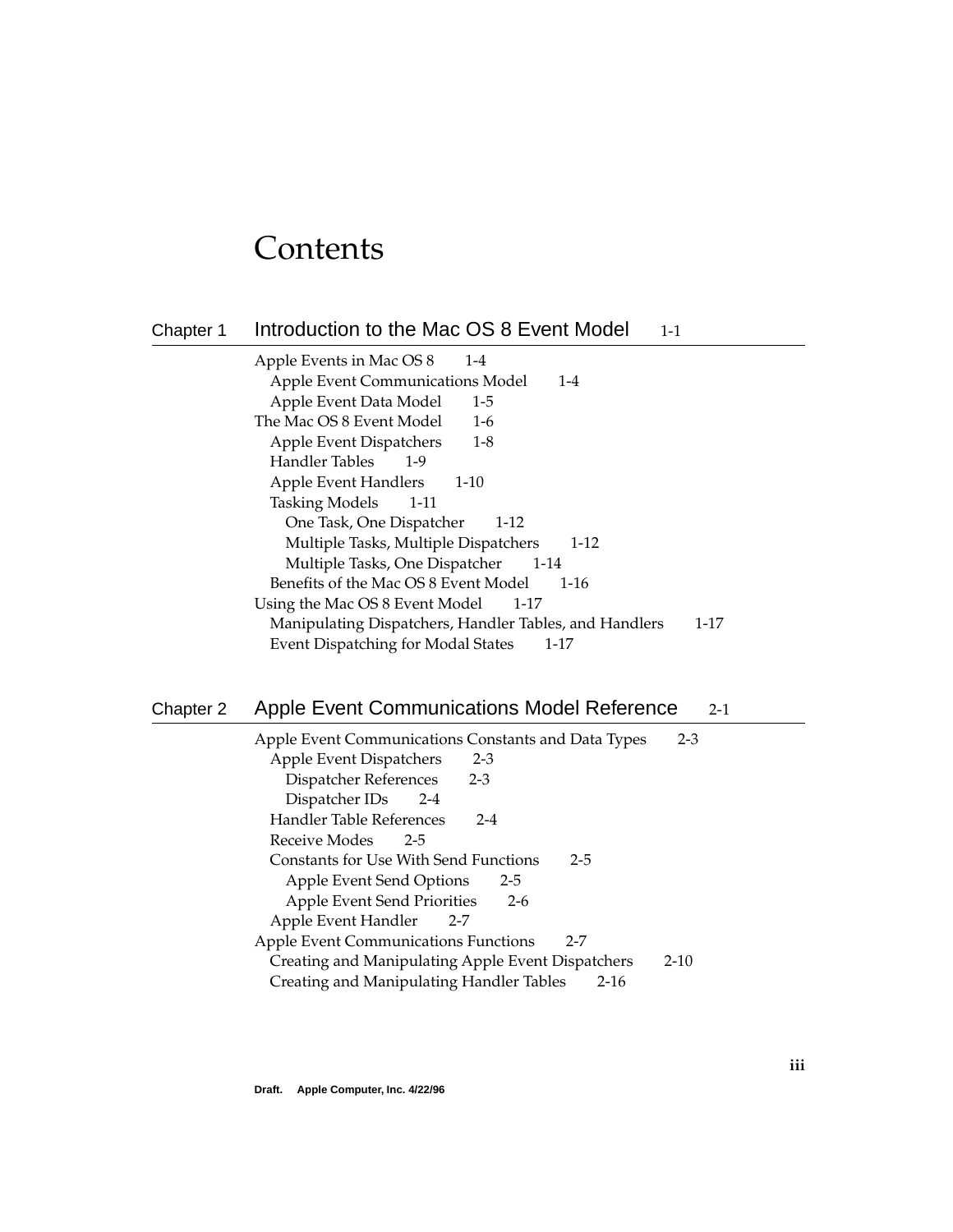[Creating, Getting, and Disposing of Handler Tables 2-16](#page-37-0) [Installing, Getting, and Removing Handlers 2-24](#page-45-0) [Pushing and Popping Handler Tables 2-29](#page-50-0) [Receiving Events 2-34](#page-55-0) [Sending Events 2-35](#page-56-0) [Application-Defined Function 2-42](#page-63-0) [Apple Event Manager Result Codes 2-44](#page-65-0)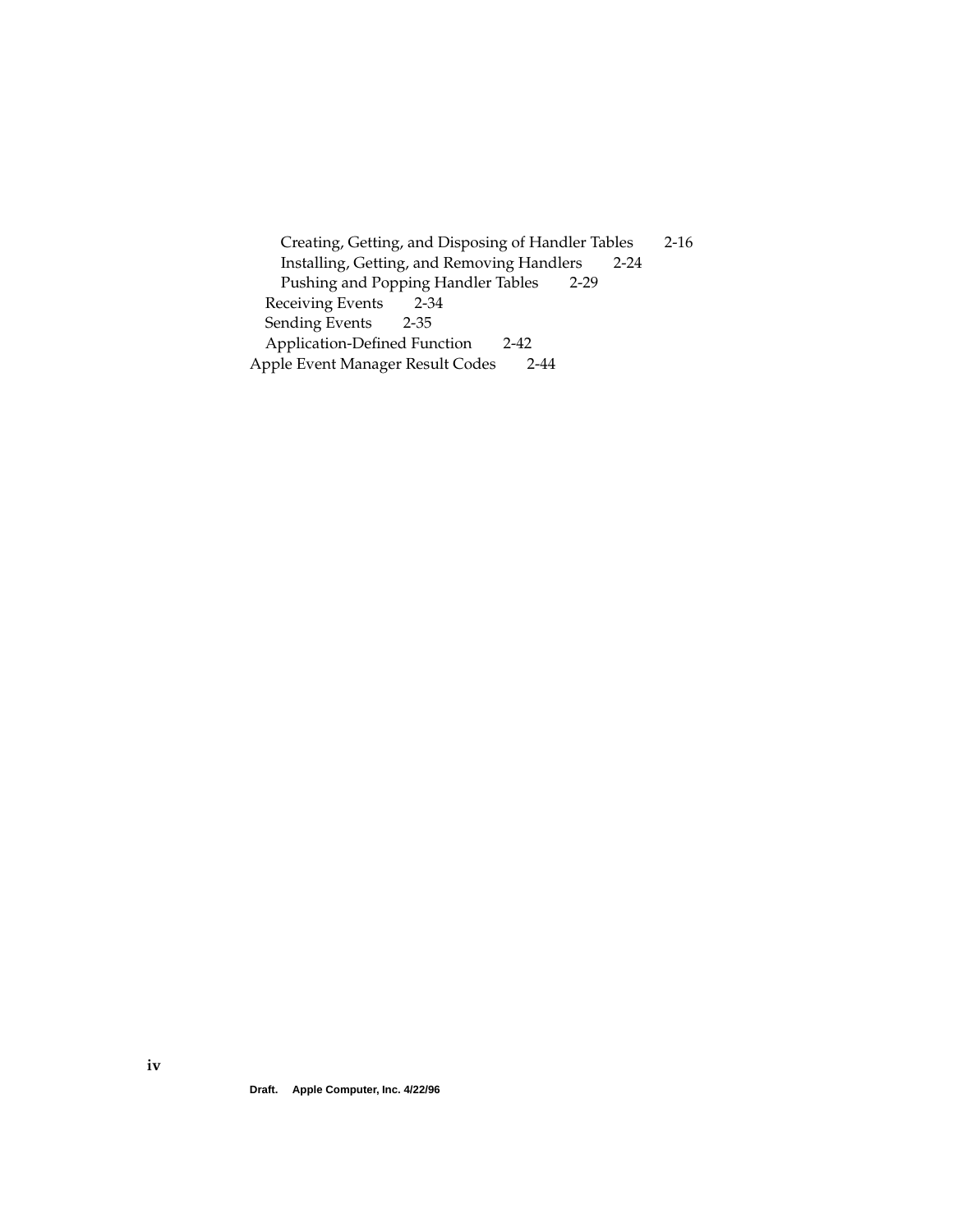# <span id="page-4-0"></span>Contents

[Apple Events in Mac OS 8 1-4](#page-7-0) [Apple Event Communications Model 1-4](#page-7-0) [Apple Event Data Model 1-5](#page-8-0) [The Mac OS 8 Event Model 1-6](#page-9-0) [Apple Event Dispatchers 1-8](#page-11-0) [Handler Tables 1-9](#page-12-0) [Apple Event Handlers 1-10](#page-13-0) [Tasking Models 1-11](#page-14-0) [One Task, One Dispatcher 1-12](#page-15-0) [Multiple Tasks, Multiple Dispatchers 1-12](#page-15-0) [Multiple Tasks, One Dispatcher 1-14](#page-17-0) [Benefits of the Mac OS 8 Event Model 1-16](#page-19-0) [Using the Mac OS 8 Event Model 1-17](#page-20-0) [Manipulating Dispatchers, Handler Tables, and Handlers 1-17](#page-20-0) [Event Dispatching for Modal States 1-17](#page-20-0)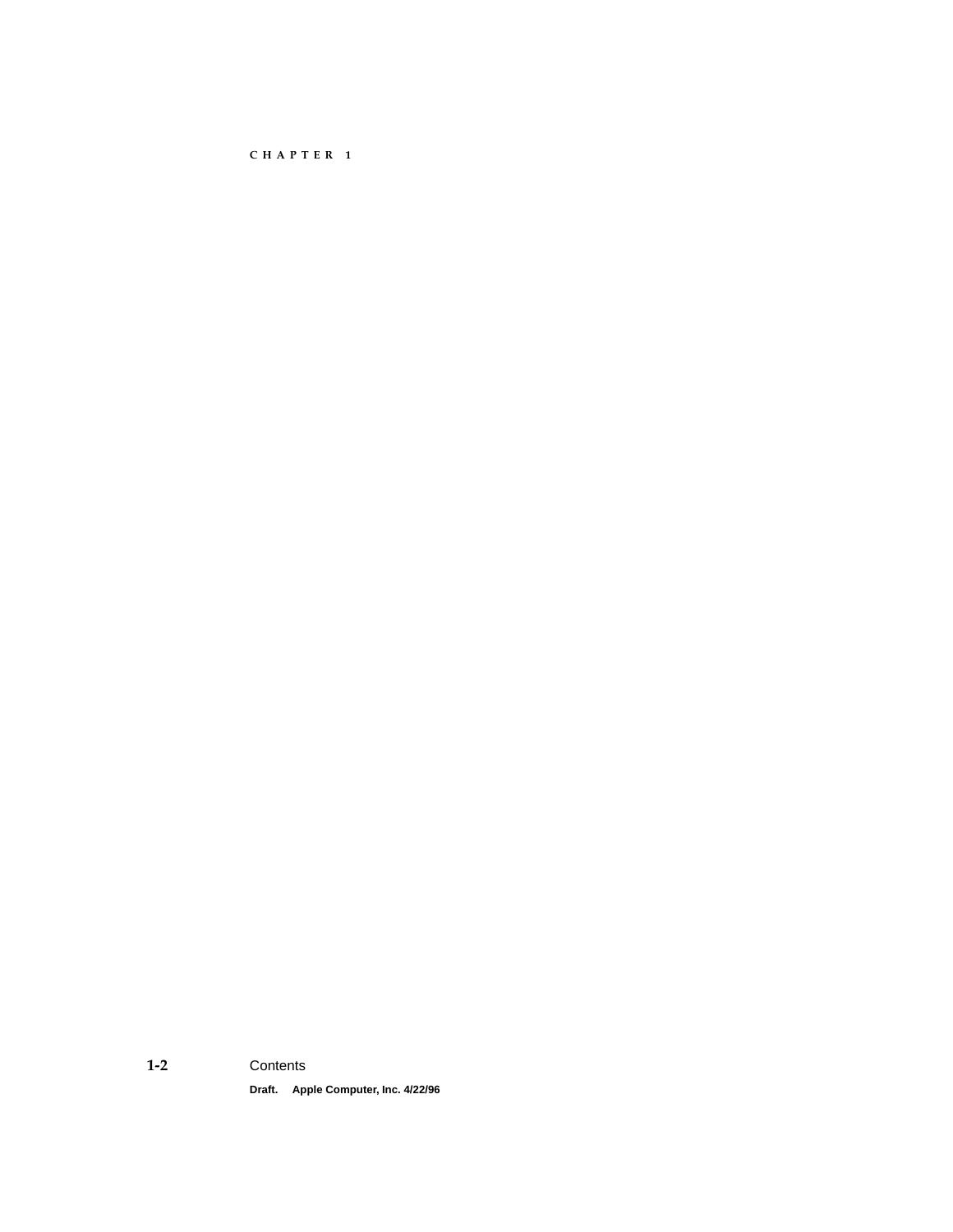<span id="page-6-0"></span>Introduction to the Mac OS 8 Event Model

The Mac OS 8 event model is based on the Apple events mechanism introduced in System 7. It provides a unified interface for events throughout the system, avoids the problems created by polling, and enhances application responsiveness to user actions.

This chapter introduces the Mac OS 8 event model. Before you read this chapter, you should be familiar with the book *Inside Macintosh: Interapplication Communication*. An electronic copy is included with this developer release.

For descriptions of the Apple Event Manager functions you can use to take advantage of the event model, see ["Apple Event Communications Model](#page-24-0)  [Reference" \(page 2-3\)](#page-24-0). Later developer releases will include sample code that demonstrates their use.

For information about the way the Toolbox routes standard Apple events, see the accompanying document *Human Interface Toolbox.*

Mac OS 8 supports the classic System 7 Event Manager as described in *Inside Macintosh: Macintosh Toolbox Essentials* for backward compatibility only. Supporting the Mac OS 8 event model allows you to take full advantage of the improved performance and flexibility that Mac OS 8 makes possible.

## ▲ **WARNING**

This document is preliminary and incomplete. All information presented here is subject to change. ▲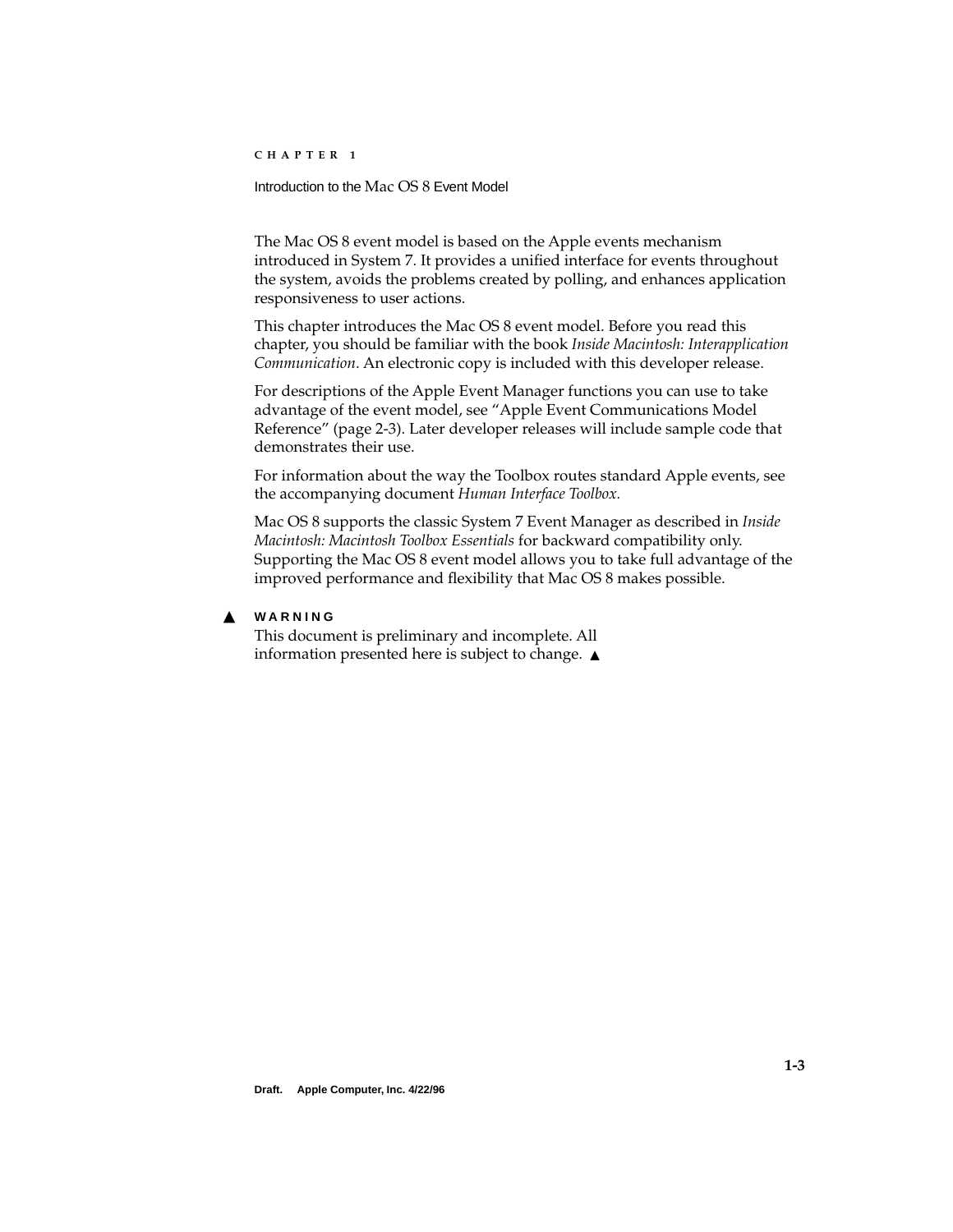# <span id="page-7-0"></span>Apple Events in Mac OS 8 1

An **Apple event** identifies itself by event class and event ID, names its own destination, and contains additional data structures that vary depending on the kind of event. First introduced in System 7 to support interapplication communication, Apple events provide the primary mechanism for communication throughout Mac OS 8.

In addition to this standard communications model, Apple events provide a hierarchical data format for organizing the information they convey. You use Apple Event Manager functions to support both the communication model (for sending and receiving Apple events) and the data model (for creating or interpreting the data structures used to construct Apple events).

The Apple event data model and Apple event communications model form the foundation for the Mac OS 8 event model, which defines programming concepts and protocols used throughout the system for communication among tasks, server programs, system services, device drivers, and other types of software as well as communication related to the user's interactions with your application.

## Apple Event Communications Model

The essence of the Mac OS 8 Apple event communication model is simple. When any program that supports this model runs, it expresses an interest in receiving certain Apple events. It then informs the Apple Event Manager that it is ready to receive, and the Apple Event Manager blocks the calling task until an event in which the program has expressed an interest arrives. This arrangement takes maximum advantage of priority-based preemptive scheduling, allowing other programs and tasks to receive processing time when your program doesn't need it.

The Mac OS 8 Apple Event Manager replaces the System 7 functions used to dispatch, receive, and send events with entirely new functions. To take full advantage of the Mac OS 8 communication model, you should use the new functions. Mac OS 8 supports the System 7 functions for backward compatibility only.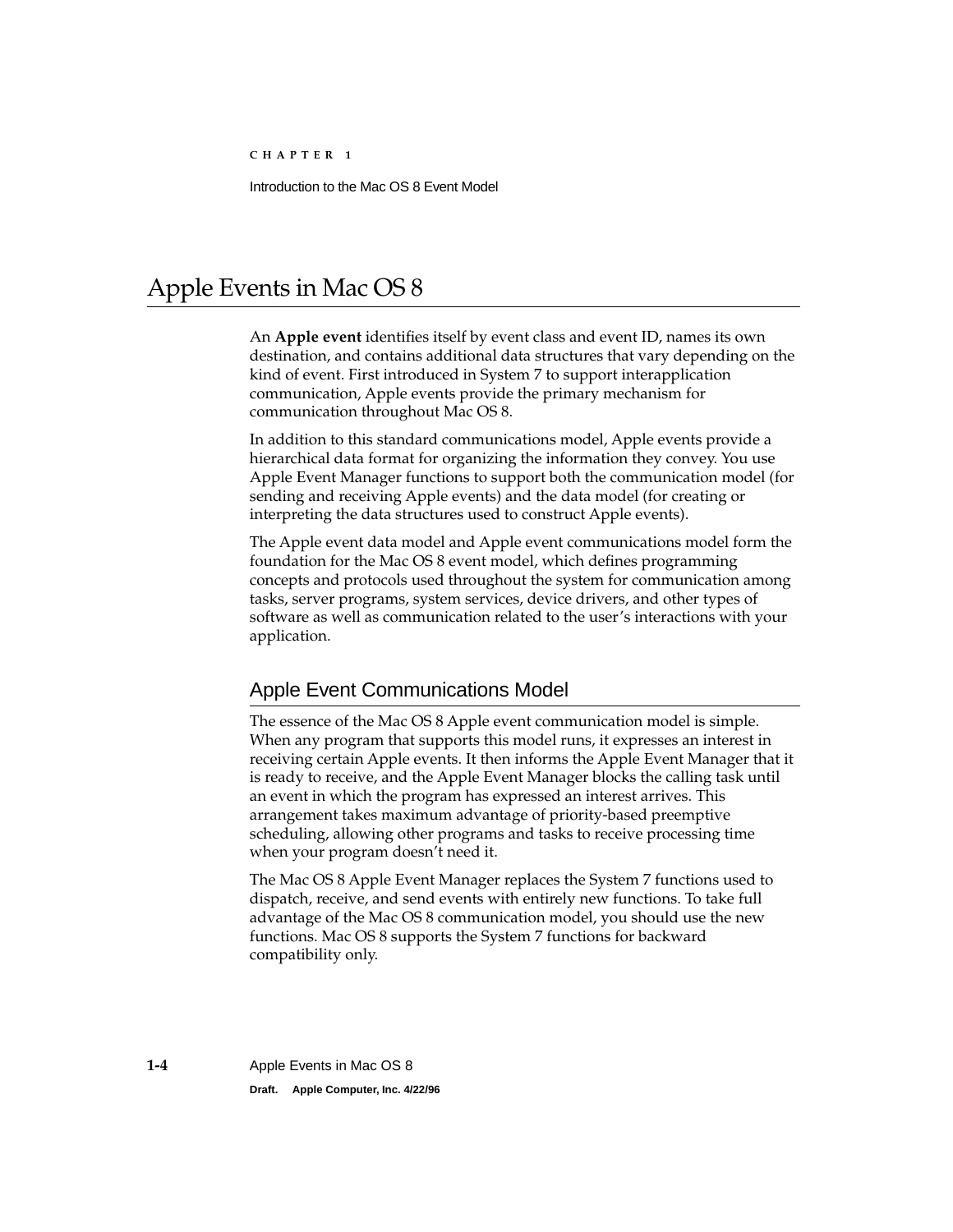<span id="page-8-0"></span>For descriptions of the new Mac OS 8 functions and a list of the System 7 functions they replace, see ["Apple Event Communications Model Reference"](#page-24-0)  [\(page 2-3\)](#page-24-0).

# Apple Event Data Model 1

In general, System 7 functions used to implement the Apple event data model that is, the functions used to add data to or get data from Apple events—have not changed. You can use most of these functions in the manner described in *Inside Macintosh: Interapplication Communication.*

One exception involves the way you obtain and clear the data in descriptor records. System 7 defines the data field of a descriptor record as a handle, requiring you to double dereference the handle and access the data directly. Although it defines accessors for related structures, System 7 doesn't provide accessors for descriptor records themselves.

As in other parts of the system, all data structures defined by the Mac OS 8 Apple Event Manager are opaque—that is, you can manipulate them only with the aid of accessor functions. Therefore, the Apple Event Manager provides new functions for obtaining and clearing the data in descriptor records. You should use these functions rather than accessing data in descriptor records directly.

The Mac OS 8 Apple Event Manager also provides functions that supplement the capabilities of the System 7 data model in the following areas:

- **Apple event streaming functions** allow you to write a series of descriptor records sequentially rather than explicitly inserting them one at a time using AEPutNthPointer or AEPutKeyPtr.
- **Apple event subdescriptor functions** allow you to examine the contents of recursively nested descriptor records without having to copy any data or create any new AEDesc structures.

Documentation for all these new functions will be available with later developer releases.

## **Note**

Standard Apple events previously defined by Apple—for example, the Required suite of Apple events discussed in *Inside Macintosh: Interapplication Communication*—are still supported in Mac OS 8 and still play the same roles.  $\bullet$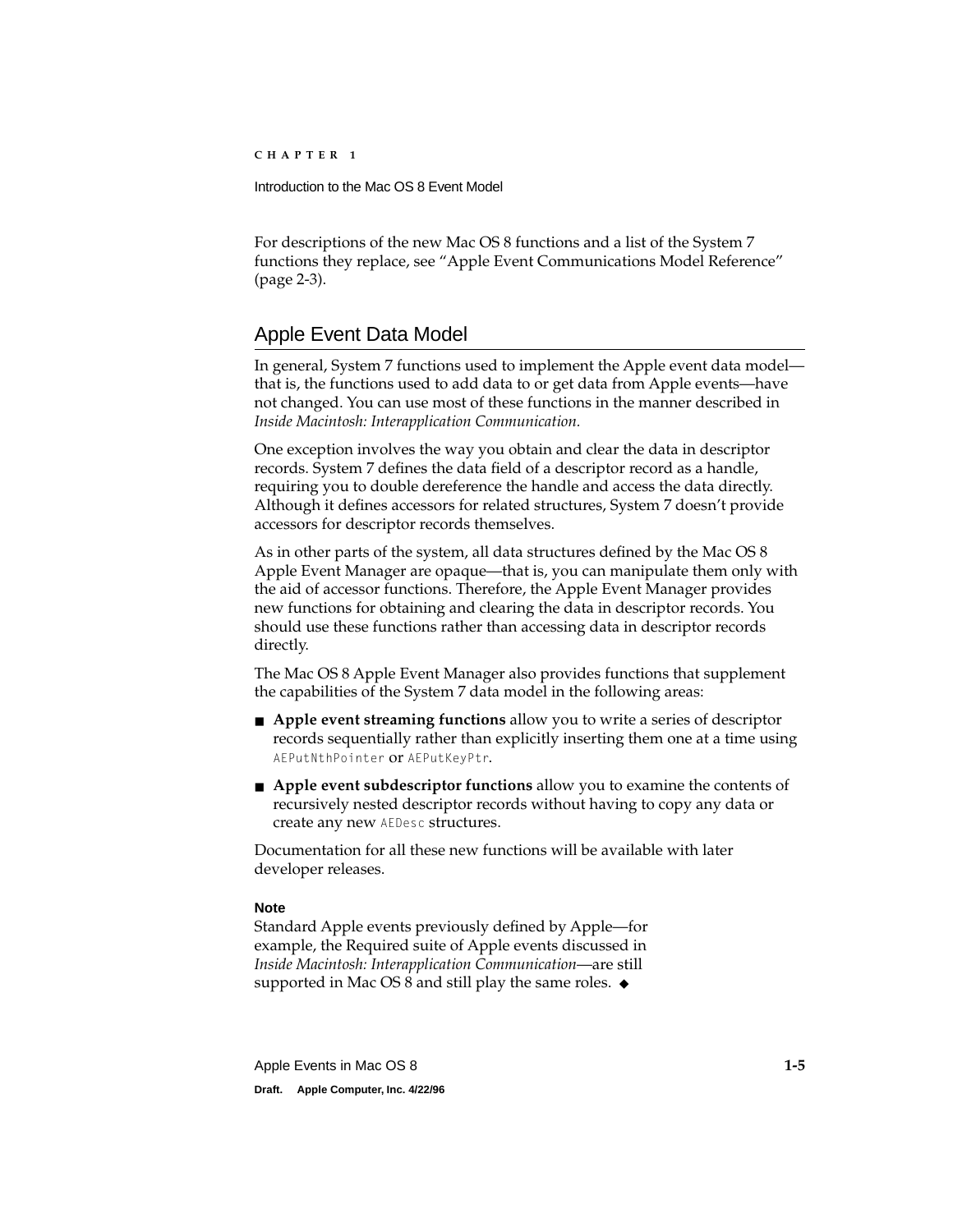# <span id="page-9-0"></span>The Mac OS 8 Event Model

Mac OS 8 supports several forms of interprocess communication, including specialized low-level communication using shared data, shared memory areas, and the Microkernel Messaging Service as well as the higher-level Apple event communications model. Apple events provide the most pervasive form of interprocess communication in Mac OS 8. Applications, server programs, and system services can all use Apple events to communicate with each other.

This section introduces the concepts you need to understand to take advantage of the Mac OS 8 event model. In Mac OS 8, you typically implement an application (that is, a program with a human interface) as a cooperative program that may be supported by server programs. Every program has a main task that may spawn additional tasks. (For more information about tasks, cooperative programs, and server programs, see the accompanying document *Microkernel and Core System Services.)* The Mac OS 8 event model provides a unified mechanism for controlling programs and their associated tasks.

When launched, any program can call Apple Event Manager functions to install handlers for the events that it wants to handle. After installing its handlers, the program doesn't use WaitNextEvent to receive events and AEProcessAppleEvent to dispatch them. Instead, each task performs any initialization work the task requires, then calls the Mac OS 8 function AEReceive, which doesn't return unless a handler generates an error or intentionally terminates the call to AEReceive.

For the most part, both the main task and any additional tasks that it spawns execute from inside AEReceive, which takes care of many of the operations that are handled by a System 7 event loop. The AEReceive function blocks the calling task until an event the program can handle arrives, at which point the Apple Event Manager reawakens the task and dispatches the event to the appropriate handler. This cycle of blocking then waking the task continues until the task terminates or the application quits.

All Apple events are conveyed via the "bottleneck" of AEReceive. This avoids the multilevel dispatching required with the classic System 7 Event Manager, which recognizes three principal kinds of events (low-level events, operating system events, and high-level events such as Apple events), each requiring different treatment.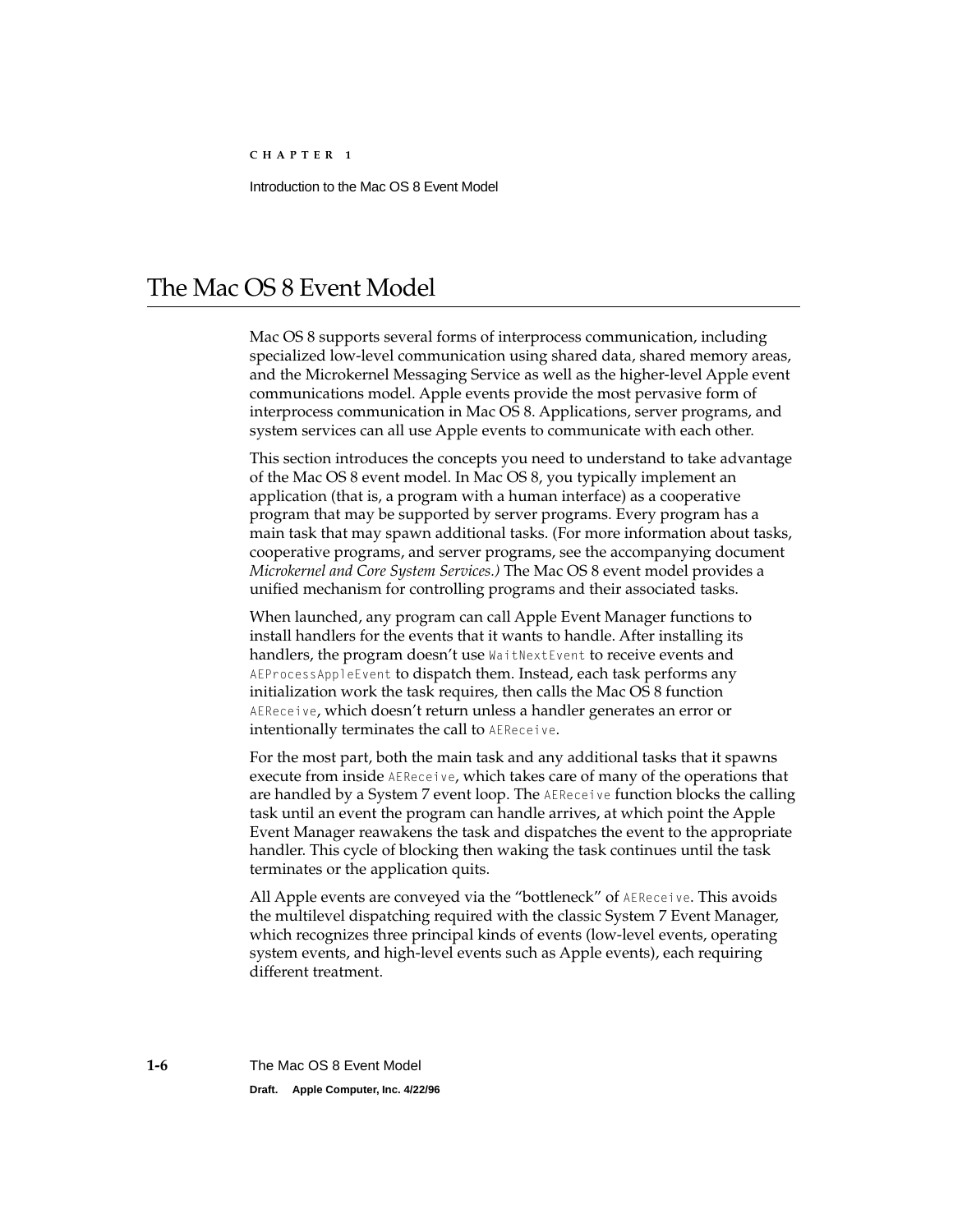Introduction to the Mac OS 8 Event Model

The Mac OS 8 event model treats all events the same way. At the same time, handlers installed for any event may translate low-level events into higher-level events that are more meaningful to the program. It may be helpful to think about this kind of translation or recycling of events in terms of three broad categories (whose boundaries may blur in specific cases):

- **Low-level events,** such as Mouse Down, are generated by the system in response to the user's manipulation of input devices. Low-level event handlers often translate events into higher-level synthetic or semantic events and resend the repackaged events. For example, if the user presses the mouse button while the pointer is over the File menu, the system sends corresponding Mouse Down event, which is resent by a Mouse Down handler as a Mouse Down in Content event.
- **Synthetic events,** such as Mouse Down in Content, mean more to most applications than low-level events. A single synthetic event may be produced by more than one low-level event; for example, a series of low-level Virtual Key events might generate a single synthetic text event that conveys a Kanji character. Synthetic event handlers can also translate events into higher-level semantic events; for example, the application's handler for a Mouse Down in Content event that is followed by a Mouse Up event while the pointer is over the Open command in the File menu translates those two events into an Open Document event.
- **Semantic events** are events such as Open Document or Quit Application with a specific meaning for an individual application. Several different kinds of synthetic events may be capable of generating the same semantic event. For example, the user can generate an Open Document event by releasing the mouse button while the Open command is selected in the File menu or by pressing the Command key and the O key at the same time. Semantic events may also be sent originally as semantic events, rather than cascading up through synthetic events from an original physical event. For example, a Get Data event is always generated by a script or another application; it is never generated directly by the user.

When you're creating the human interface for your application, you are primarily concerned with synthetic events. Most synthetic events are ultimately directed at a target within the application, such as a window or a menu. The Mac OS 8 event model allows the system to help your application arbitrate targets for some events while allowing you to override the default arbitration at any point. For some examples of default event routing provided by the system, see the accompanying document *Human Interface Toolbox.*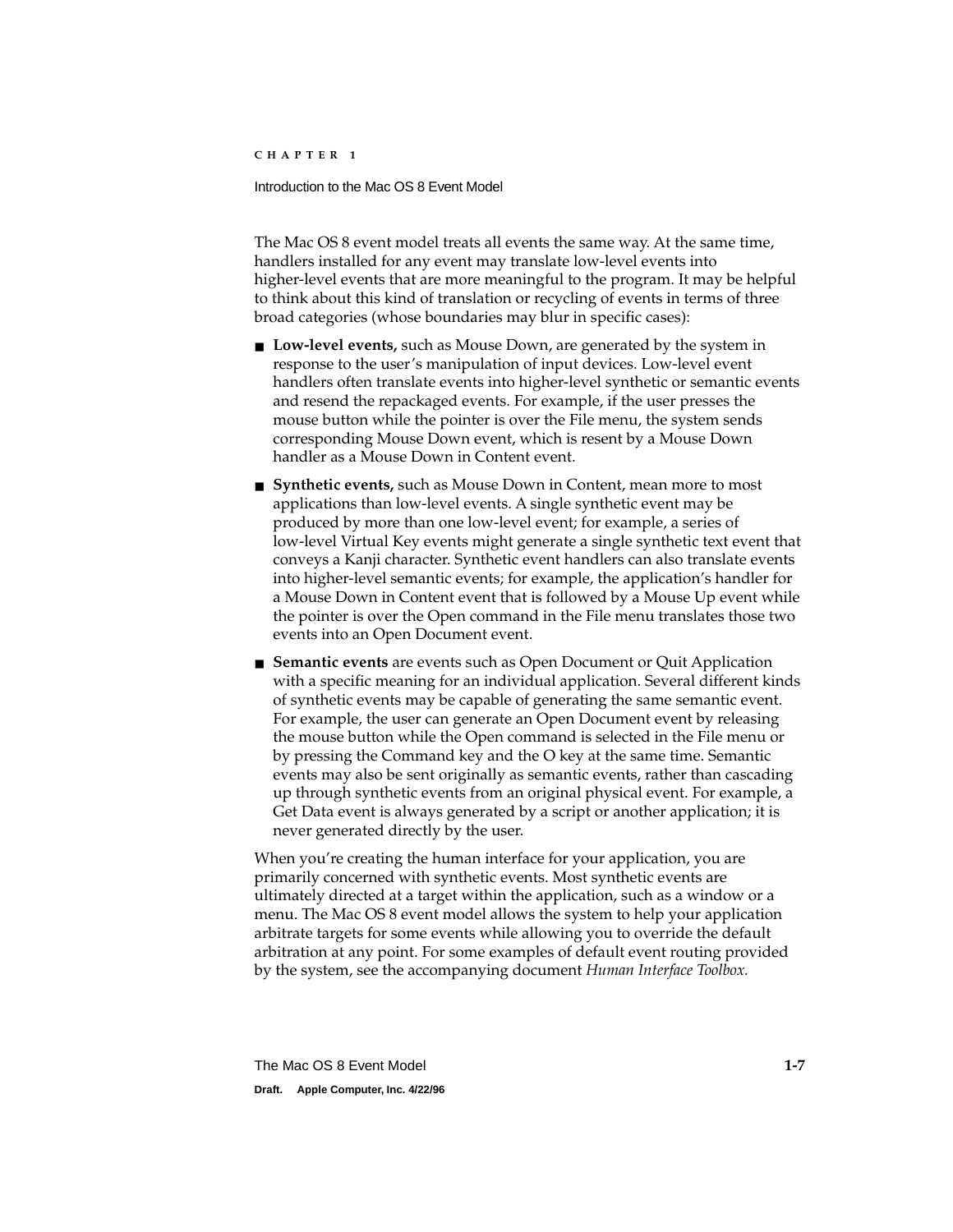# <span id="page-11-0"></span>Apple Event Dispatchers

To dispatch Apple events within a process, the Apple Event Manager uses one or more **Apple event dispatchers,** which combine an event queue and a stack of handler tables. Every process has a default dispatcher, and your application may create additional dispatchers as necessary.

Figure 1-1 illustrates the way the Apple Event Manager uses an Apple event dispatcher to dispatch an event. When an event arrives, the Apple Event Manager wakes up the task that called AEReceive and searches the stack of handler tables for a matching handler. An Apple event handler is identified by the combination of the event class and event ID of the event it handles—much the way Apple event handlers are stored in application and system handler tables in System 7.



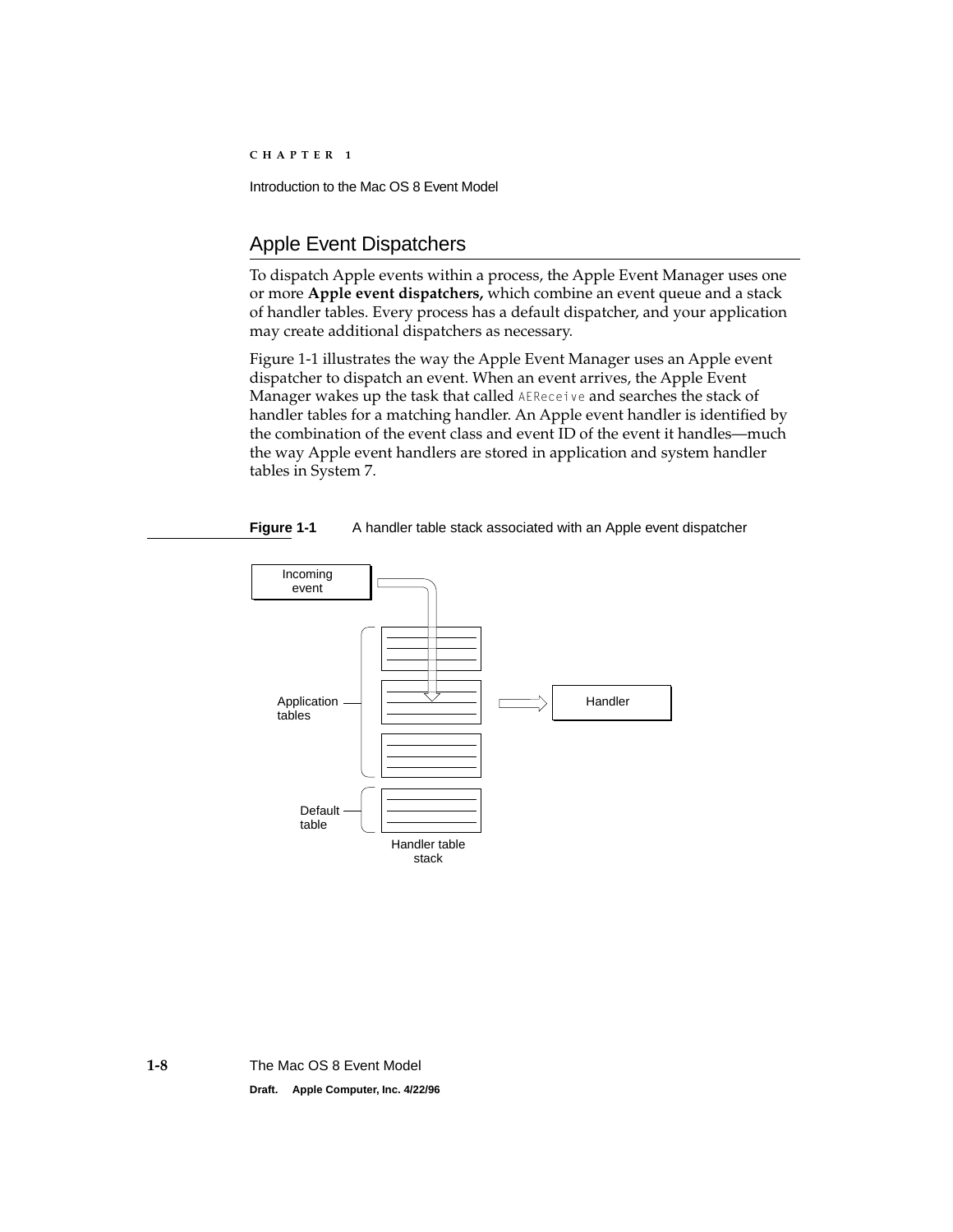# <span id="page-12-0"></span>Handler Tables 1

Each Apple event dispatcher maintains its own **handler table stack,** which consists of a default handler table and one or more application handler tables.

A **default handler table** contains the default handlers installed by the system. The default handlers for an application interpret standard events such as Mouse Down or Update and if necessary route them to the appropriate panels within a window.

Most applications need to add one or more of their own handler tables to the handler table stack to implement each application's unique behaviors. For example, when a user double-clicks one of your application's document icons in the Finder, the Finder sends the Open Document event to your application to request that it open the corresponding document. Therefore, every Mac OS 8 application must provide a handler for the Open Document event (in much the same way that System 7 applications do).

You use the Apple Event Manager to install Apple event handlers in one or more **application handler tables,** which you can add to or remove from the handler table stack at any time. When the Apple Event Manager searches for an event's handler, it starts from the top of the stack and looks down the chain of handler tables until it finds a match. By stacking one handler table on top of another, you can augment or override the behavior defined by the lower table with the behavior defined by the higher table.

If the Apple Event Manager can't find an entry for a particular event in an application handler table, it takes one of two actions, depending on the type of table. You can create two kinds of Apple event handler tables:

- **Nonfiltered handler table.** When a nonfiltered handler table contains no handler for a particular event, the Apple Event Manager passes the event on to the next handler table in the stack.
- **Filtered handler table.** When a filtered handler table contains no handler for a particular event, the Apple Event Manager immediately suspends the event, which remains in the event queue. After the filtered table has been removed from the handler table stack, the Apple Event Manager passes any suspended events on to the next handler table in the order in which they were originally received.

Nonfiltered tables are appropriate for most situations. Filtered handler tables are useful when your application is in a modal state and you want to suspend handling of certain events. For more information about filtered handler tables, see ["Event Dispatching for Modal States" \(page 1-17\)](#page-20-0).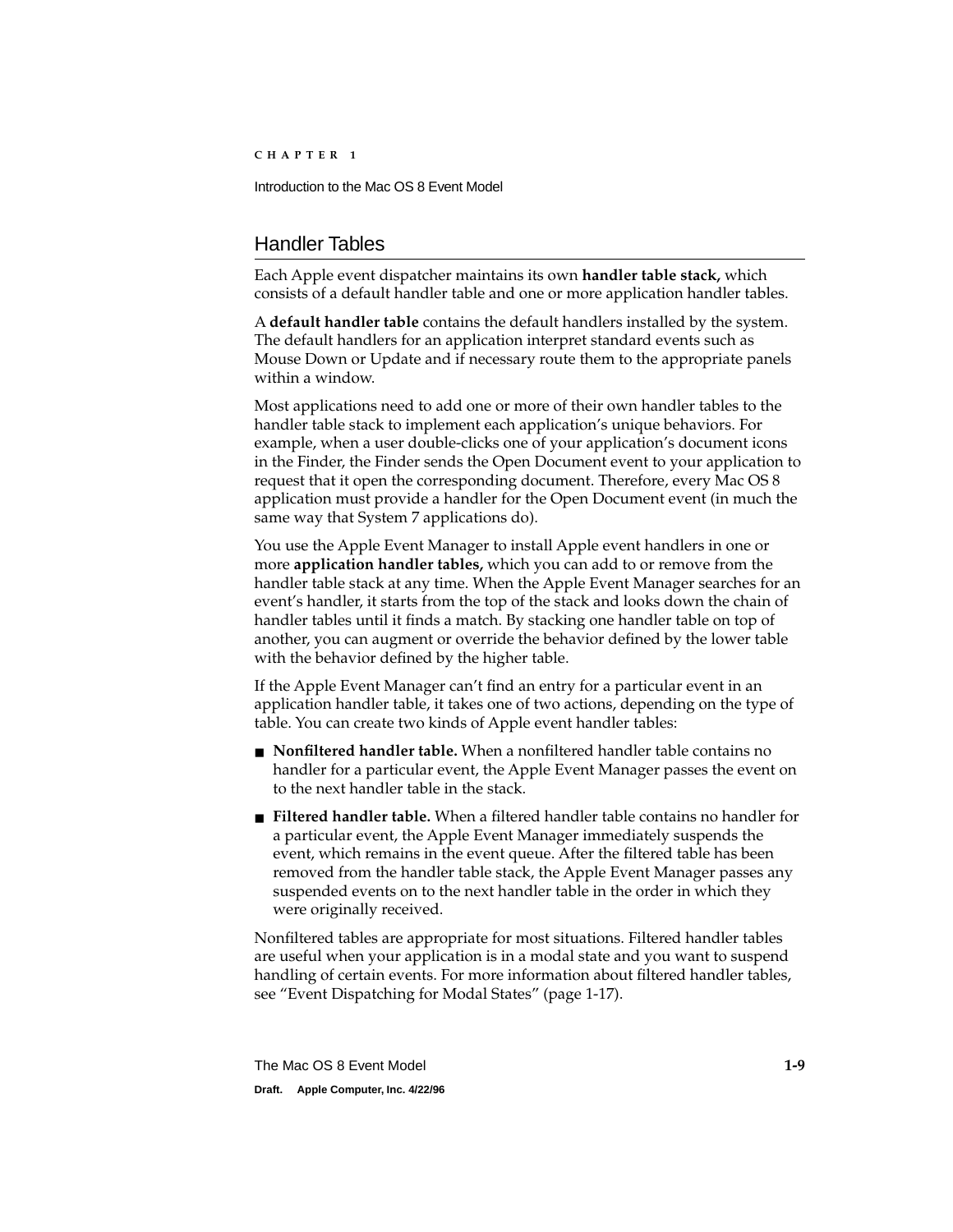# <span id="page-13-0"></span>Apple Event Handlers 1

If the event class and event ID for a particular event is sufficient for you to decide that your application doesn't need to handle that event, you don't need to install a handler for it. For example, you don't need to install handlers for text events if you intend to take advantage of the default text-handling provided by HI objects of class HIEditText.

If you need more information about an event before you can decide whether your application needs to handle it, you must install a handler for that event. For example, an application that supports the Get Data event for certain kinds of data must install a handler that receives all Get Data events, including some the application may not be able to handle.

When the Apple Event Manager finds an entry for an event in a handler table, it passes the event to that handler. The handler must make at least two decisions about the event:

- 1. **Handle the event or don't handle it.** If the handler can handle the event, it should do so, then proceed to step 2. If the handler can't handle the event for any reason, it should proceed directly to step 2.
- 2. **Consume the event or pass it on.** In most cases the handler simply handles the event, returns a result code such as noErr that indicates it did so successfully, and processing for that event stops. If the handler can't consume the event, it should return a result code that instructs the Apple Event Manager what to do with the event next. For example, if the handler returns the result code errAEEventNotHandled, the Apple Event Manager continues its search through the handler table stack for a handler for the event.

If the handler can't understand the event as specified—for example, a Get Data event requests the name of the current printer, which the application doesn't know anything about—returning the result code errAEEventNotHandled allows handlers for that event in lower tables, if any are installed, a chance to handle it. Passing on the event in this way can also be useful if the handler performs preliminary handling only and you want to take advantage of additional handling provided by handlers in lower tables.

If a handler understands the event but the event is impossible to handle—for example, a Get Data event specifies the fifth paragraph in a document that only has four paragraphs—the handler should return any appropriate nonzero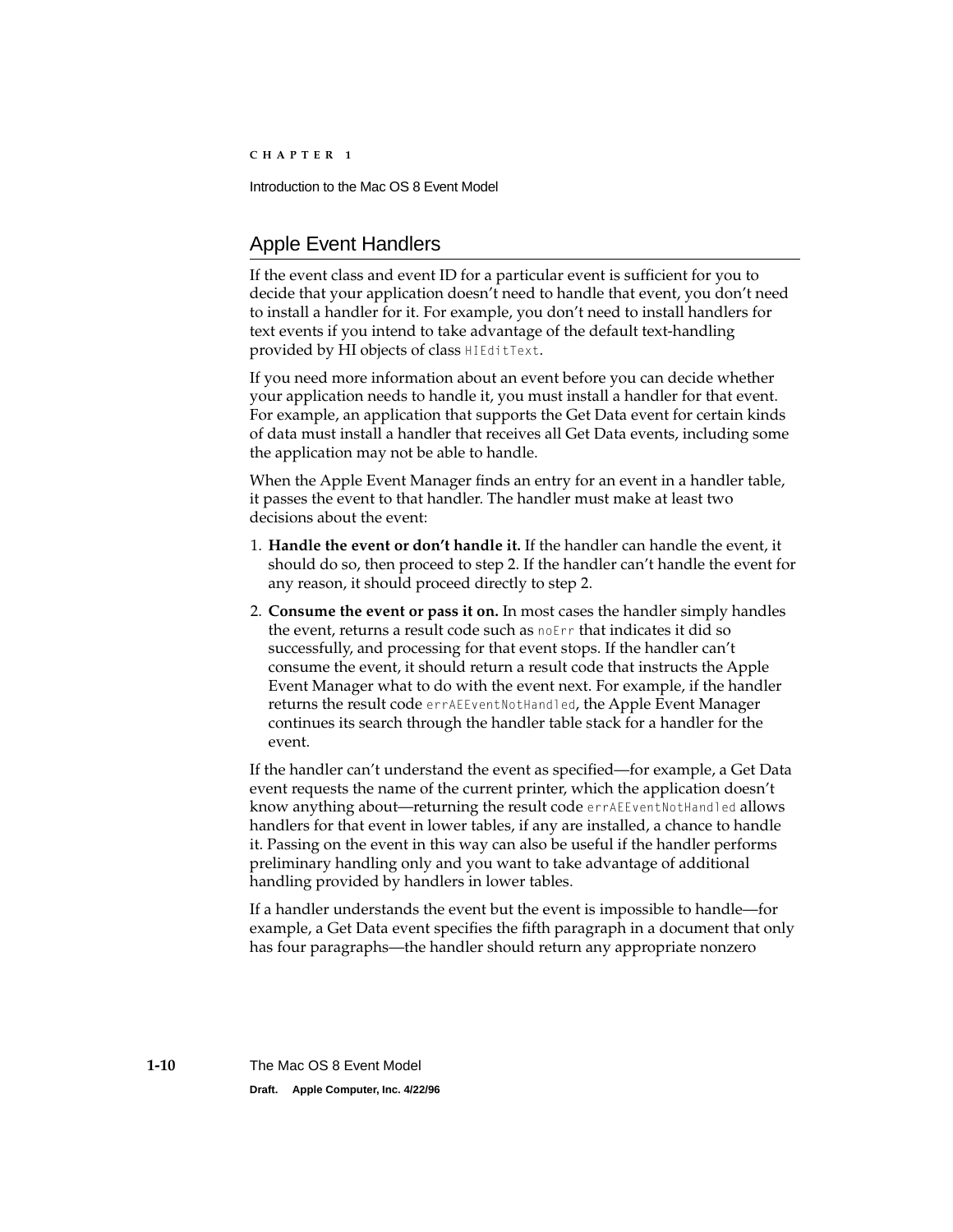<span id="page-14-0"></span>error. Returning any result code other than errAEEventNotHandled prevents the Apple Event Manager from continuing to search the handler table stack, and the event dies.

# Tasking Models 1

Before reading this section, you should be familiar with the accompanying document *Microkernel and Core System Services.* As that document explains, every program has a main task and may have additional tasks. Only the main task of a cooperative program can specify the default Apple event dispatcher when it calls AEReceive. You can associate additional tasks with other dispatchers to take advantage of preemptive scheduling for processing that doesn't involve your application's human interface.

When any task calls AEReceive, the task specifies the Apple event dispatcher (and thus the event queue) in which it's interested. You can associate tasks with Apple event dispatchers in three principal ways:

- one task and one dispatcher
- multiple tasks and multiple dispatchers
- multiple tasks and one dispatcher

The sections that follow introduce these tasking models.

Identifying the particular arrangement of tasks and dispatchers appropriate for your program is a design decision. The first two models are appropriate for both cooperative programs and server programs. The third model, which associates multiple tasks with a single dispatcher, is intended for use by server programs only. All three models may be combined in various ways to support more complex relationships among tasks and dispatchers and to assign operations to server programs. The Mac OS 8 event model makes it easy to construct a multitasking "back end" for an application.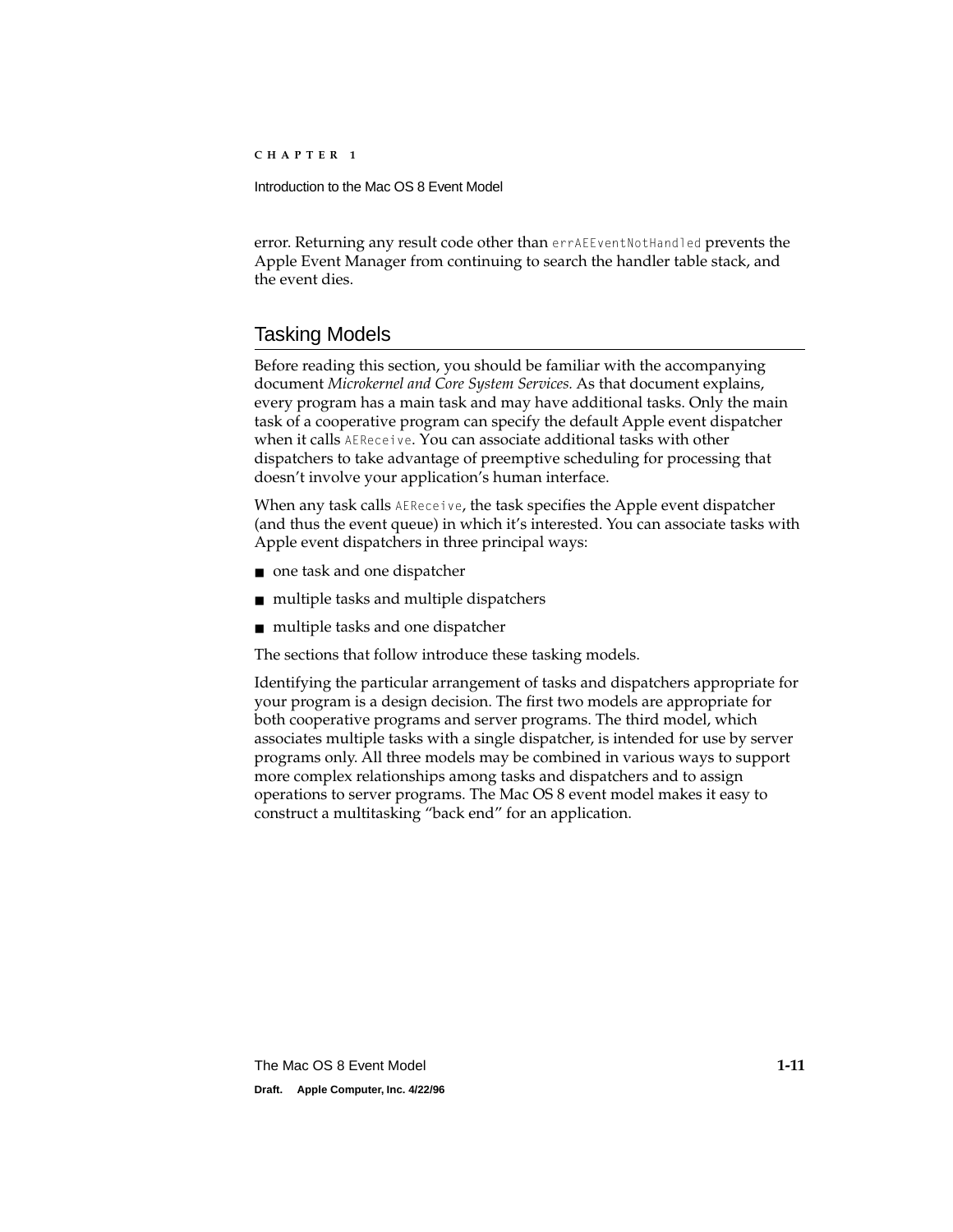## <span id="page-15-0"></span>One Task, One Dispatcher 1

Figure 1-2 shows the simplest case: a main task associated with the default Apple event dispatcher associated with a process.

## **Figure 1-2** One task, one dispatcher



The arrangement shown in Figure 1-2 superficially resembles a System 7 event loop in the sense that a single task is responsible for all event handling. In Mac OS 8, the role played by the event loop in System 7 has been transferred to AEReceive, which blocks the main task until an event for which its dispatcher has a handler arrives.The Apple Event Manager the wakes the main task and runs the handler.

## Multiple Tasks, Multiple Dispatchers 1

A dispatcher and its handlers represent one kind of behavior or set of activities that your application can perform. For example, you must associate an application's main task with a single dispatcher for all handlers that use cooperative services, as in Figure 1-2.

It's also possible to create additional dispatchers for one or more additional tasks that use reentrant services only. [Figure 1-3](#page-16-0) illustrates this arrangement. Another alternative is to create additional tasks for a single dispatcher, as described in ["Multiple Tasks, One Dispatcher" \(page 1-14\).](#page-17-0)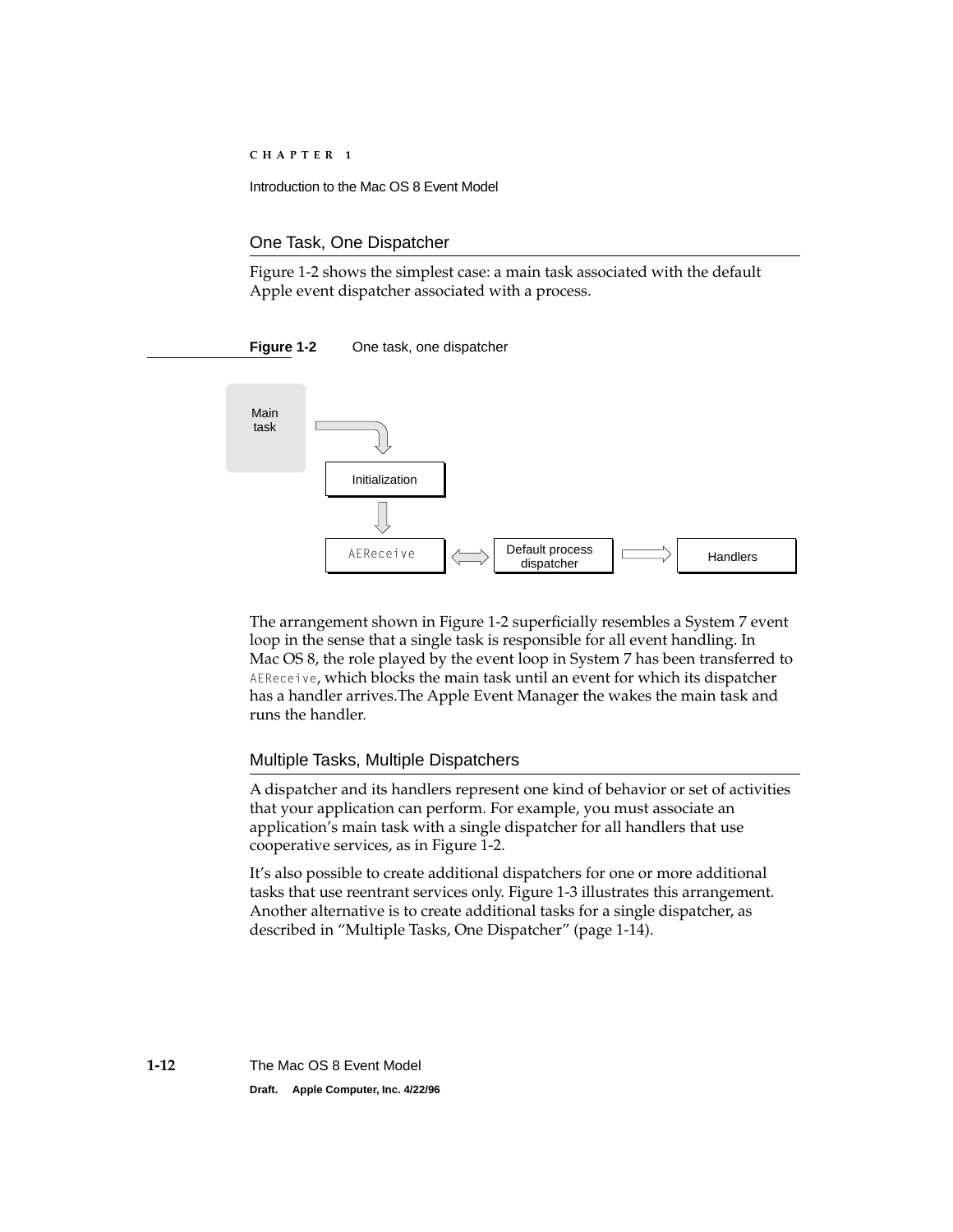

<span id="page-16-0"></span>

You can implement the tasking model shown in Figure 1-3 in several ways. It's possible, for example, to route events to a particular dispatcher. All human interface events must be routed through an application's default process dispatcher, but you can route other events to other dispatchers in any way you wish.

All events are sent to the default dispatcher initially. Its handlers forward certain events to one or more additional dispatchers. For example, a graphics program might have a menu command that transforms an image in some way by performing a series of calculations. The handler invoked by that command can in turn send an Apple event to a different dispatcher associated with a separate task that actually performs the calculations. The main task is then free to continue responding to the user's manipulation of the human interface while the second task, which doesn't involve the human interface, continues to execute in the background.

When the second task needs to inform the user of its progress, the handler that's performing the calculation can send an event back to the default process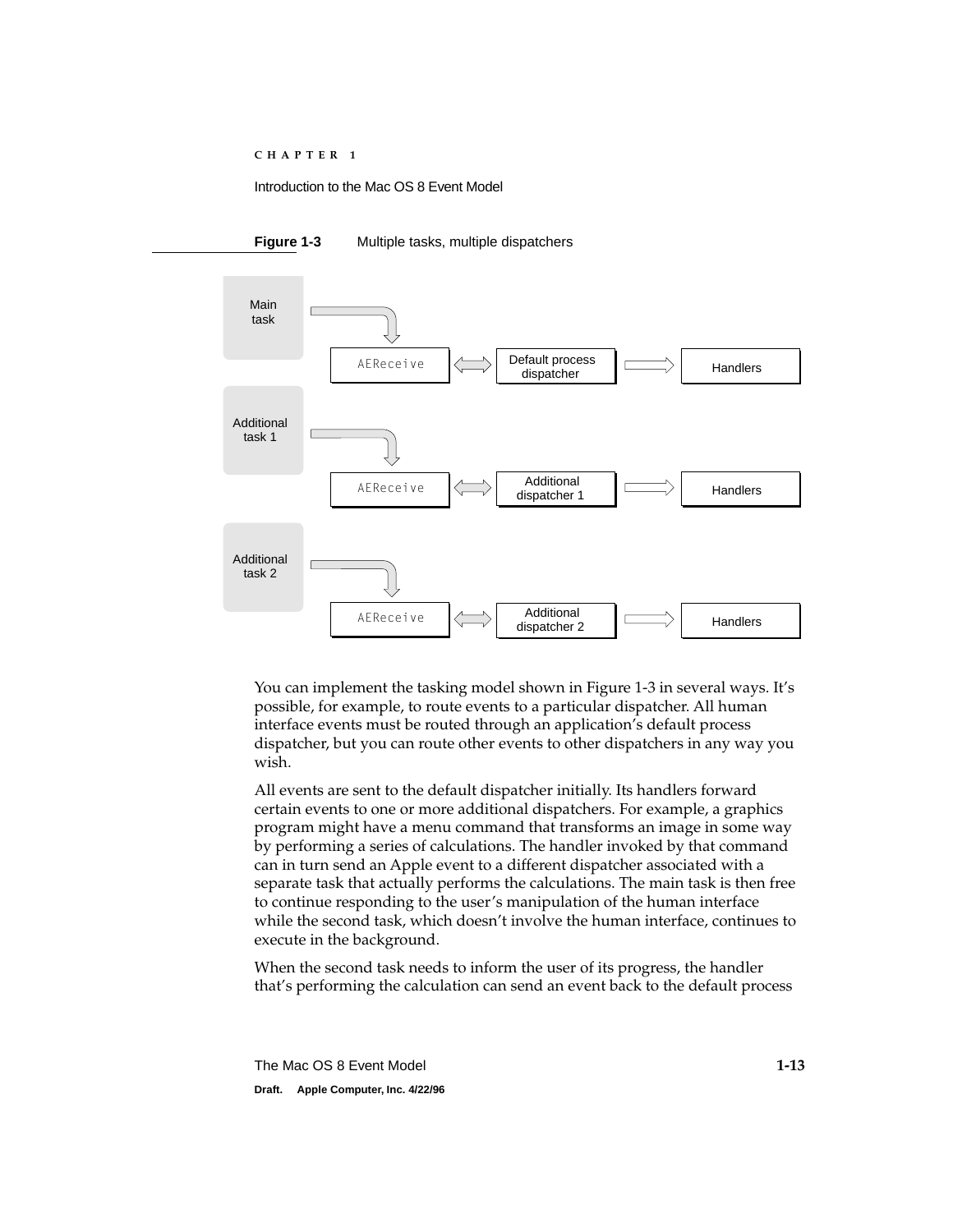#### <span id="page-17-0"></span>Introduction to the Mac OS 8 Event Model

dispatcher to update a progress indicator. Similarly, when the handler has completed its calculations, it can send an event back to the default process dispatcher to invoke the handler that actually draws the transformed image.

Because Mac OS 8 permits an application to use multiple tasks in addition to a single main task, the graphics application in this example could actually perform transformation calculations on several different images, starting each calculation at a different time and performing them all concurrently. Thus, the main task could be drawing the results of one calculation to the screen while another task is in the middle of calculating a transformation for a second image and still another task is just beginning to calculate a transformation for a third image. In effect this kind of arrangement allows you to create a "server within the application," even though the additional tasks don't necessarily have to be implemented as independent server programs in their own address spaces.

Because of the way the Mac OS 8 microkernel schedules tasks in this kind of situation, you can ensure that your application continues to be highly responsive to user actions even while additional tasks are executing—unlike System 7, in which background processing can seriously interfere with the application's responsiveness.

## Multiple Tasks, One Dispatcher 1

[Figure 1-4](#page-18-0) shows multiple tasks calling AEReceive with the same dispatcher. Each task has its own entry point and begins executing at a different time. The tasks don't necessarily have to be identical, but they must use the same set of handlers provided by the dispatcher and must all be equally qualified to deal with incoming events. All handlers in a dispatcher that is shared in this way must be fully reentrant.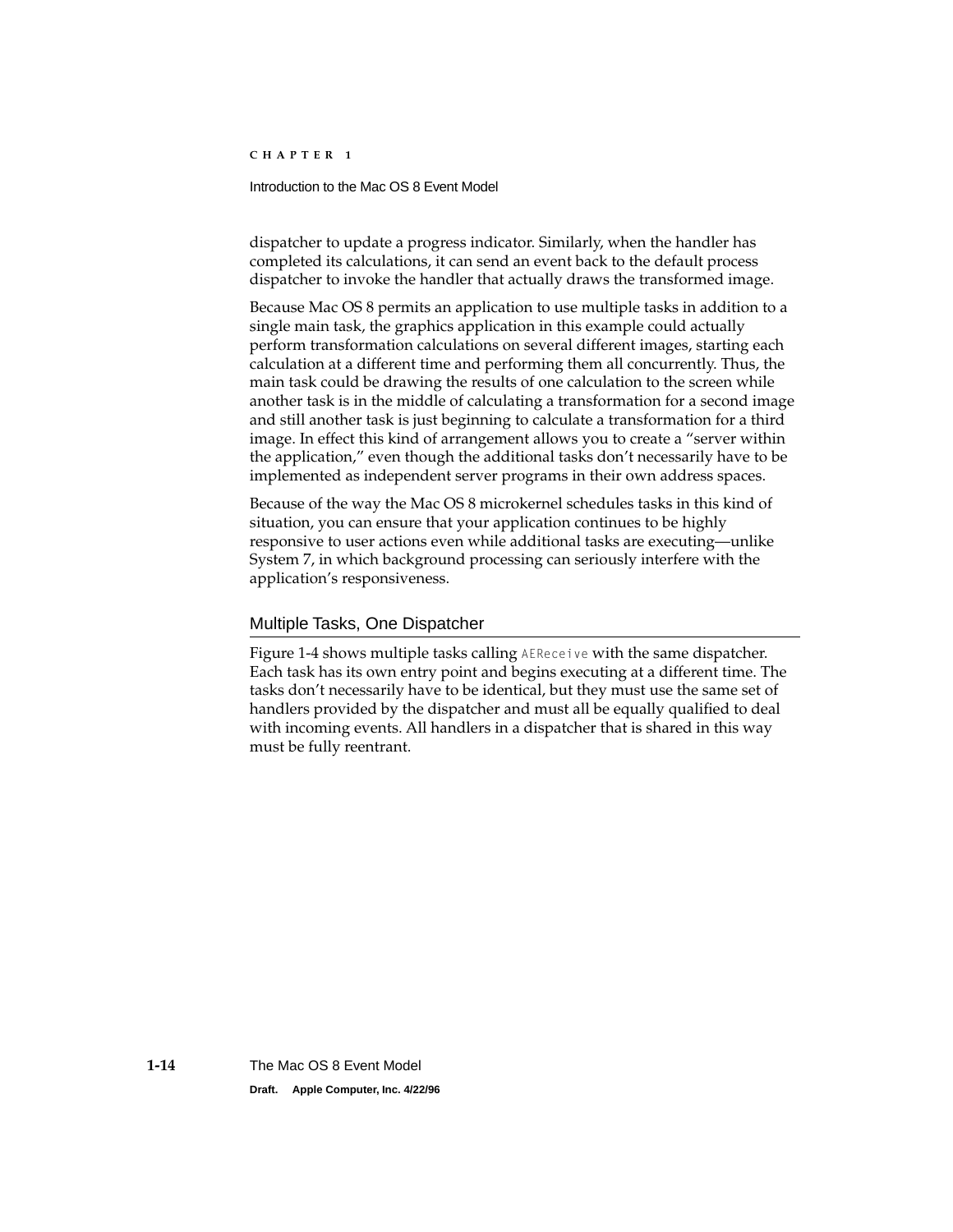<span id="page-18-0"></span>



This arrangement is most useful for server programs. For example, a database that receives requests continuously from several sources can spawn a series of identical tasks associated with the same Apple event dispatcher. All these tasks share the same stack of handler tables. The Apple event dispatcher pairs each task with each incoming request and looks up the corresponding handler in the stack of handler tables. As each task resumes execution, it can execute at the same time, if necessary, that previously woken tasks are executing. Thus, the database can handle a series of requests simultaneously.

The tasking model shown in Figure 1-4 is not appropriate for most cooperative programs.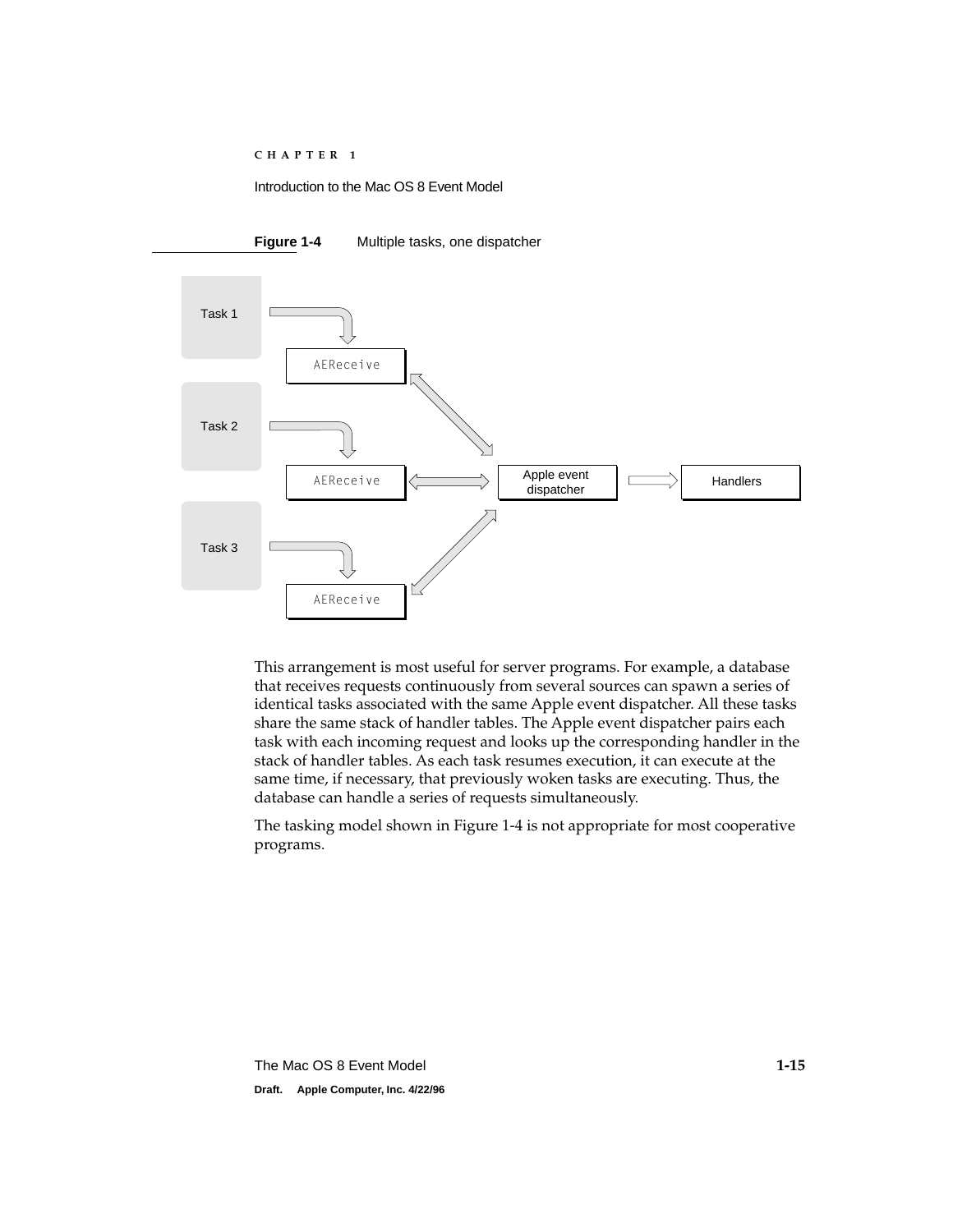# <span id="page-19-0"></span>Benefits of the Mac OS 8 Event Model 1

Supporting the Mac OS 8 event model allows you to take advantage of all the human interface features provided by the Mac OS 8 Toolbox. The Mac OS 8 event model also provides these benefits:

- The use of blocking rather than polling improves performance for all applications running on the same machine and takes maximum advantage of priority-based preemptive scheduling.
- The use of Apple event handlers rather than event masks to distinguish events permits a much larger name space for events. This ensures that Apple can provide new default handlers and new behaviors with minimum impact on existing applications and also makes it easier to create specialized events for your own purposes.
- The use of Apple events throughout the system simplifies the programming you have to do to make your application scriptable and recordable.
- Events are always sent and dispatched the same way, which simplifies the overall Mac OS programming model.
- You can use the Mac OS 8 event model to construct a multitasking back end for your application.

Although Mac OS 8 supports the classic Event Manager for backward compatibility, many new Toolbox features require the new event model, and much of the information conveyed by Mac OS 8 Apple events is lost in the translation to classic events.

More information about the Mac OS 8 event model will be available with later developer releases. The best way to prepare your System 7 application for Mac OS 8 events is to support Apple events as described in *Inside Macintosh: Interapplication Communication*, including factoring your application and making it fully scriptable and recordable.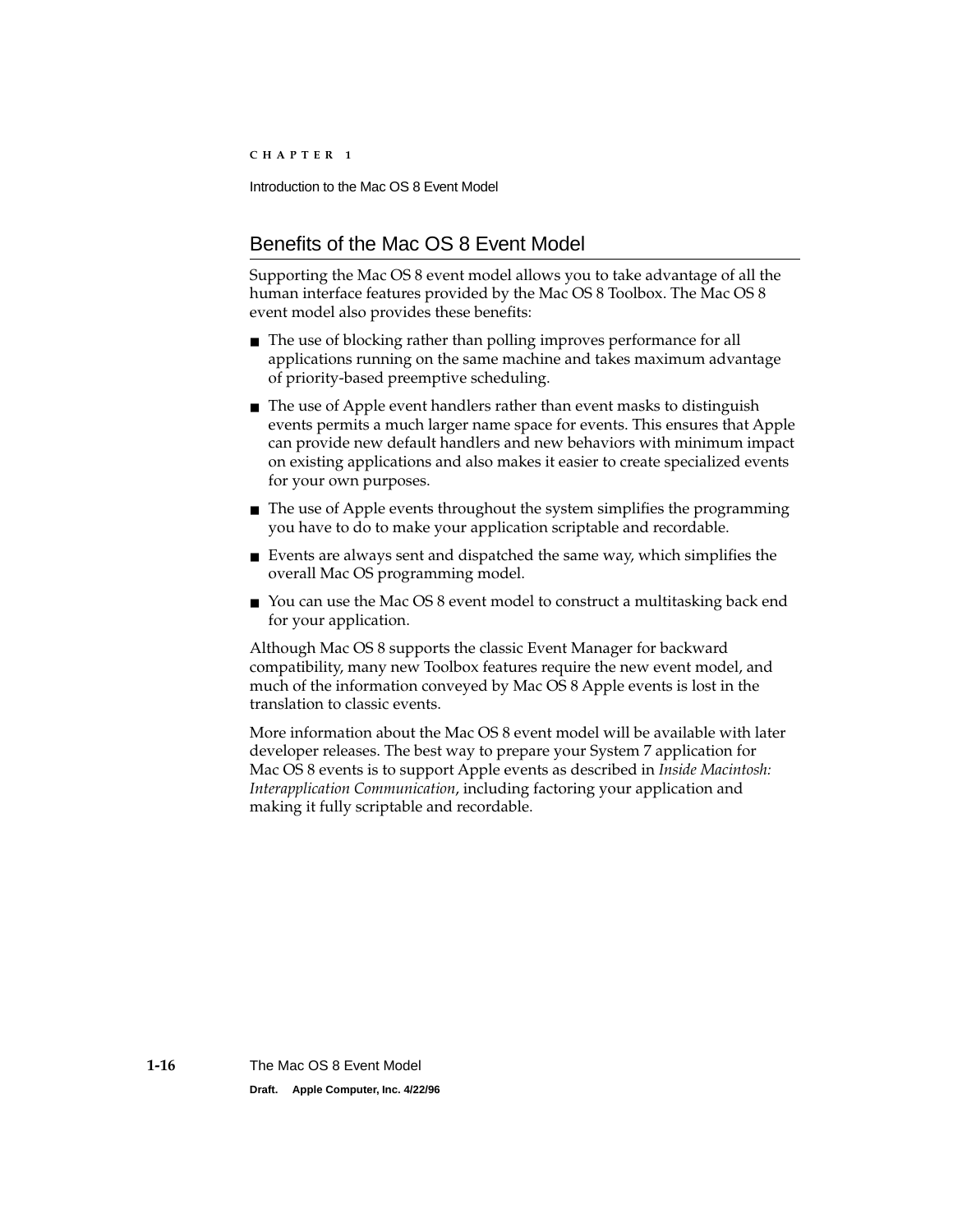# <span id="page-20-0"></span>Using the Mac OS 8 Event Model

This section introduces some of the functions provided by the Apple Event Manager that you can use to implement your application's event handling. For detailed descriptions of these functions, see ["Apple Event Communications](#page-24-0)  [Model Reference" \(page 2-3\)](#page-24-0).

# Manipulating Dispatchers, Handler Tables, and Handlers 1

To get the default Apple event dispatcher for your application's process, use AEGetDefaultDispatcher. If you need to create your own dispatcher, use AECreateEventDispatcher. Both functions return a dispatcher reference that you can use to refer to the dispatcher when you call other functions. When you're finished with a dispatcher that you've created with AECreateEventDispatcher, use the AEDisposeEventDispatcher function to dispose of it.

To create a handler table, use AENewHandlerTable (for a nonfiltered table) or AENewFilterHandlerTable (for a filtered table). Both functions return a handler table reference that you can use to refer to the table when you call other functions. When you're finished with a handler table, use the AEDisposeHandlerTable function to dispose of it.

To add handlers to a handler table, use AEInstallHandler. To add a handler table to the top of a dispatcher's handler table stack, use AEPushDispatcherHandlerTable; to remove it from the stack, use AEPopDispatcherHandlerTable. To find out what handler table is currently on top of a handler table stack, use AEGetDispatcherTopHandlerTable.

# Event Dispatching for Modal States 1

Applications commonly modify the way they respond to events for short periods of time. For example, when a user chooses a pencil tool from a palette of tools provided by a painting program, then presses and holds the mouse button and moves the pencil tool around in a window, the application must track the pencil's movement until the mouse button is released. While it's tracking mouse movement, the application can't deal immediately with some of the events it may receive, such as an Open Document event. However, it may need to handle other events, such as Update events, right away. After the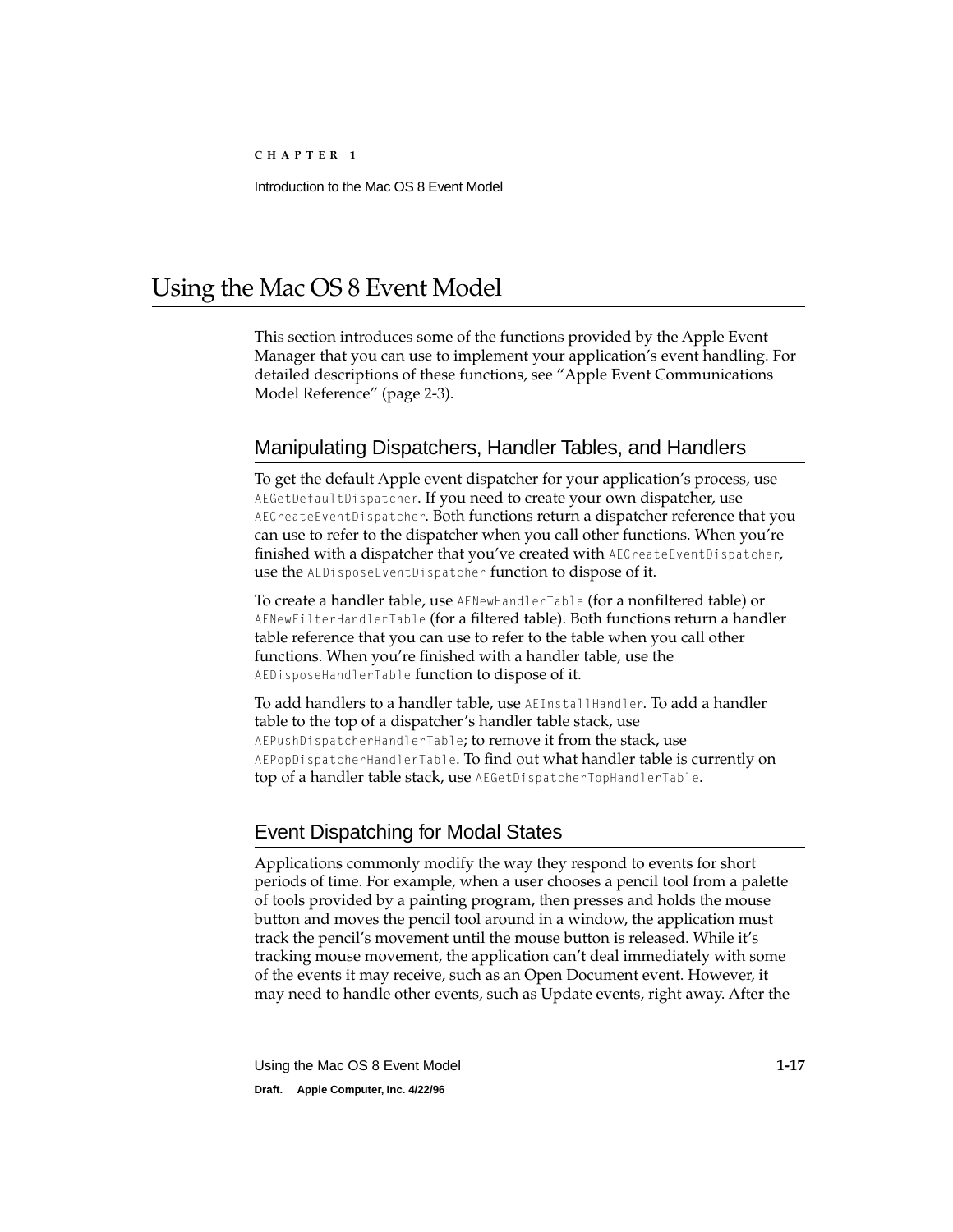## Introduction to the Mac OS 8 Event Model

user releases the mouse button, the application needs to resume handling of the events that arrived while the pencil tool was in use.

You can suspend events temporarily in this kind of modal situation by pushing and popping a filtered handler table. When the modal state begins—for example, in response to a Mouse Down in Content event—the handler for the event calls AEPushDispatcherHandlerTable to add a filtered handler table on top of the dispatcher's handler table stack. The handler then calls AEReceive, which blocks the calling task until an event with an entry in the filtered table arrives.

The call to AEReceive from the handler occurs within a previous call to AEReceive by the application's main task. Whenever the Apple Event Manager encounters a filtered handler table on the handler table stack, it suspends any incoming events that don't have entries in that table until a call to AEPopDispatcherHandlerTable removes it. Only the events that are relevant to the modal state get handled, and other events wait in the dispatcher's event queue until the modal state ends.

In the pencil example, you could create a filtered table with handlers for the Mouse Move, Update, and Mouse Up events. After you add this handler table to the handler table stack, the Apple Event Manager dispatches those events to their handlers, so the user can draw with the pencil and the screen will get updated as the mouse moves, but all other events wait in the event queue until the modal state ends.

The modal state ends when a handler installed in the filtered handler table—in this example, the Mouse Up handler—returns the result code errAEReceiveEscapeCurrent. When it receives this result code, the original Mouse Down in Content handler's call to AEReceive returns, the handler calls AEPopDispatcherHandlerTable, and the Apple Event Manager dispatches the suspended events in the order in which they were received. The calling task continues to block on its original call to AEReceive, which passes incoming events to the dispatcher just as it did before the modal state began.

You can also use the result code errAEReceiveEscapeCurrent to force the highest-level call to AEReceive to return. For example, a handler for a Quit Application event can return errAEReceiveEscapeCurrent to the main task's original call to AEReceive. This forces AEReceive to return, which allows the application's main function to return, which in turn allows the system to clean up. Alternatively, the Quit Application handler can call  $ExtToShell$  directly.

The HI object class HIDialog automatically performs most of the operations described here when you create a modal or movable modal dialog box. For more information, see the accompanying document *Human Interface Toolbox.*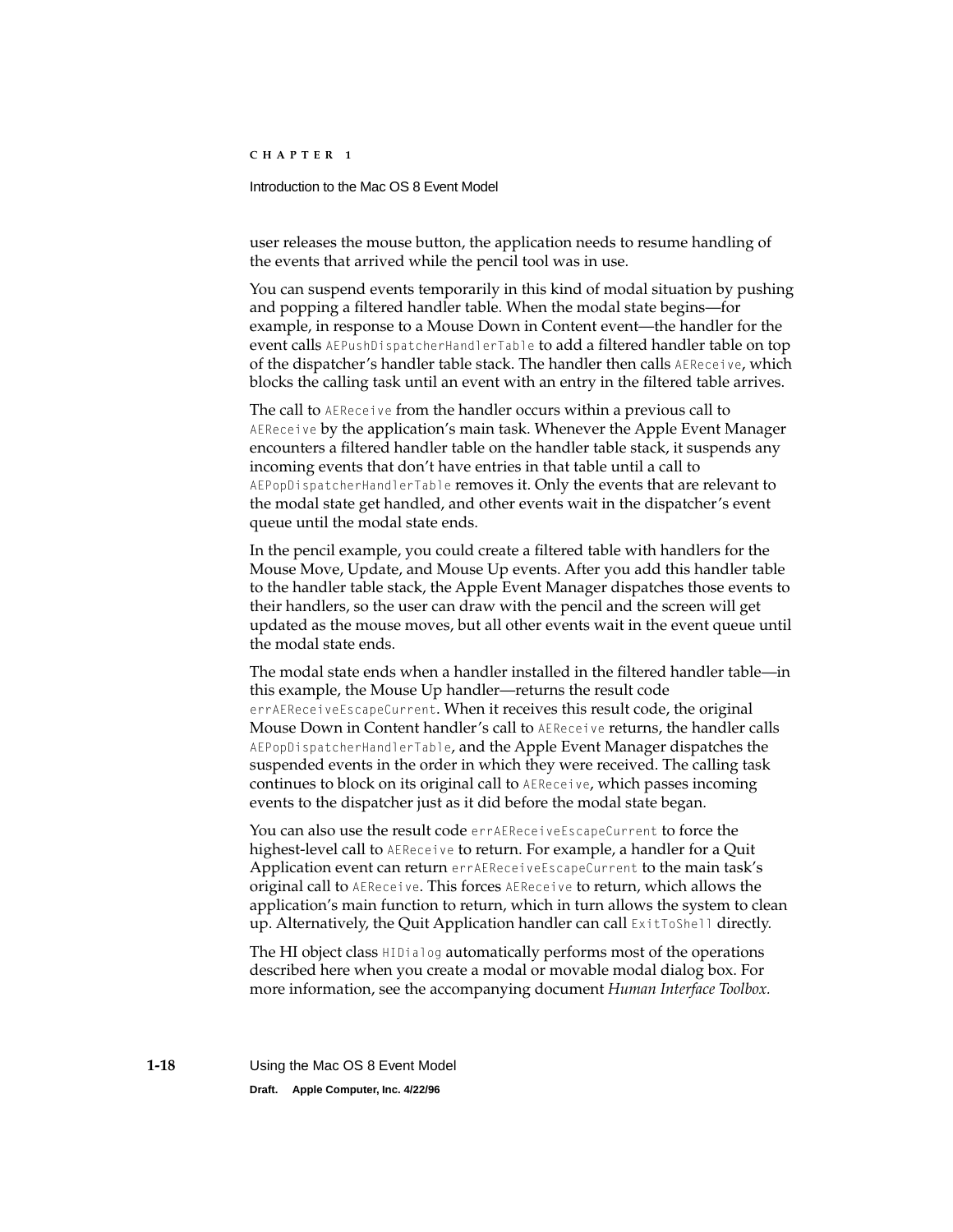# <span id="page-22-0"></span>**Contents**

| Apple Event Communications Constants and Data Types    | $2 - 3$  |
|--------------------------------------------------------|----------|
| Apple Event Dispatchers<br>$2 - 3$                     |          |
| Dispatcher References<br>$2 - 3$                       |          |
| Dispatcher IDs 2-4                                     |          |
| <b>Handler Table References</b><br>$2 - 4$             |          |
| Receive Modes 2-5                                      |          |
| Constants for Use With Send Functions<br>$2 - 5$       |          |
| Apple Event Send Options<br>$2 - 5$                    |          |
| Apple Event Send Priorities<br>$2-6$                   |          |
| Apple Event Handler<br>$2 - 7$                         |          |
| <b>Apple Event Communications Functions</b><br>$2 - 7$ |          |
| Creating and Manipulating Apple Event Dispatchers      | $2 - 10$ |
| AEGetDefaultDispatcher 2-10                            |          |
| AECreateEventDispatcher 2-11                           |          |
| AEGetEventDispatcherID 2-13                            |          |
| AEDisposeEventDispatcher 2-14                          |          |
| Creating and Manipulating Handler Tables<br>$2 - 16$   |          |
| Creating, Getting, and Disposing of Handler Tables     | $2 - 16$ |
| AENewHandlerTable<br>$2 - 17$                          |          |
| $2 - 18$<br>AFNewFilterHandlerTable                    |          |
| AFGetHandlerTableRefCon<br>$2 - 20$                    |          |
| AEShareHandlerTable 2-21                               |          |
| AEDisposeHandlerTable<br>$2 - 23$                      |          |
| Installing, Getting, and Removing Handlers<br>$2 - 24$ |          |
| $2 - 24$<br>AFInstallHandler                           |          |
| AFGetHandler 2-26                                      |          |
| AERemoveHandler 2-28                                   |          |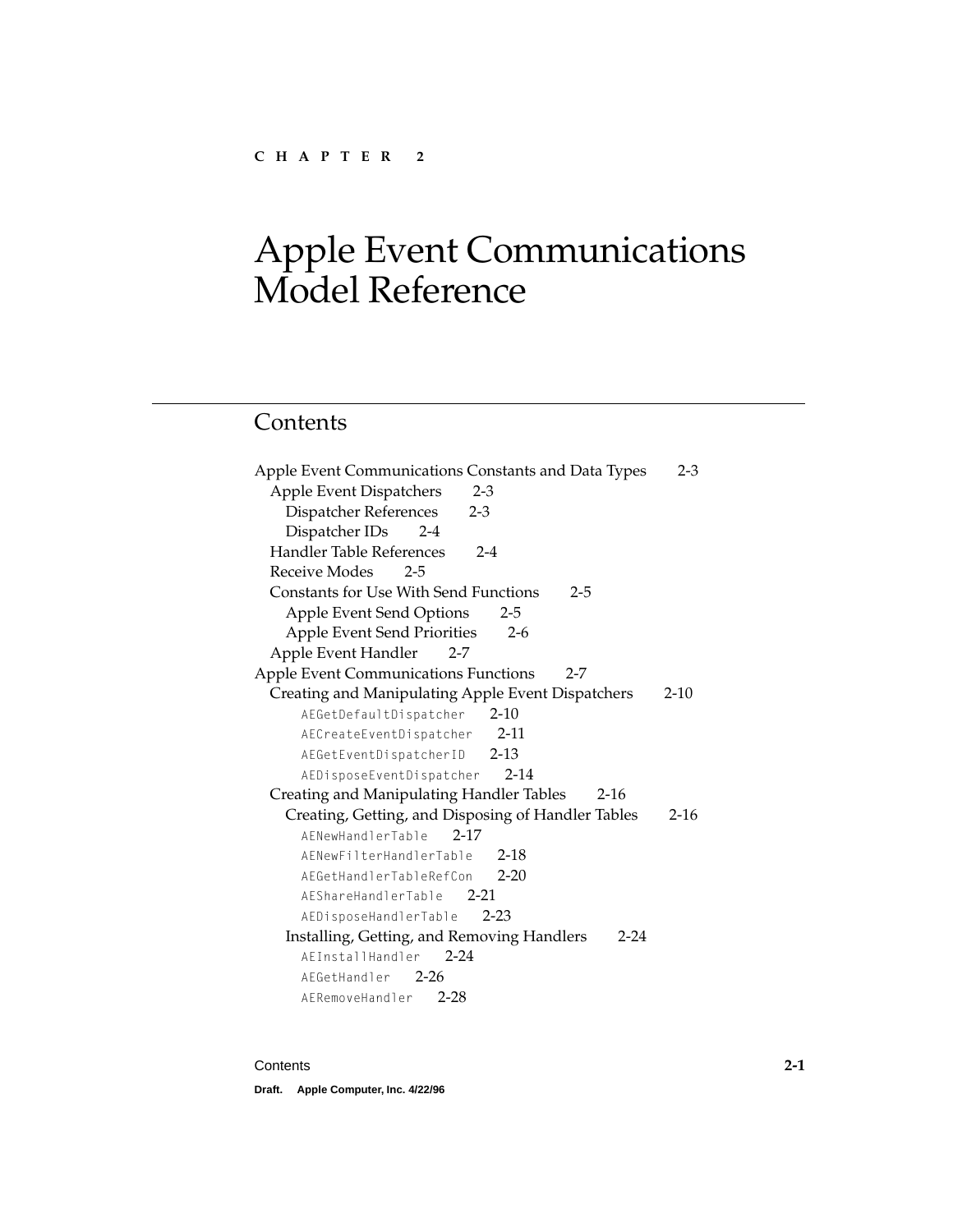[Pushing and Popping Handler Tables 2-29](#page-50-0) [AEPushDispatcherHandlerTable](#page-51-0) 2-30 [AEPopDispatcherHandlerTable](#page-52-0) 2-31 [AEGetDispatcherTopHandlerTable](#page-54-0) 2-33 [Receiving Events 2-34](#page-55-0) [AEReceive](#page-55-0) 2-34 [Sending Events 2-35](#page-56-0) [AESendEvent](#page-58-0) 2-37 [AESendEventQueueReply](#page-60-0) 2-39 [AESendEventToSelf](#page-62-0) 2-41 [Application-Defined Function 2-42](#page-63-0) [MyEventHandler](#page-63-0) 2-42 [Apple Event Manager Result Codes 2-44](#page-65-0)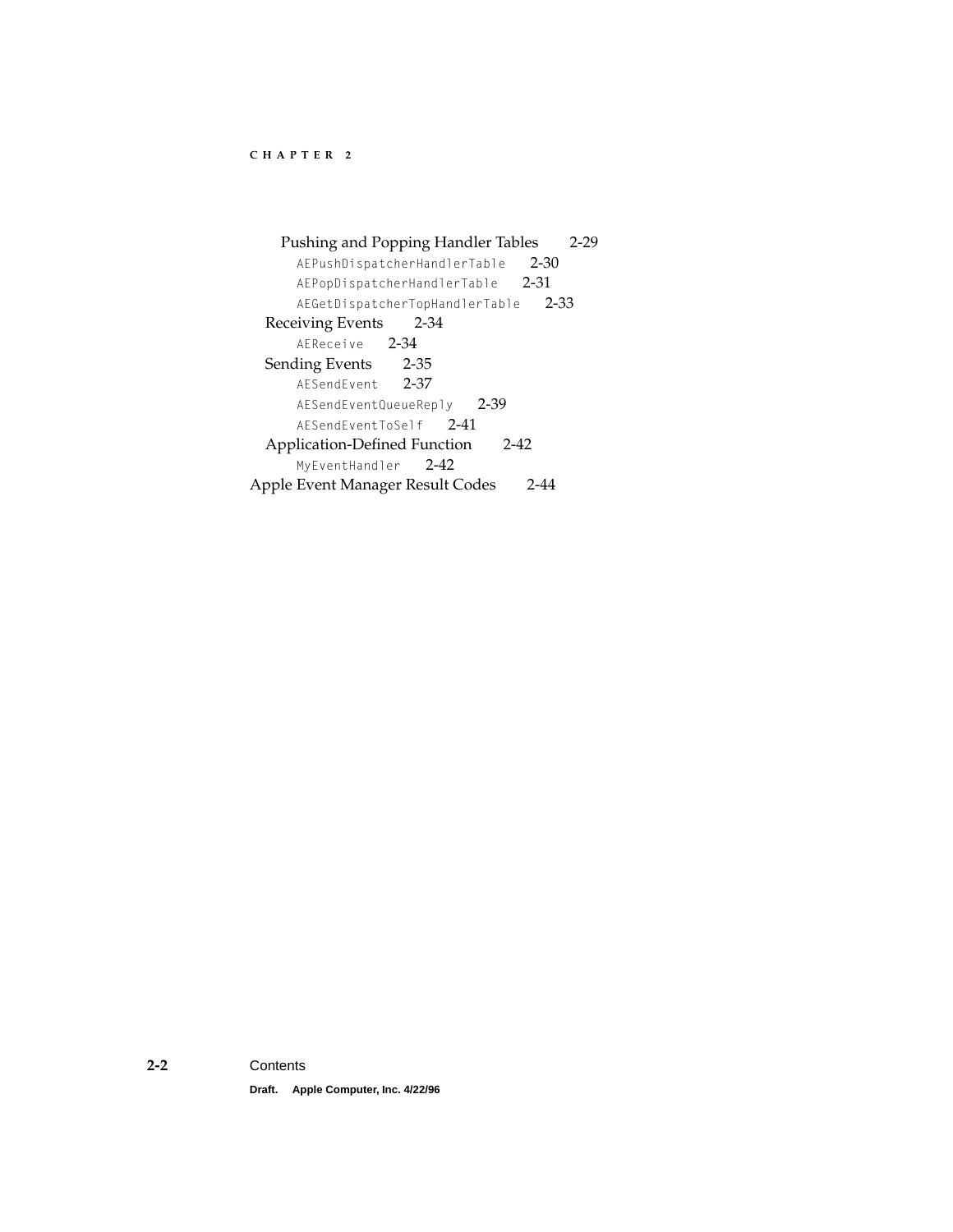# <span id="page-24-0"></span>Apple Event Communications Constants and Data Types 2

This section describes constants and data types defined by the Mac OS 8 Apple Event Manager for manipulating Apple event dispatchers and handler tables and for receiving and sending Apple events.

For an introduction to the role of Apple events in Mac OS 8, see ["Introduction](#page-6-0)  [to the Mac OS 8 Event Model" \(page 1-3\).](#page-6-0)

## Apple Event Dispatchers 2

Dispatcher references identify dispatchers within the scope of a program's process, and dispatcher IDs identify a program's dispatchers to sources of Apple events outside of its process. Dispatcher references provide maximum efficiency within a process.

For an introduction to the role of Apple event dispatchers, see ["The Mac OS 8](#page-9-0)  [Event Model" \(page 1-6\).](#page-9-0)

## Dispatcher References 2

Every task that calls the AEReceive function [\(page 2-34\)](#page-55-0) must provide a reference to an Apple event dispatcher as an input parameter. A reference to an Apple event dispatcher, which must be created by AECreateEventDispatcher [\(page 2-11\)](#page-32-0) or AEGetDefaultDispatcher [\(page 2-10\)](#page-31-2), identifies a particular dispatcher within a single process.

typedef struct OpaqueAEDispatcher\* AEDispatcher;

Several other Apple Event Manager functions, including AEGetDispatcherTopHandlerTable [\(page 2-33\),](#page-54-0) AEPushDispatcherHandlerTable [\(page 2-30\)](#page-51-0), and AEPopDispatcherHandlerTable [\(page 2-31\),](#page-52-0) also take a dispatcher reference as an input parameter.

Dispatcher references provide maximum efficiency within the scope of a single process. To refer to a dispatcher in a manner that remains valid for any process, you must use a dispatcher ID.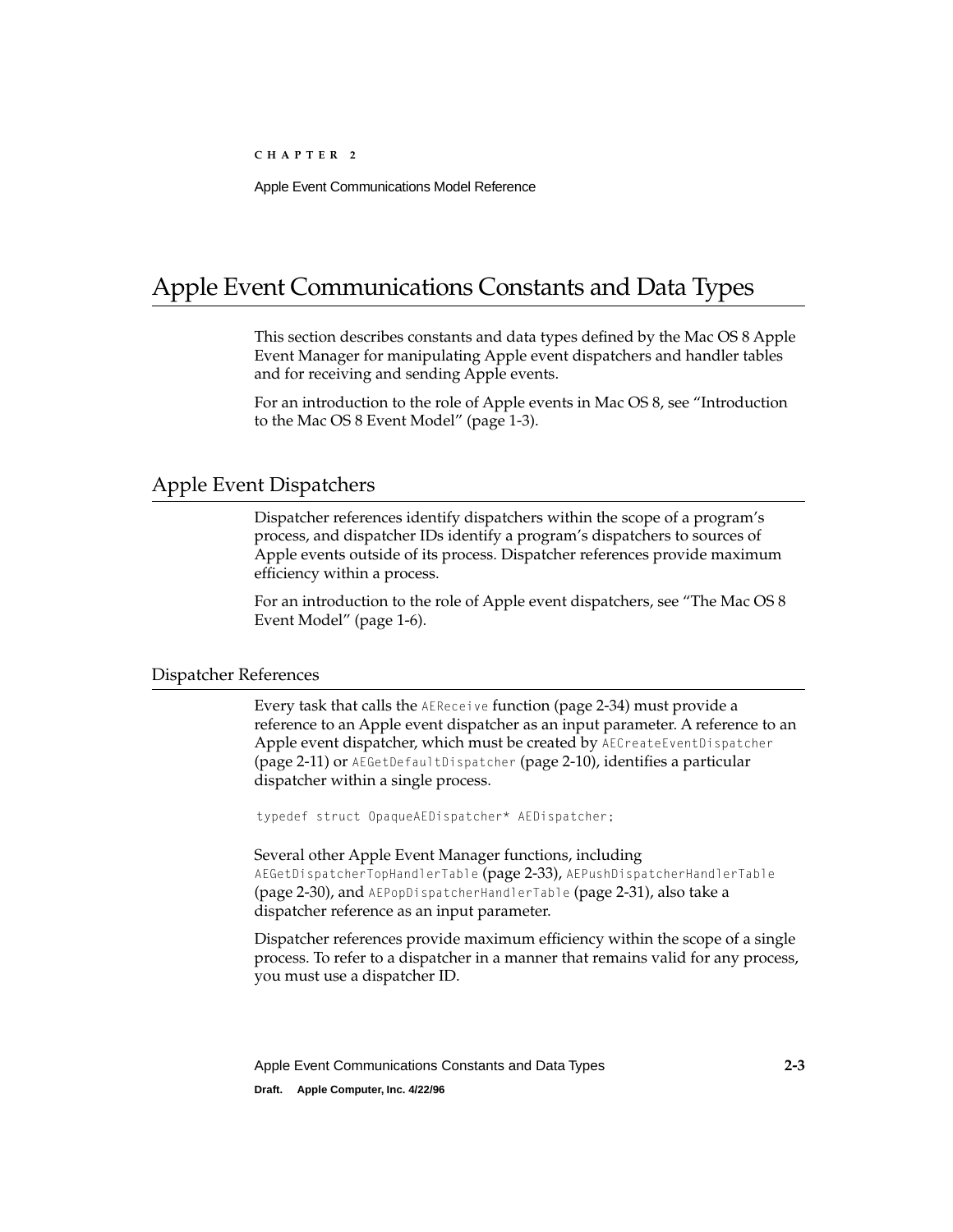Apple Event Communications Model Reference

## <span id="page-25-0"></span>Dispatcher IDs 2

If you need to identify one of your program's dispatchers for use outside the scope of your program, for example by a server program from which you are requesting a service, you must use a dispatcher ID rather than a dispatcher reference.

typedef struct OpaqueAEDispatcherID\* AEDispatcherID;

For example, when you specify the address of the reply event for AESendEventQueueReply, you must use a dispatcher ID if you want to specify a specific dispatcher as the target of the reply event, because the dispatcher can potentially be any dispatcher in any process.

To get a dispatcher ID for one of the dispatchers associated with your program, you pass a dispatcher reference to the AEGetEventDispatcherID function [\(page 2-13\)](#page-34-0).

## Handler Table References 2

The stack of Apple event handler tables provided by each Apple event dispatcher consists of a default handler table plus additional handler tables, such as those installed by an application.

A reference to a handler table, which is first allocated by AENewHandlerTable [\(page 2-17\)](#page-38-0) or AENewFilterHandlerTable [\(page 2-18\)](#page-39-0), identifies a particular handler table.

```
typedef struct OpaqueAEHandlerTable* AEHandlerTableRef;
```
You can use this reference with the AEInstallHandler [\(page 2-24\)](#page-45-0), AEPushDispatcherHandlerTable [\(page 2-30\)](#page-51-0), and AEPopDispatcherHandlerTable [\(page 2-31\)](#page-52-0) functions to add handlers to the table and to add the table to or remove it from a particular dispatcher's handler table stack.

To get a new reference to an existing handler table, use the AEShareHandlerTable function [\(page 2-21\).](#page-42-0) AEShareHandlerTable increments the reference count for the handler table and returns a new reference. When you are finished with any reference to a handler table, call the AEDisposeHandlerTable function [\(page 2-23\)](#page-44-0). AEDisposeHandlerTable decrements the reference count, disposing of the original object only when the reference count reaches 0.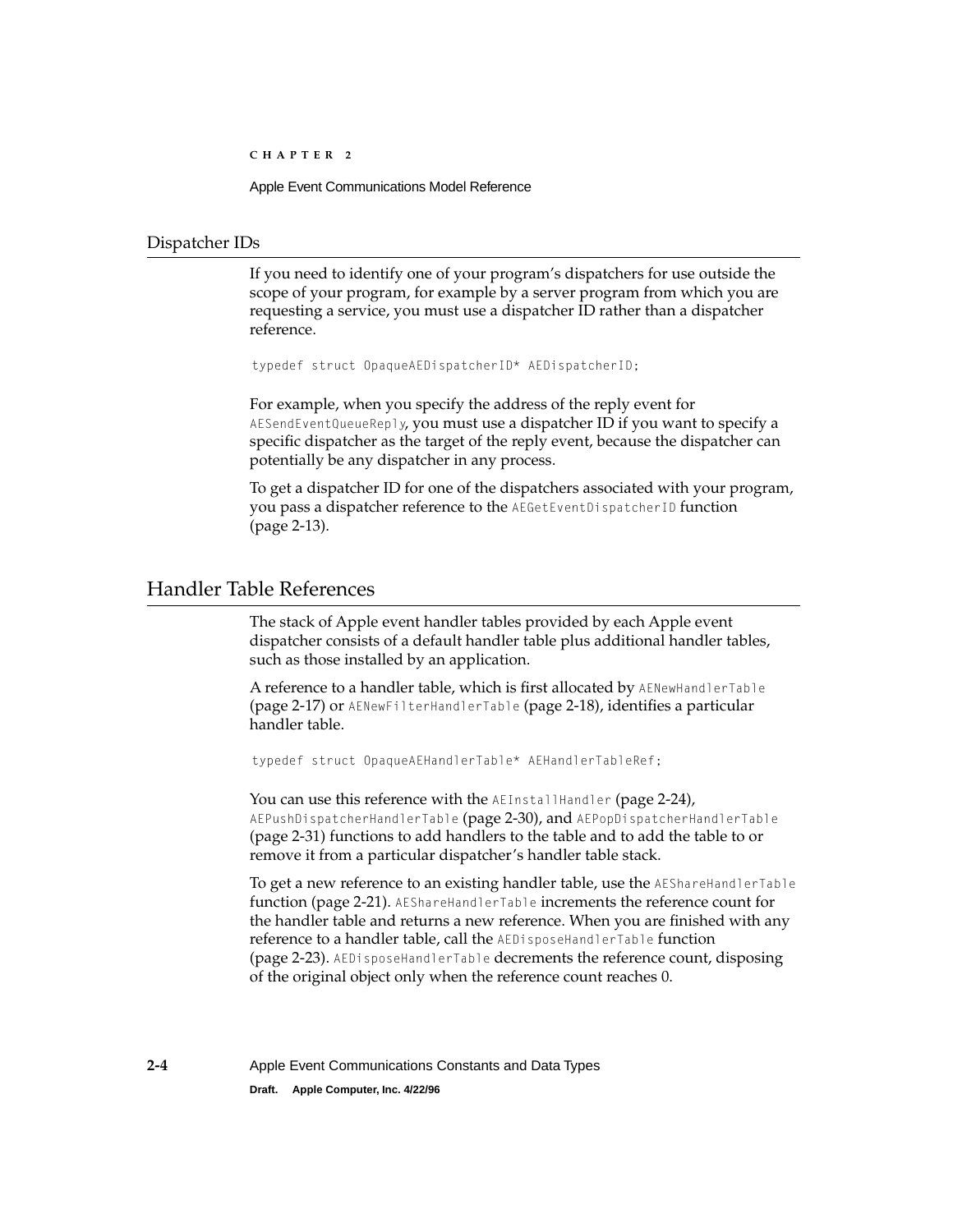Apple Event Communications Model Reference

## <span id="page-26-0"></span>**Receive Modes**

When you call the AEReceive function [\(page 2-34\)](#page-55-0), you specify in the receiveMode parameter how long you want the call to AEReceive to last.

The enumerators for receive modes are defined by the AEReceiveMode data type.

| typedef UInt32 AEReceiveMode: |                          |
|-------------------------------|--------------------------|
| enum                          |                          |
| kAFReceiveForever             | $= 0 \times 000000000$ . |
| kAFReceiveOneFvent            | $= 0 \times 00000001$ .  |
| $\cdot$ :                     |                          |

## **Enumerator descriptions**

| kAEReceiveForever Receive events until the calling task terminates, a handler                                                                |  |
|----------------------------------------------------------------------------------------------------------------------------------------------|--|
| returns an error, or a handler intentionally terminates the                                                                                  |  |
| call to AEReceive by returning errAEReceiveEscapeCurrent.                                                                                    |  |
| This is the most commonly used receive mode.                                                                                                 |  |
| kAEReceive0neEvent Receive a single event, then return. This can be useful, for<br>example, for an additional task spawned by a main task to |  |
| handle a single event.                                                                                                                       |  |

# Constants for Use With Send Functions 2

## Apple Event Send Options 2

The AESendEvent [\(page 2-37\),](#page-58-0) AESendEventQueueReply [\(page 2-39\),](#page-60-0) and AESendEventToSelf [\(page 2-41\)](#page-62-0) functions allow you to specify several options of type AESendOptions when you send an event.

```
typedef OptionBits AESendOptions;
enum {
   kAENeverInteract = 0x00000010.kAECanInteract = 0x00000020.
   kAEA1waysInteract = 0x00000030,kAECanSwitchLayer = 0x00000040,kAEDontRecord = 0x00001000,kAEDontExecute = 0x00002000};
```
Apple Event Communications Constants and Data Types **2-5**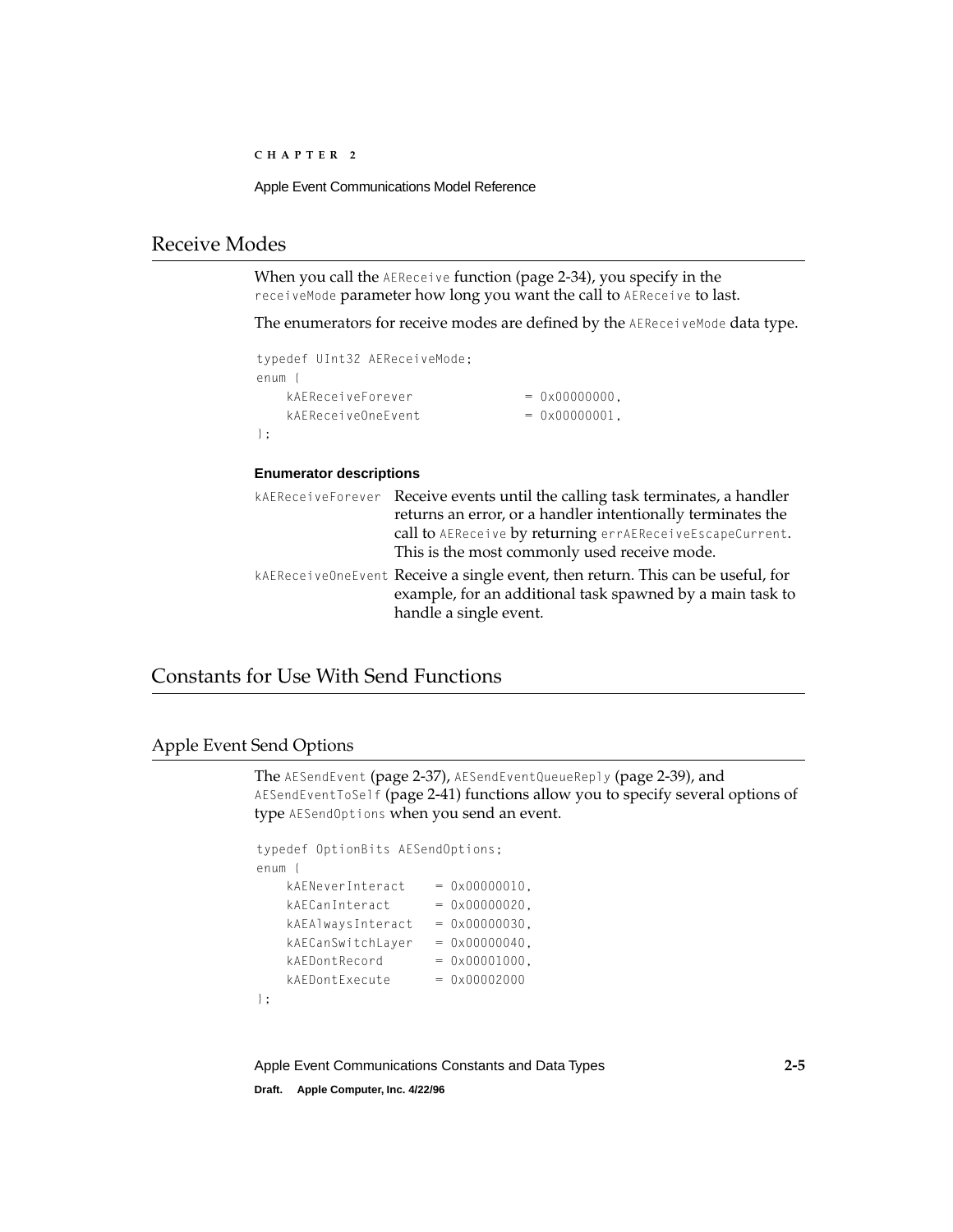<span id="page-27-0"></span>Apple Event Communications Model Reference

## **Enumerator descriptions**

The enumerators kAENeverInteract, kAECanInteract, kAEA1waysInteract, and kAECanSwitchLayer are supported as documented in *Inside Macintosh: Interapplication Communication* for backward compatibility only. Information about the way the Mac OS 8 Apple Event Manager handles user interaction will be available with later developer releases. Mac OS 8 fully supports the kAEDontRecord and kAEDontExecute options.

| kAEDontRecord  | Your application is sending an event to itself but does not<br>want the event recorded. When Apple event recording is<br>on, the Apple Event Manager records a copy of every<br>event your application sends to itself except for those<br>events for which this option is set. |
|----------------|---------------------------------------------------------------------------------------------------------------------------------------------------------------------------------------------------------------------------------------------------------------------------------|
| kAEDontExecute | Your application is sending an Apple event to itself for<br>recording purposes only—that is, you want the Apple<br>Event Manager to send a copy of the event to the recording<br>process but you do not want your application actually to<br>receive the event.                 |

## Apple Event Send Priorities

The AESendEvent [\(page 2-37\)](#page-58-0) and AESendEventQueueReply [\(page 2-39\)](#page-60-0) functions allow you to specify priorities of type AESendPriority when you send an event.

```
typedef SInt16 AESendPriority;
enum {
    kAENormalPriority = 0 \times 00000000, /* post event at back of event queue */
    kAEHighPriority = 0 \times 00000001 /* post event at front of event queue */
};
```
## **Enumerator descriptions**

|                 | kAENormalPriority Post event in the normal fashion at the back of the event |
|-----------------|-----------------------------------------------------------------------------|
|                 | queue, so it gets handled after all other pending events.                   |
| kAEHighPriority | Post event at the front of the event queue, so it gets                      |
|                 | handled before any other pending events.                                    |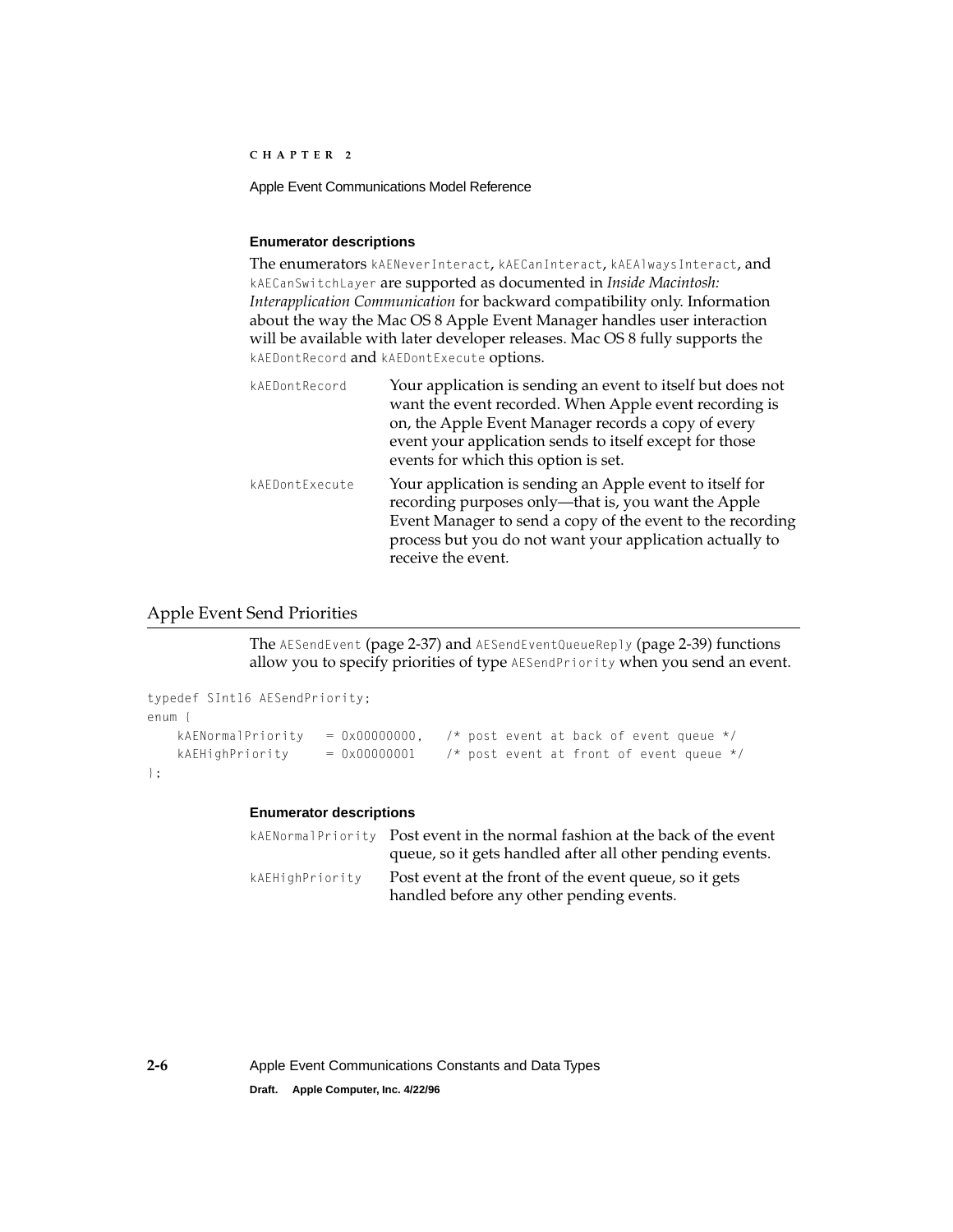## <span id="page-28-0"></span>Apple Event Handler 2

For each Apple event you want your program to handle, you must provide an Apple event handler. An Apple event handler performs any action requested by the Apple event, adds parameters to the reply Apple event if appropriate, and returns a result code.

```
typedef OSStatus (*AEEventHandlerProc)(
                      const AppleEvent *theAppleEvent, 
                      AppleEvent *reply, 
                      void *handlerRefcon, 
                      AEHandlerTableRef handlerTable);
```
You use the AEInstallHandler function [\(page 2-24\)](#page-45-0) to install an Apple event handler in a handler table, and the AEPushDispatcherHandlerTable function [\(page 2-30\)](#page-51-0) to add a handler table to a particular dispatcher's stack of handler tables. For information about writing your own Apple event handlers, see ["Application-Defined Function" \(page 2-42\).](#page-63-0)

# Apple Event Communications Functions

This section describes the Apple Event Manager functions you can use in Mac OS 8 to send, receive, dispatch, and handle Apple events.

When first launched, your program creates one or more Apple event handler tables and installs them in one or more Apple event dispatchers. The handler tables inform the Apple Event Manager which events your program is interested in receiving, and the handlers identified by the table entries define your program's responses to different kinds of events.

To manipulate Apple event dispatchers and install handler tables in them, use the functions described in ["Creating and Manipulating Apple Event](#page-31-2)  [Dispatchers" \(page 2-10\)](#page-31-2) and ["Creating and Manipulating Handler Tables"](#page-37-0) [\(page 2-16\)](#page-37-0).

After your program has installed its handler tables, any tasks it creates call the AEReceive function [\(page 2-34\),](#page-55-0) which blocks the calling task until an event your program can handle arrives.

Before you can send an Apple event, you must create it using functions described in *Inside Macintosh: Interapplication Communication*. After you have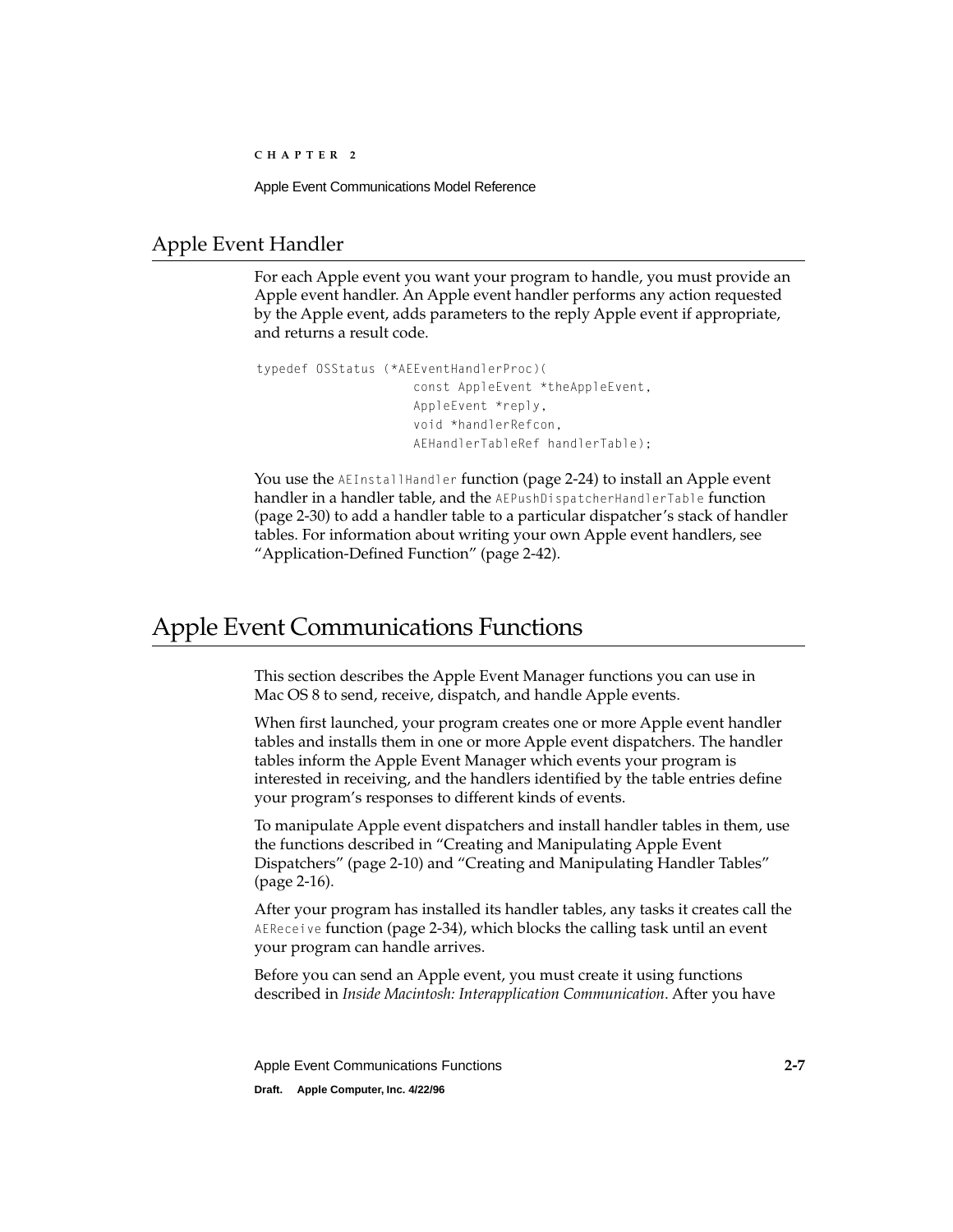created an Apple event, you can use one of the three functions described in ["Sending Events" \(page 2-35\)](#page-56-0) to send it.

Table 2-1 summarizes the functions described in this chapter and the System 7 functions they replace. The new functions allow you to take full advantage of the Mac OS 8 event model.

| Programming<br>domain                     | <b>System 7 functions</b>                                                                                                                                                            | <b>Equivalent functions in Mac OS 8</b>                                                                                                                                                                                                                                                                                                                                                                                                                                                                                                                                |
|-------------------------------------------|--------------------------------------------------------------------------------------------------------------------------------------------------------------------------------------|------------------------------------------------------------------------------------------------------------------------------------------------------------------------------------------------------------------------------------------------------------------------------------------------------------------------------------------------------------------------------------------------------------------------------------------------------------------------------------------------------------------------------------------------------------------------|
| Manipulating<br>system and<br>application | System 7 uses system and<br>application Apple event dispatch<br>tables to dispatch events.                                                                                           | Mac OS 8 uses Apple event<br>dispatchers and Apple event<br>handler tables to dispatch events.                                                                                                                                                                                                                                                                                                                                                                                                                                                                         |
| dispatch tables                           | System 7 defines these functions<br>for creating and maintaining<br>system and application dispatch<br>tables:<br>AEInstallEventHandler<br>AEGetEventHandler<br>AERemoveEventHandler | Mac OS 8 replaces the System 7<br>functions related to dispatching<br>with these functions:<br>AEGetDefaultDispatcher<br>AECreateEventDispatcher<br>AEGetEventDispatcherID<br>AEDisposeEventDispatcher<br>AENewHandlerTable<br>AENewFilterHandlerTable<br>AEDisposeHandlerTable<br>AEInstallHandler<br>AERemoveHandler<br>AEGetHandler<br>AEPushDispatcherHandlerTable<br>AEPopDispatcherHandlerTable<br>AEGetDispatcherTopHandlerTable<br>These functions are described in<br>"Creating and Manipulating<br>Apple Event Dispatchers"<br>(page 2-10) and "Creating and |
|                                           |                                                                                                                                                                                      | Manipulating Handler Tables"<br>(page 2-16).                                                                                                                                                                                                                                                                                                                                                                                                                                                                                                                           |

**Table 2-1** Apple event communications functions: System 7 compared with Mac OS 8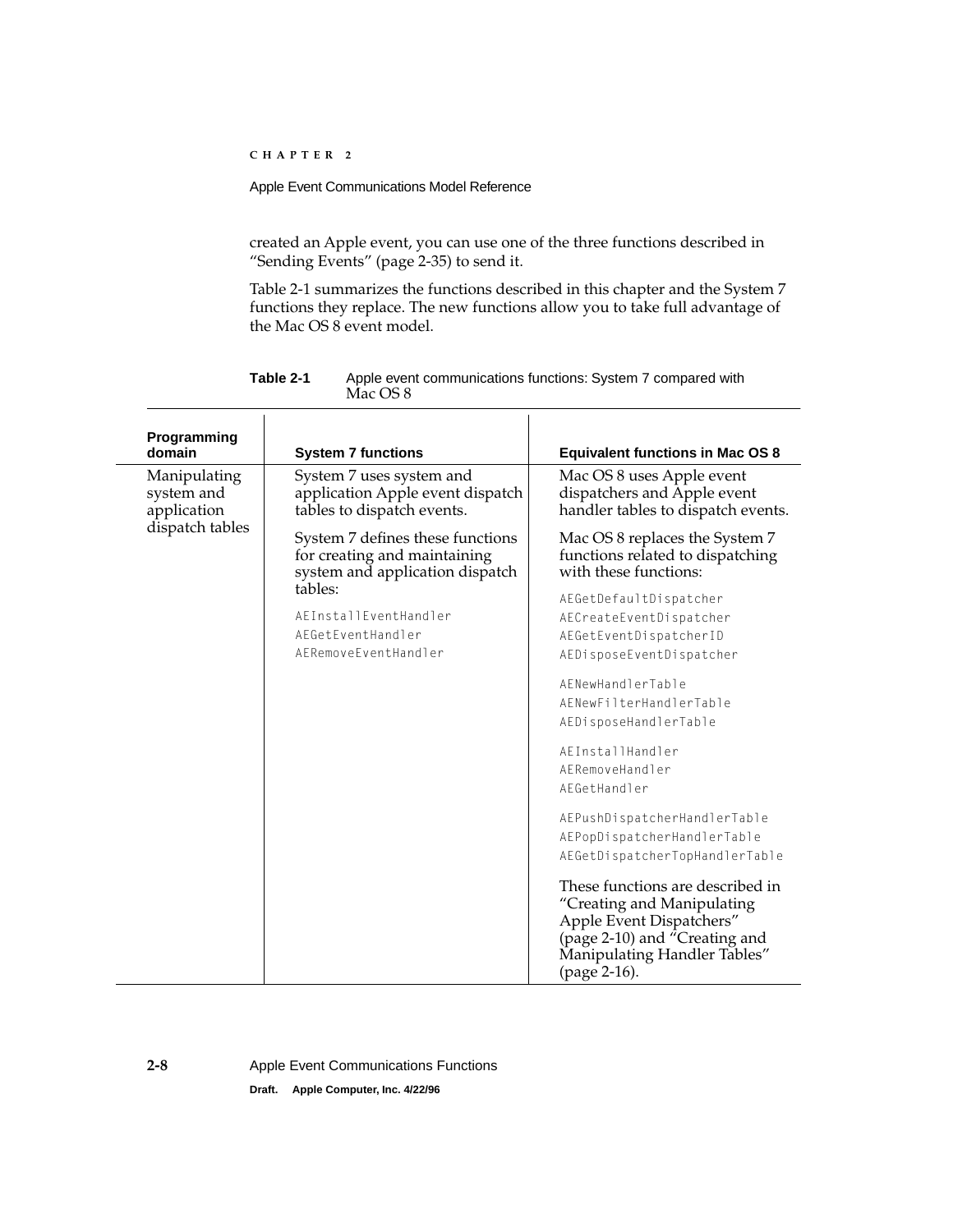| Table 2-1 | Apple event communications functions: System 7 compared with |
|-----------|--------------------------------------------------------------|
|           | Mac OS 8                                                     |

| Programming<br>domain                              | <b>System 7 functions</b>                                                                                                                                                                                     | <b>Equivalent functions in Mac OS 8</b>                                                                                                                                                             |
|----------------------------------------------------|---------------------------------------------------------------------------------------------------------------------------------------------------------------------------------------------------------------|-----------------------------------------------------------------------------------------------------------------------------------------------------------------------------------------------------|
| Manipulating<br>special handler<br>dispatch tables | System 7 defines these functions<br>for creating and maintaining the<br>special handler dispatch tables:                                                                                                      | Mac OS 8 defines these functions<br>for creating and maintaining<br>object callback functions:                                                                                                      |
|                                                    | AEInstallSpecialHandler<br>AEGetSpecialHandler<br>AERemoveSpecialHandler                                                                                                                                      | AEInstallSpecialCallback<br>AEGetSpecialCallback<br>AERemoveSpecialCallback                                                                                                                         |
|                                                    | These functions are used for<br>specialized handlers, including<br>object callback functions.                                                                                                                 | Documentation for these<br>functions will be provided with<br>later developer releases.                                                                                                             |
| Suspending and<br>resuming event<br>handling       | System 7 defines these functions<br>for suspending and resuming<br>event handling:                                                                                                                            | Mac OS 8 supports suspension<br>and resumption of event handling<br>for specific events by means of<br>filtered handler tables.                                                                     |
|                                                    | AESuspendTheCurrentEvent<br>AEResumeTheCurrentEvent<br>AESetTheCurrentEvent<br>AEGetTheCurrentEvent                                                                                                           | Mac OS 8 replaces the System 7<br>functions for suspending and<br>resuming event handling with<br>AENewFilterHandlerTable and<br>related functions listed above for<br>manipulating handler tables. |
| Receiving and<br>processing<br>Apple events        | In System 7, all events are<br>received by the function<br>WaitNextEvent, which<br>continuously polls the system for<br>new events. Apple events are<br>then dispatched separately by<br>AEProcessAppleEvent. | Mac OS 8 provides a single<br>"bottleneck" function, AEReceive,<br>that blocks the calling task until<br>an event in which your program is<br>interested arrives.                                   |
| Sending Apple<br>events                            | System 7 defines the function<br>AESend for sending Apple events.                                                                                                                                             | Mac OS 8 defines these functions<br>for sending Apple events:                                                                                                                                       |
|                                                    |                                                                                                                                                                                                               | AFSendFvent<br>AESendEventQueueReply<br>AFSendFventToSelf                                                                                                                                           |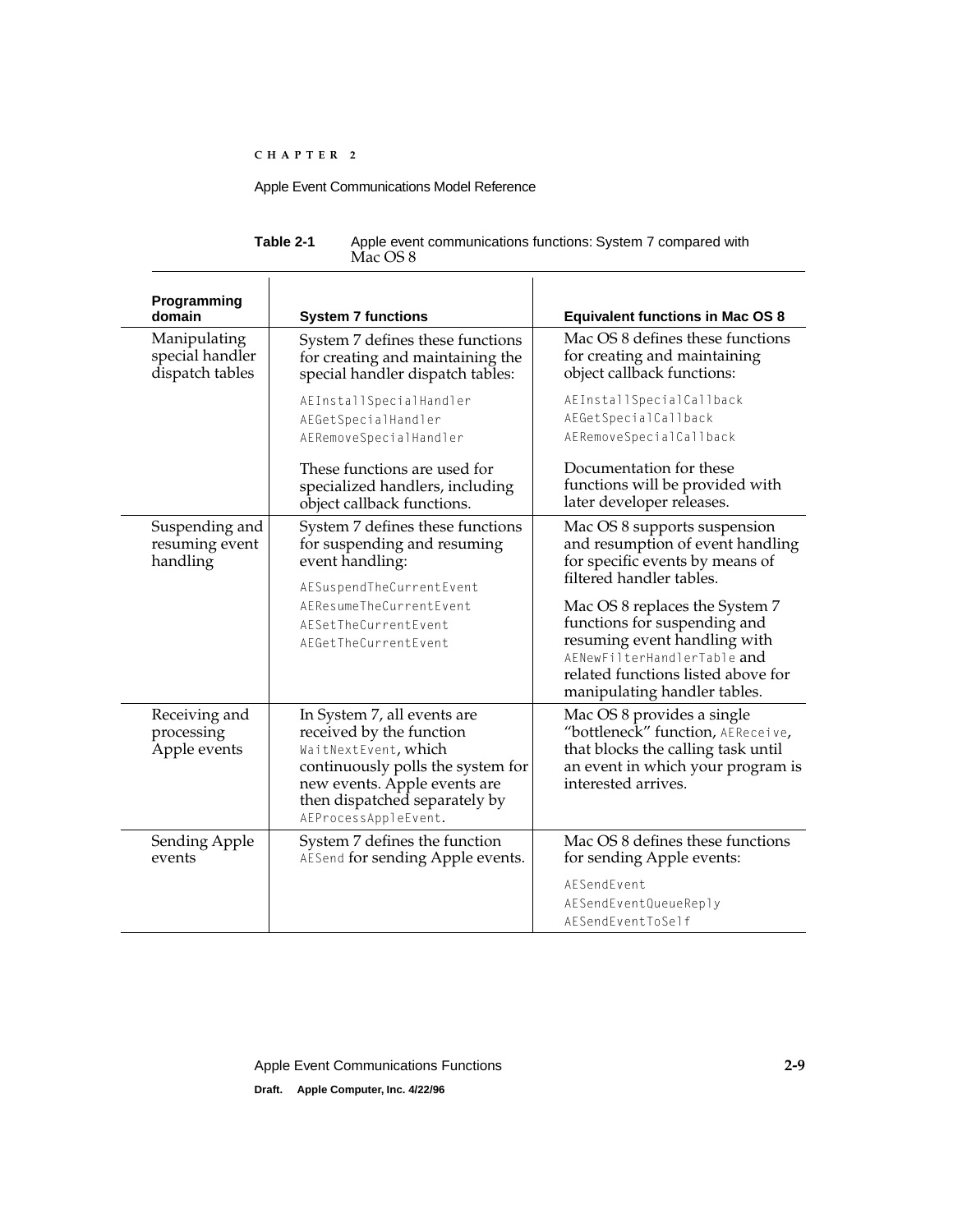# <span id="page-31-2"></span><span id="page-31-1"></span><span id="page-31-0"></span>Creating and Manipulating Apple Event Dispatchers 2

Every process has a default Apple event dispatcher used by the program's main task, and you can install additional dispatchers as necessary. You must specify the dispatcher you want to use when you call the AEReceive function [\(page 2-34\)](#page-55-0).

To get a reference to the default process dispatcher, use the AEGetDefaultDispatcher function (page 2-10). To create one or more additional dispatchers for use by your program, use the AECreateEventDispatcher function [\(page 2-11\).](#page-32-0) To dispose of any dispatcher created by AECreateEventDispatcher, use the AEDisposeEventDispatcher function [\(page 2-14\)](#page-35-0). You cannot dispose of a default dispatcher.

If you need to identify one of your program's dispatchers for use by a different program, such as a server program from which you are requesting a service, you must use a dispatcher ID rather than a dispatcher reference. Dispatcher references are valid only within a single process, whereas dispatcher IDs are valid across all processes. To get a dispatcher's ID, you pass a dispatcher reference to the AEGetEventDispatcherID function [\(page 2-13\)](#page-34-0).

To get a reference to the dispatcher associated with a window, use the window's GetEventDispatcher method. Documentation for the HI object class HIWindow will be available with later developer releases.

Every Apple event dispatcher has a default handler table at the bottom of the handler table stack. You can use the functions described under ["Creating and](#page-37-0)  [Manipulating Handler Tables" \(page 2-16\)](#page-37-0) to add your own handler tables to a handler table stack.

## **AEGetDefaultDispatcher 2**

Returns a reference to the default Apple event dispatcher associated with a process.

AEDispatcherRef AEGetDefaultDispatcher (void);

*function result* A reference to the default dispatcher created automatically when the process associated with your program was created. For more information, see ["Dispatcher References" \(page 2-3\)](#page-24-0).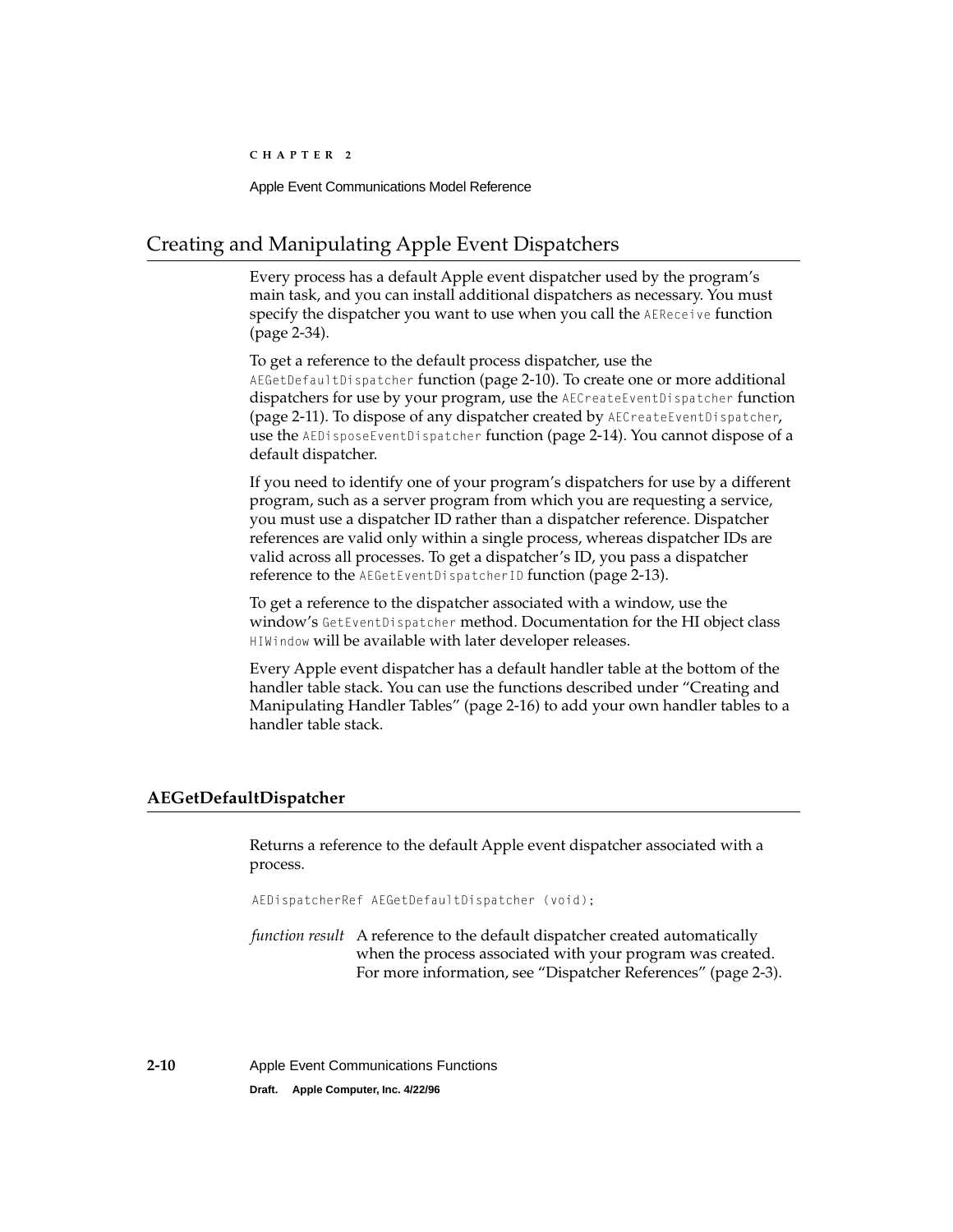Apple Event Communications Model Reference

## <span id="page-32-0"></span>**DISCUSSION**

Every process has a default Apple event dispatcher. The Apple Event Manager disposes of the default dispatcher when your program terminates; you shouldn't attempt to dispose of it yourself.

## **EXECUTION ENVIRONMENT**

| <b>Reentrant?</b> | Call at secondary<br>interrupt level? | <b>Call at hardware</b><br>interrupt level? |
|-------------------|---------------------------------------|---------------------------------------------|
| Yes               | Nο                                    | No                                          |

#### **CALLING RESTRICTIONS**

AEGetDefaultDispatcher cannot be called by hardware interrupt handlers or secondary interrupt handlers.

## **SEE ALSO**

For an overview of related functions, see ["Creating and Manipulating Apple](#page-31-2)  [Event Dispatchers" \(page 2-10\)](#page-31-2).

For an introduction to the role of dispatchers, see ["Apple Event Dispatchers"](#page-11-0)  [\(page 1-8\)](#page-11-0).

## **AECreateEventDispatcher 2**

Creates a new Apple event dispatcher.

```
OSStatus AECreateEventDispatcher (
                     AEDispatcherRef *newDispatcher, 
                     MemAllocatorRef allocator);
```
newDispatcher A pointer to a dispatcher reference. On output, the reference identifies the new dispatcher. For more information, see ["Dispatcher References" \(page 2-3\)](#page-24-0).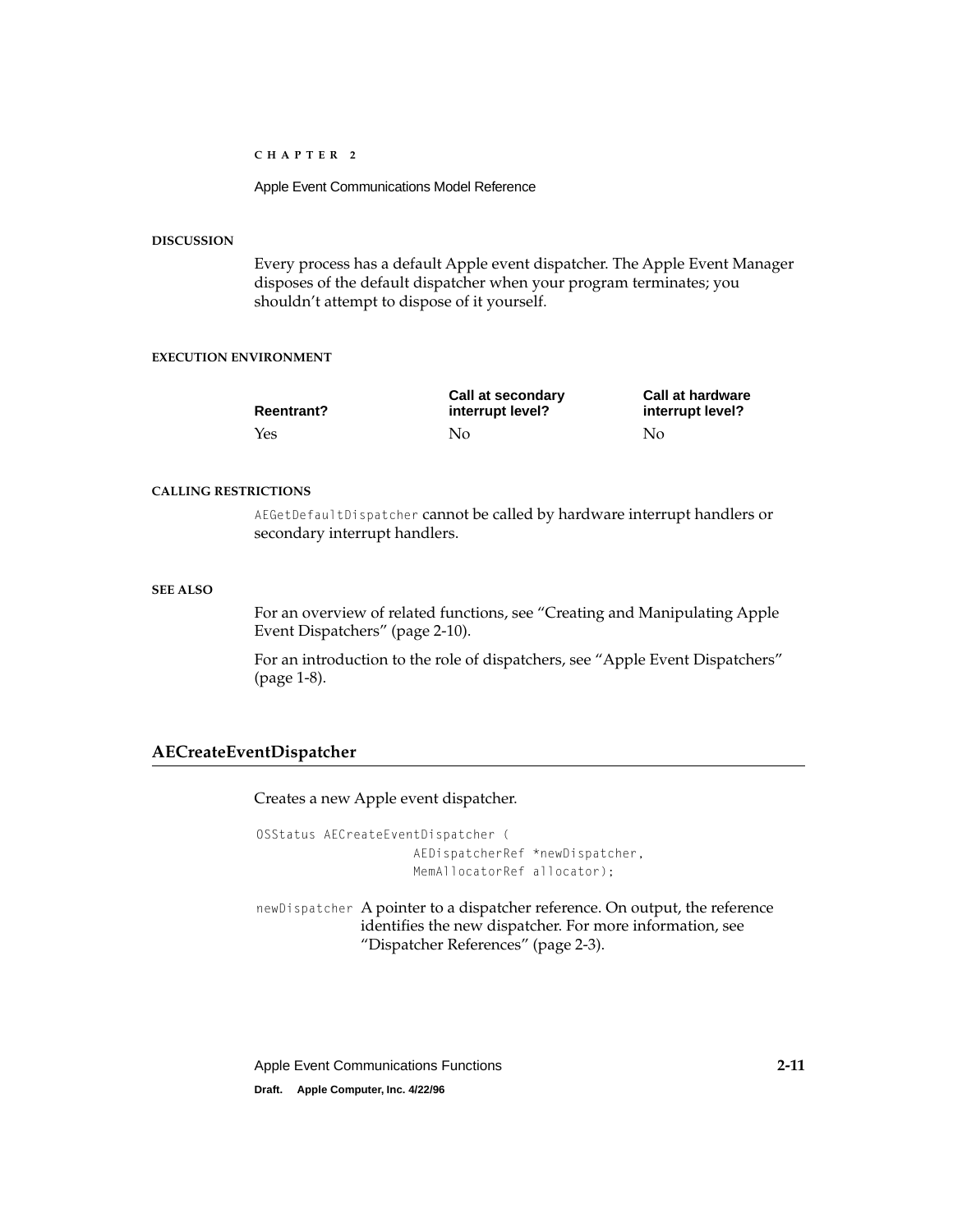### Apple Event Communications Model Reference

| allocator | A reference to a memory allocator. A memory allocator specifies       |
|-----------|-----------------------------------------------------------------------|
|           | a memory allocation policy defined by your program. If you            |
|           | want the Apple Event Manager to use its default allocation            |
|           | policy, pass NIL in this parameter. If you want the Apple Event       |
|           | Manager to use some other allocation policy, pass a reference to      |
|           | the allocator for that policy in this parameter.                      |
|           | function result A result code. See "Apple Event Manager Result Codes" |

[\(page 2-44\)](#page-65-0) for a list of possible result codes.

#### **DISCUSSION**

A Mac OS 8 application always has a main task and may create additional tasks that perform specialized processing on behalf of the main task. It is usually desirable to associate these additional tasks with additional dispatchers. This arrangement allows an application to use additional tasks for specialized services, such as graphics calculations or database operations, without slowing down the application's responsiveness from a user's point of view.

A Mac OS 8 server program also has a main task and may create additional tasks that perform specialized processing on behalf of the main task. Server programs can use a variety of tasking models.

## **EXECUTION ENVIRONMENT**

| <b>Reentrant?</b> | Call at secondary<br>interrupt level? | <b>Call at hardware</b><br>interrupt level? |
|-------------------|---------------------------------------|---------------------------------------------|
| Yes               | Nο                                    | No                                          |

#### **CALLING RESTRICTIONS**

AECreateEventDispatcher cannot be called by hardware interrupt handlers or secondary interrupt handlers.

## **SEE ALSO**

For an overview of related functions, see ["Creating and Manipulating Apple](#page-31-2)  [Event Dispatchers" \(page 2-10\)](#page-31-2).

For an introduction to the role of dispatchers, see ["Apple Event Dispatchers"](#page-11-0)  [\(page 1-8\)](#page-11-0).

**2-12** Apple Event Communications Functions **Draft. Apple Computer, Inc. 4/22/96**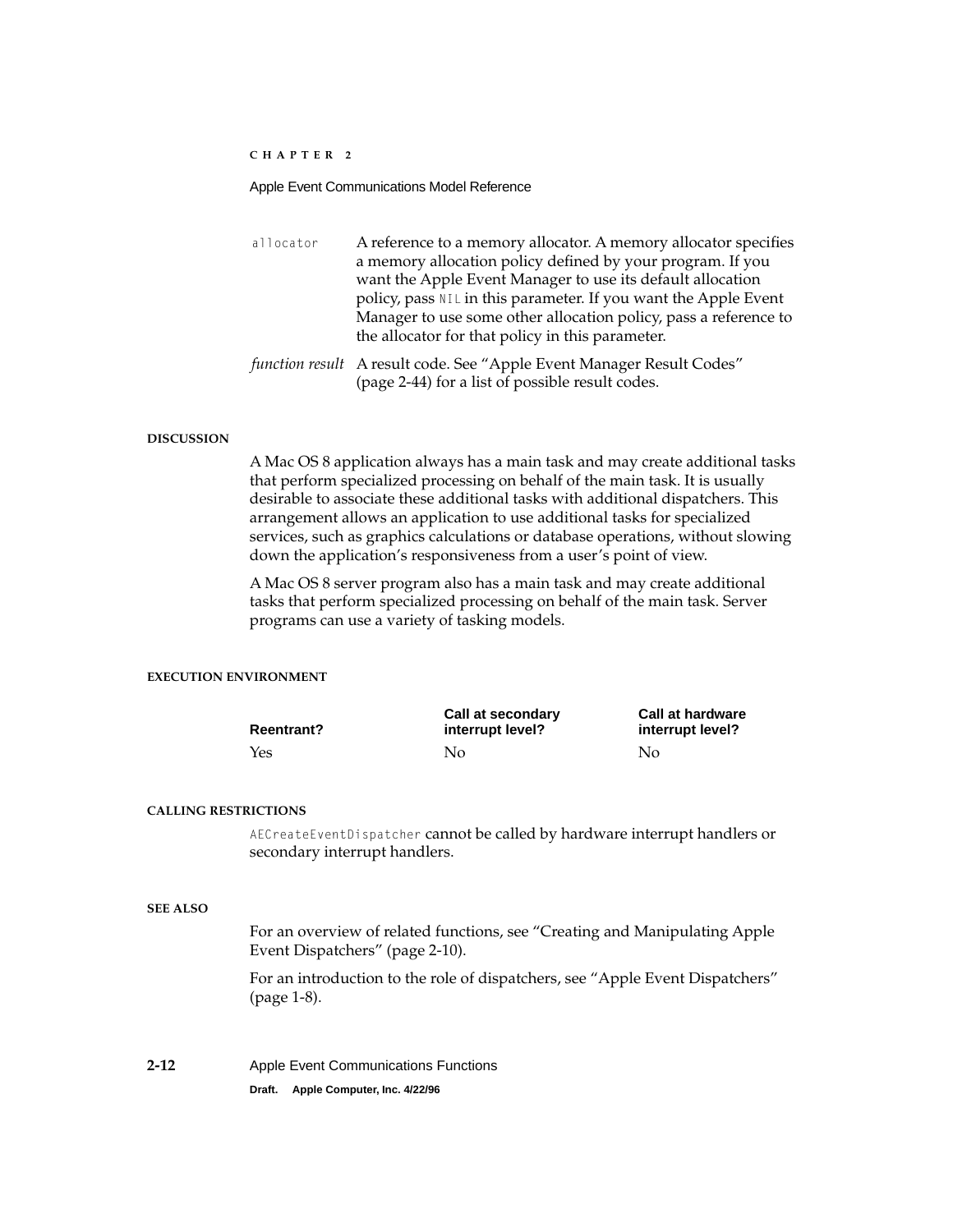<span id="page-34-0"></span>Apple Event Communications Model Reference

For an introduction to Mac OS 8 tasking models and the role of Apple event dispatchers in managing tasks, see ["Tasking Models" \(page 1-11\)](#page-14-0).

## **AEGetEventDispatcherID 2**

Gets the dispatcher ID that corresponds to a given dispatcher reference.

|                | OSStatus AEGetEventDispatcherID (AEDispatcherRef dispatcher,<br>$AEDispatcherID *qloballdentity);$                                                                                                                                  |
|----------------|-------------------------------------------------------------------------------------------------------------------------------------------------------------------------------------------------------------------------------------|
| dispatcher     | A dispatcher reference. On input, you supply the dispatcher<br>reference for which you want to obtain an equivalent dispatcher<br>ID. For more information, see "Dispatcher References"<br>(page 2-3).                              |
| qlobalIdentity | A pointer to a dispatcher ID. On output, this parameter<br>contains the dispatcher ID that corresponds to the dispatcher<br>reference passed in the dispatcher parameter. For more<br>information, see "Dispatcher IDs" (page 2-4). |
|                | function result A result code. See "Apple Event Manager Result Codes"<br>(page 2-44) for a list of possible result codes.                                                                                                           |

## **DISCUSSION**

Dispatcher references are valid only within a single process, whereas dispatcher IDs are valid across all processes. You must use dispatcher references with Apple Event Manager functions to manipulate your program's dispatchers. Dispatcher references provide an optimized means of identification within a single process, but they aren't valid as targets for events sent from other processes. If you need to identify one of your program's dispatchers in events sent from other processes, you must use a dispatcher ID rather than a dispatcher reference.

For example, the main task for a database application might use the AESendEventQueueReply function [\(page 2-39\)](#page-60-0) to send a connection request event to a database engine running on a different computer. The main task could also spawn an additional task, with its own separate dispatcher, that performs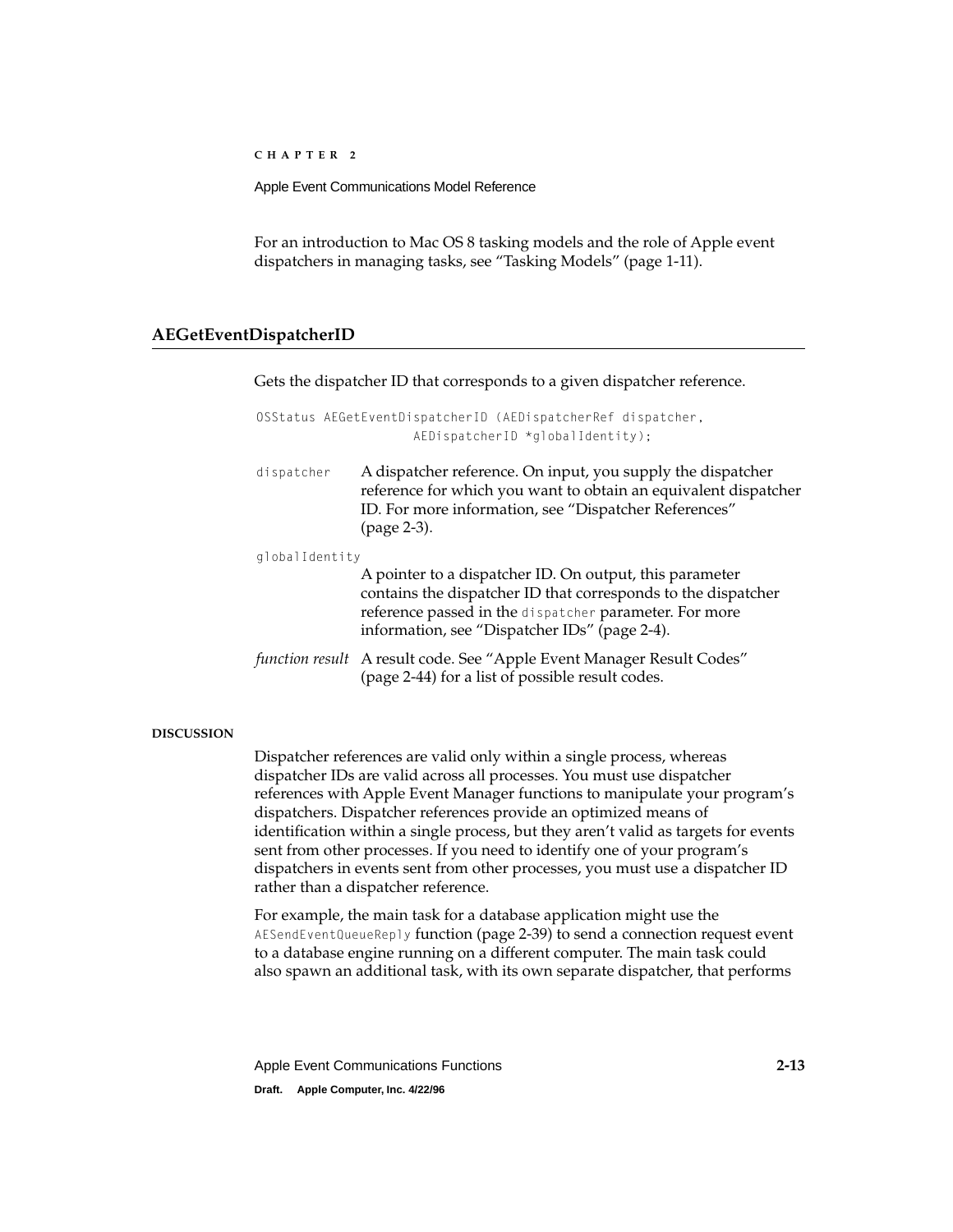<span id="page-35-0"></span>Apple Event Communications Model Reference

a database search when the database engine returns the event that establishes the connection.

To specify the address of this additional task's dispatcher for use by the database engine when it returns the connection event, the main task of the database application must first pass the dispatcher reference to AEGetEventDispatcherID to get a dispatcher ID. Although the dispatcher reference is valid within the database application, only the equivalent dispatcher ID is valid for sending the event from the database engine back to one of the original application's dispatchers.

## **EXECUTION ENVIRONMENT**

| <b>Reentrant?</b> | Call at secondary<br>interrupt level? | <b>Call at hardware</b><br>interrupt level? |
|-------------------|---------------------------------------|---------------------------------------------|
| Yes               | Nο                                    | No                                          |

## **CALLING RESTRICTIONS**

AEGetEventDispatcherID cannot be called by hardware interrupt handlers or secondary interrupt handlers.

## **SEE ALSO**

For an overview of related functions, see ["Creating and Manipulating Apple](#page-31-2)  [Event Dispatchers" \(page 2-10\)](#page-31-2).

For an introduction to the role of dispatchers, see ["Apple Event Dispatchers"](#page-11-0)  [\(page 1-8\)](#page-11-0).

## **AEDisposeEventDispatcher 2**

Disposes of an Apple event dispatcher previously created with AECreateEventDispatcher.

OSStatus AEDisposeEventDispatcher (AEDispatcher deadDispatcher);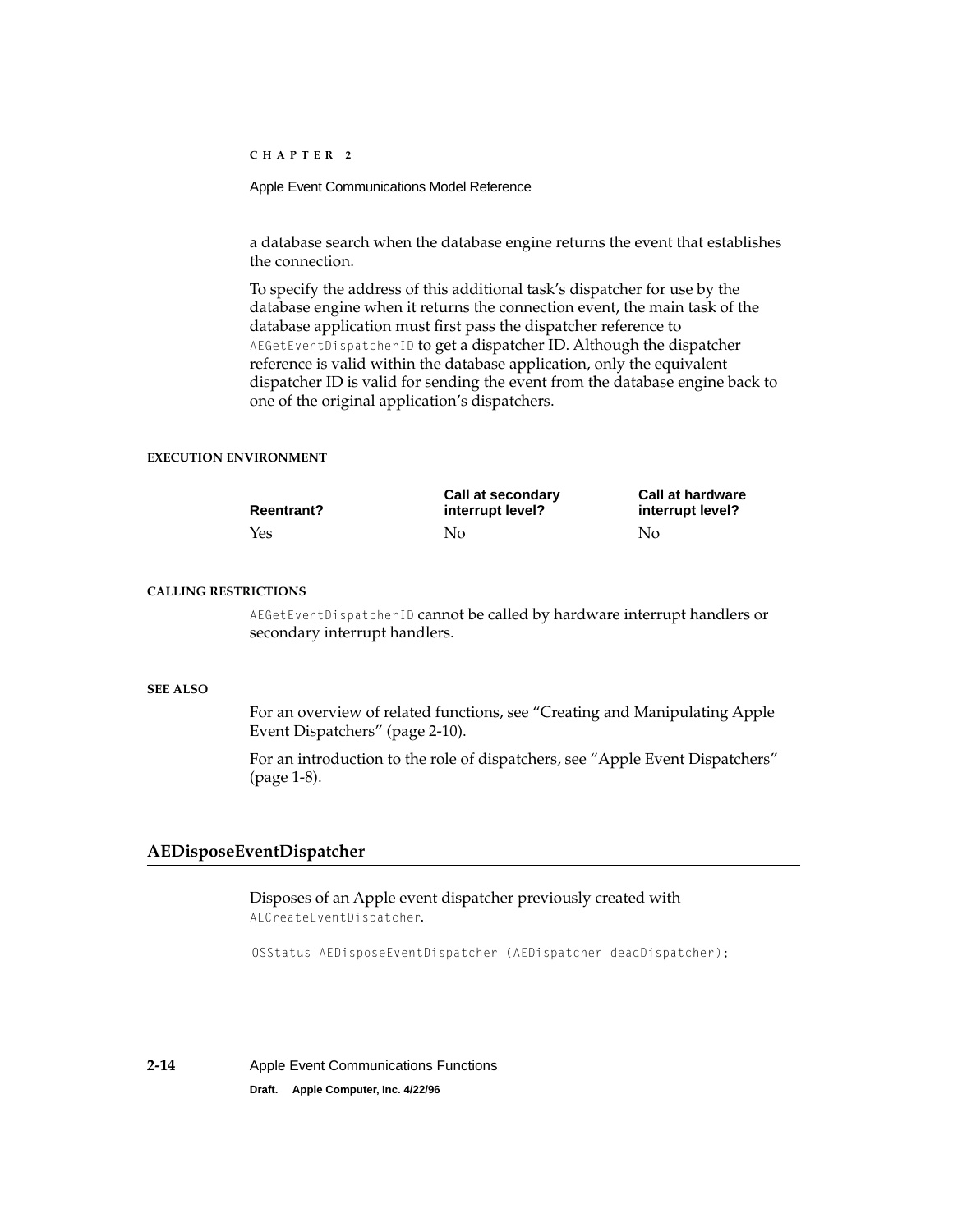## Apple Event Communications Model Reference

deadDispatcher

A reference to the Apple event dispatcher you want to dispose of. For more information, see ["Dispatcher References"](#page-24-0)  [\(page 2-3\).](#page-24-0) *function result* A result code. See ["Apple Event Manager Result Codes"](#page-65-0) 

#### **DISCUSSION**

You must use the AEDisposeEventDispatcher function to dispose of any dispatcher that you create with the AECreateEventDispatcher function. Do not use AEDisposeEventDispatcher to dispose of the default dispatcher, which the Apple Event Manager disposes of when your program terminates.

[\(page 2-44\)](#page-65-0) for a list of possible result codes.

You can only dispose of dispatchers associated with your program. Dispatcher references for dispatchers in other processes won't work with AEDisposeEventDispatcher or with any other function that takes a dispatcher reference.

## **EXECUTION ENVIRONMENT**

| <b>Reentrant?</b> | Call at secondary<br>interrupt level? | <b>Call at hardware</b><br>interrupt level? |
|-------------------|---------------------------------------|---------------------------------------------|
| Yes               | No.                                   | No                                          |

#### **CALLING RESTRICTIONS**

AEDisposeEventDispatcher cannot be called by hardware interrupt handlers or secondary interrupt handlers.

#### **SEE ALSO**

For an overview of related functions, see ["Creating and Manipulating Apple](#page-31-2)  [Event Dispatchers" \(page 2-10\)](#page-31-2).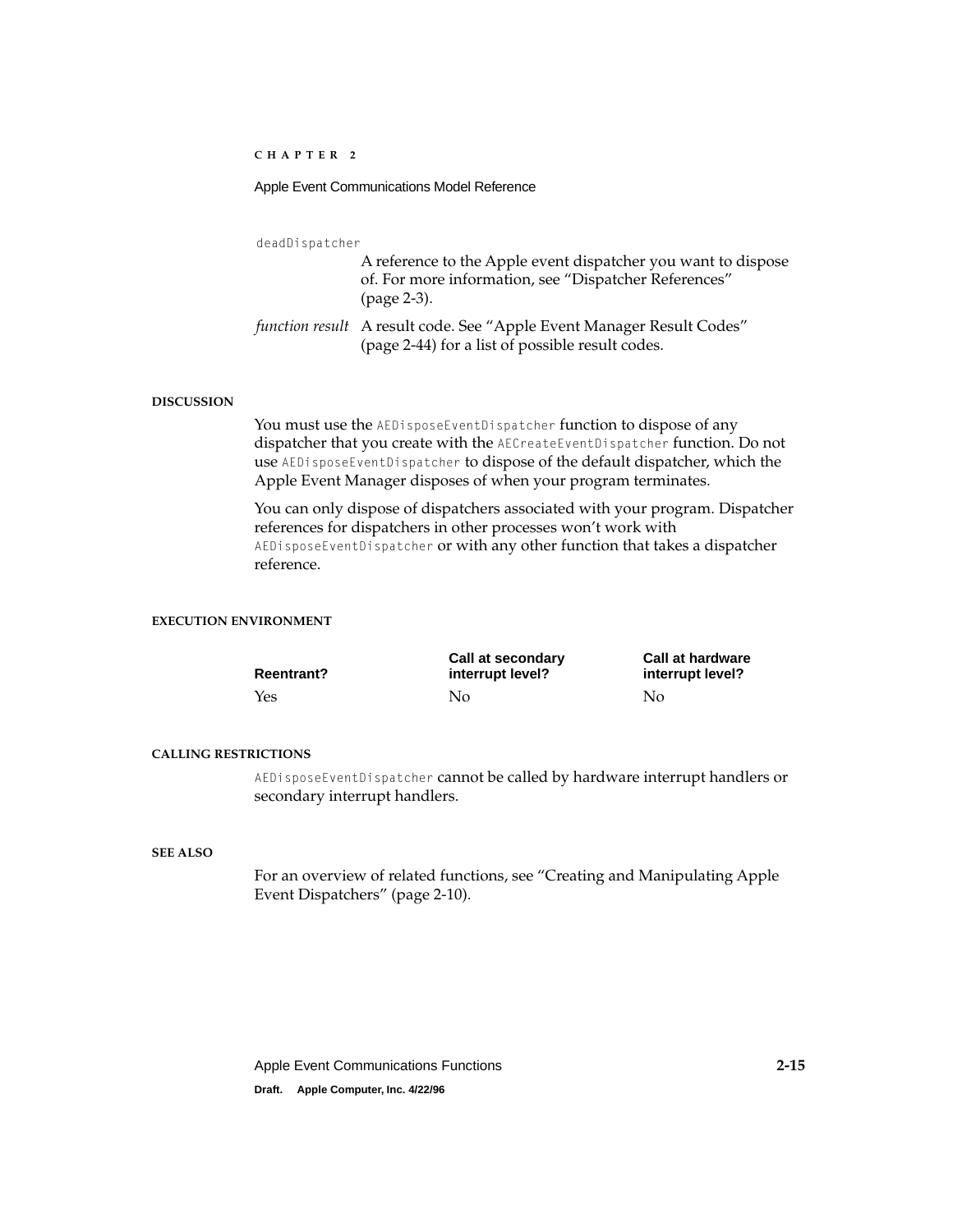# <span id="page-37-0"></span>Creating and Manipulating Handler Tables 2

## Creating, Getting, and Disposing of Handler Tables 2

You can create two kinds of Apple event handler tables:

- **Nonfiltered handler table.** When a nonfiltered handler table contains no handler for a particular event, the event is passed on to the next event handler table in the handler table stack. To create a new nonfiltered handler table, use the AENewHandlerTable function [\(page 2-17\)](#page-38-0).
- **Filtered handler table.** When a filtered table contains no handler for a particular event, the event is immediately suspended but remains in the event queue to be handled at a later time. To create a new filtered table, use the AENewFilterHandlerTable function [\(page 2-18\)](#page-39-0).

Nonfiltered tables are appropriate for most situations. Filtered handler tables are useful when your program is in a modal state and you want to suspend handling of certain events. For an introduction to the role of handler tables, see ["Apple Event Dispatchers" \(page 1-8\)](#page-11-0).

When you create any new handler table, you can associate a reference constant with it. For example, if your program installs the same handler in more than one handler table, you can use the handler table reference constant to identify which handler table the handler has been invoked from. To get the reference constant associated with a table, use the AEGetHandlerTableRefCon function [\(page 2-20\)](#page-41-0).

It is often convenient to share a single handler table among several dispatchers. The Apple Event Manager provides life cycle management for handler tables. To do so, it keeps track of references to every handler table your program creates, incrementing the table's reference count whenever a new reference gets created and decrementing the count whenever a reference gets released.

To get a new reference to an existing handler table, use the AEShareHandlerTable function [\(page 2-21\).](#page-42-0) AEShareHandlerTable increments the reference count for the handler table and returns a new reference. When you are finished with any reference to a handler table, call the AEDisposeHandlerTable function [\(page 2-23\)](#page-44-0). AEDisposeHandlerTable decrements the reference count, disposing of the original object only when the reference count reaches 0.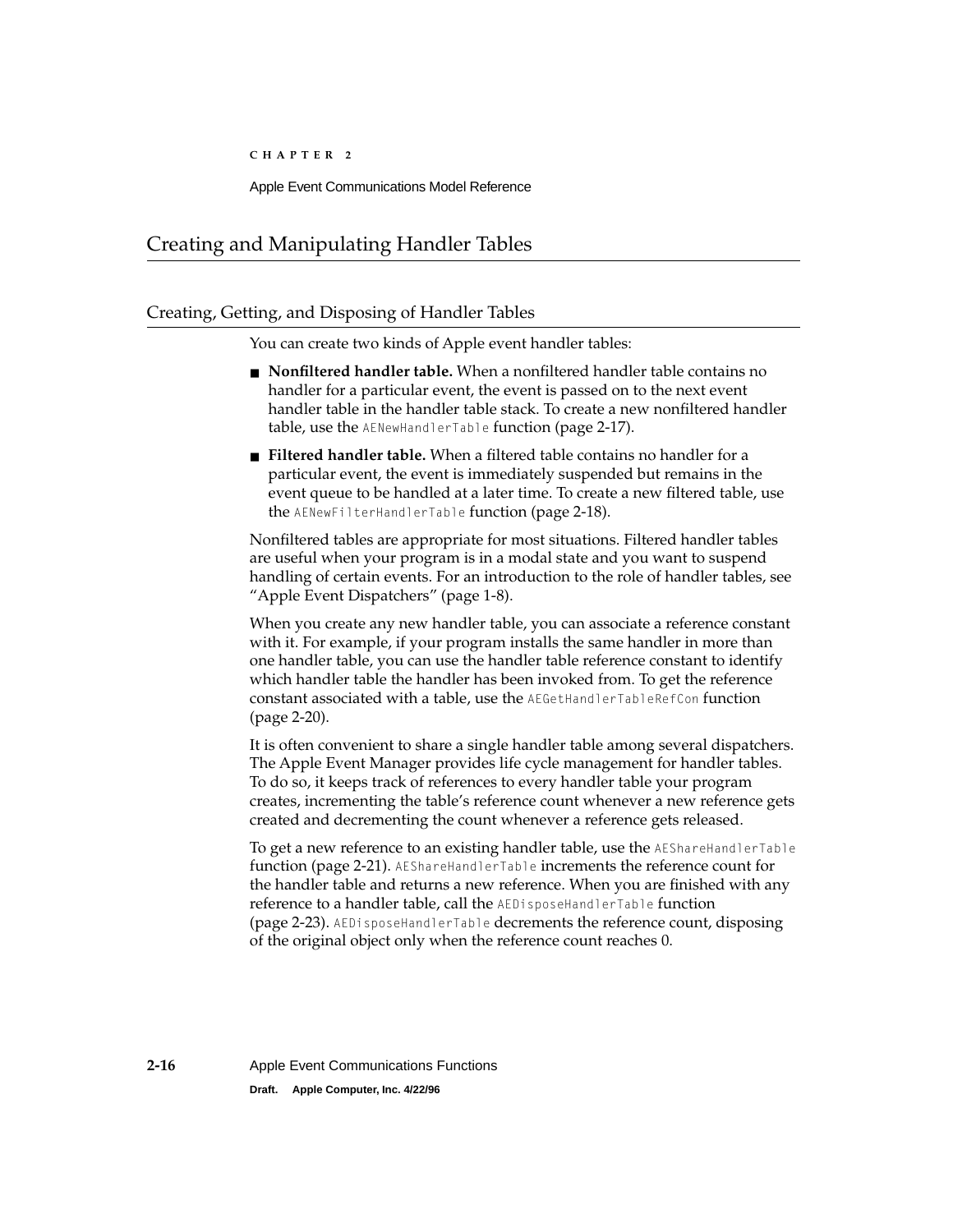## <span id="page-38-0"></span>Apple Event Communications Model Reference

Every call to AENewHandlerTable, AENewFilterHandlerTable, or AEShareHandlerTable must be matched by an equivalent call to AEDisposeHandlerTable.

## **AENewHandlerTable 2**

Creates an empty nonfiltered Apple event handler table.

```
OSStatus AENewHandlerTable (
                     AEHandlerTableRef *newTable
                     void *refCon);
```
- newTable A pointer to a handler table reference. On output, the reference identifies the new handler table. You can pass this reference to the AEInstallHandler function [\(page 2-24\)](#page-45-0) to add handlers to the handler table.
- refCon A reference constant. On input, you supply whatever reference constant you want to associate with the table. This may consist either of a pointer to another data structure or a simple value; interpretation of the reference constant is entirely up to your program.
- *function result* A result code. See ["Apple Event Manager Result Codes"](#page-65-0)  [\(page 2-44\)](#page-65-0) for a list of possible result codes.

## **DISCUSSION**

The AENewHandlerTable function creates a new nonfiltered handler table. The table doesn't contain any handlers until you add them explicitly with the AEInstallHandler function.

When a nonfiltered table contains no handler for a particular event, or if it contains a handler that returns errAEEventNotHandled, the Apple Event Manager continues searching the remaining handler tables in the handler table stack. In general, you should use nonfiltered handler tables unless your program is in a modal state and you want to temporarily suspend events for which the table has no handlers.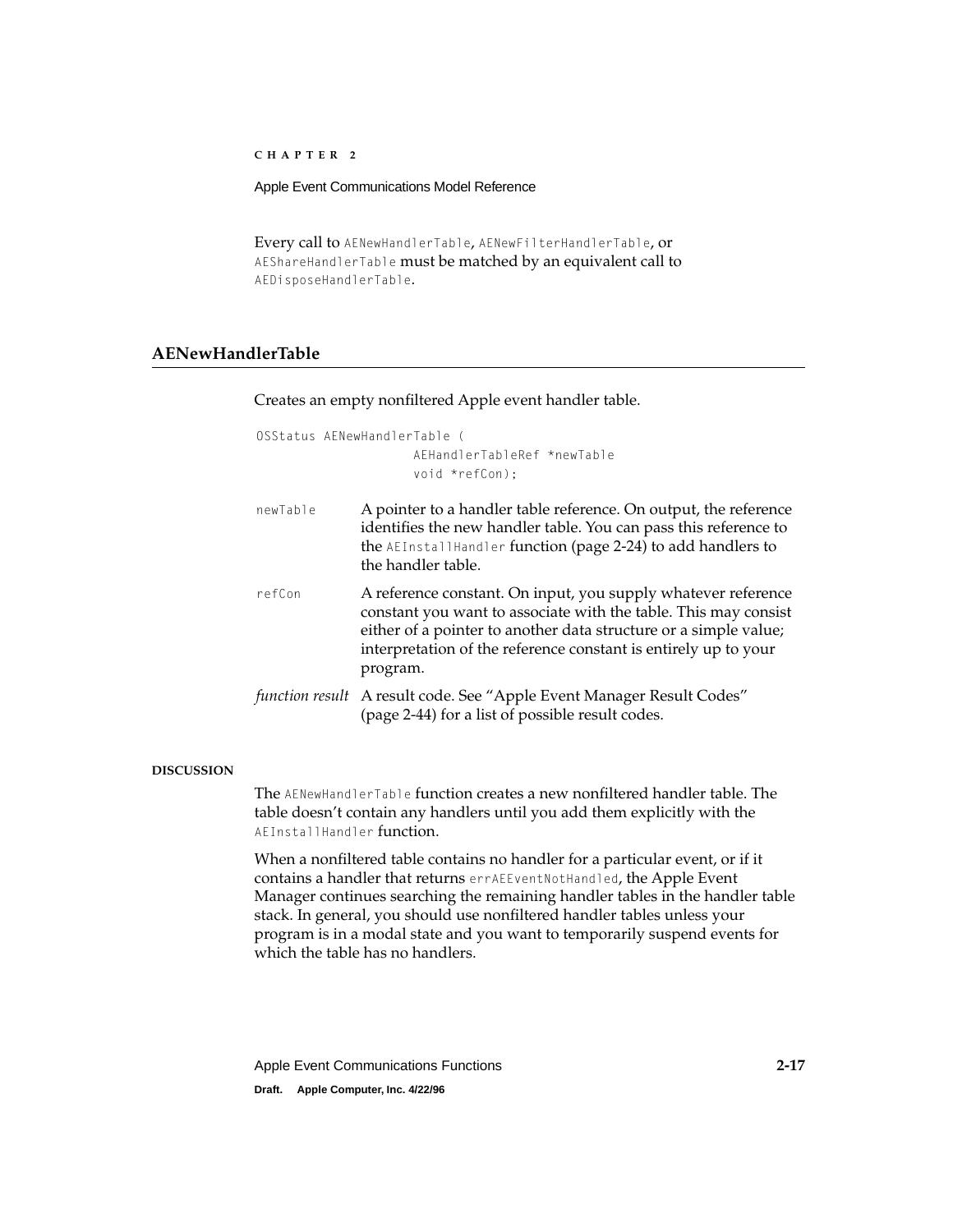<span id="page-39-0"></span>Apple Event Communications Model Reference

The handler table reference identified by the newTable parameter is exactly the same as a shared reference obtained with the AEShareHandlerTable function [\(page 2-21\)](#page-42-0). That is, it is a shared reference to a handler table with a reference count of 1, so that a subsequent call to AEDisposeHandlerTable reduces the reference count to 0 and thus causes the Apple Event Manager to deallocate the table.

## **EXECUTION ENVIRONMENT**

| <b>Reentrant?</b> | Call at secondary<br>interrupt level? | <b>Call at hardware</b><br>interrupt level? |
|-------------------|---------------------------------------|---------------------------------------------|
| Yes               | No                                    | No                                          |

## **CALLING RESTRICTIONS**

AENewHandlerTable cannot be called by hardware interrupt handlers or secondary interrupt handlers.

### **SEE ALSO**

For an overview of related functions, see ["Creating, Getting, and Disposing of](#page-37-0)  [Handler Tables" \(page 2-16\).](#page-37-0)

To add any handler table to the handler table stack associated with a particular dispatcher, use the AEPushDispatcherHandlerTable function [\(page 2-30\)](#page-51-0).

For an introduction to the role of handler tables, see ["Apple Event Dispatchers"](#page-11-0)  [\(page 1-8\)](#page-11-0).

## **AENewFilterHandlerTable 2**

## Creates an empty filtered Apple event handler table.

OSStatus AENewFilterHandlerTable ( AEHandlerTableRef \*newTable void \*refCon);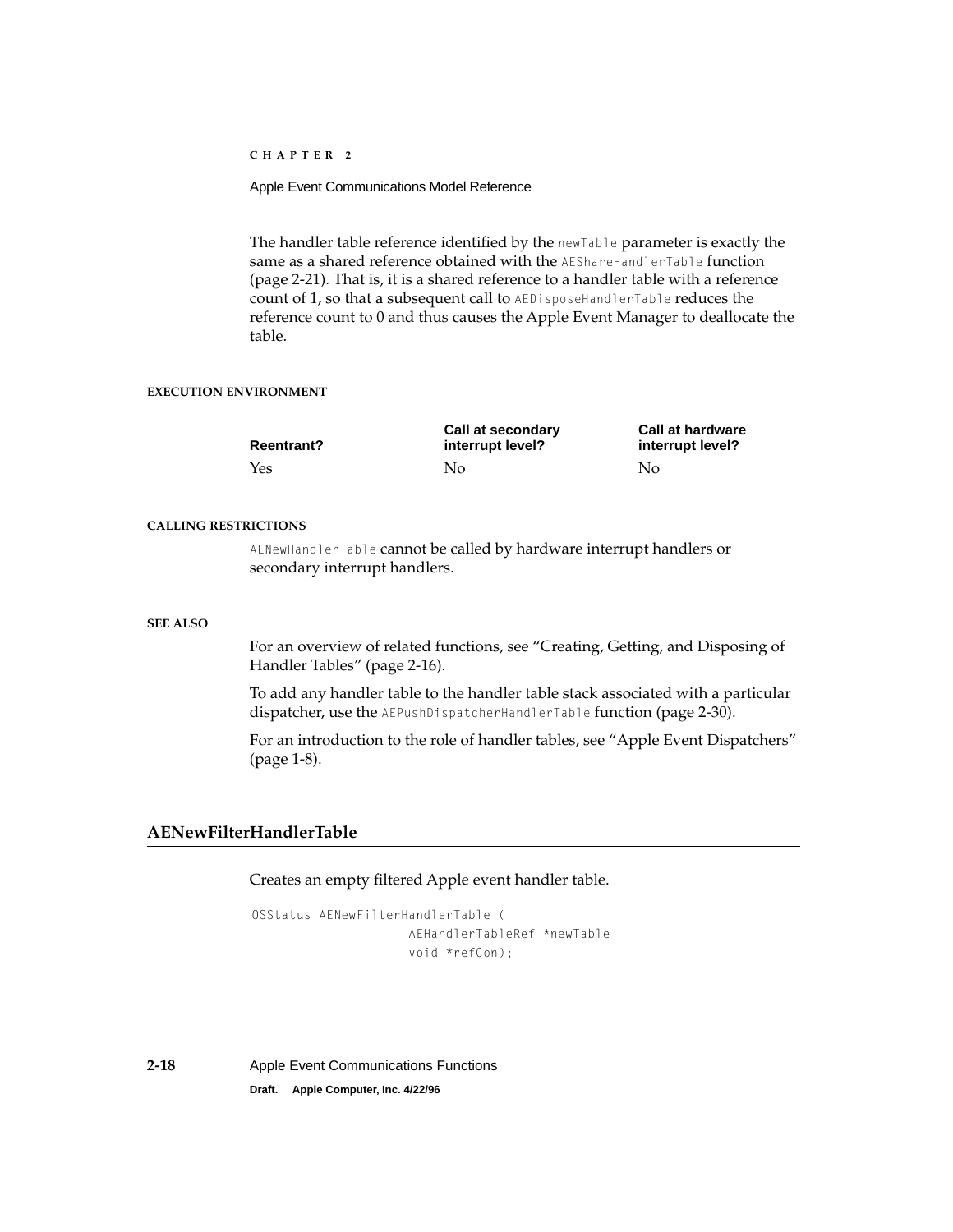| newTable | A pointer to a filtered handler table reference. On output, the<br>reference identifies the new filtered handler table. You can pass<br>this reference to the AEInstallHandler function (page 2-24) to<br>add handlers to the handler table.                                                     |
|----------|--------------------------------------------------------------------------------------------------------------------------------------------------------------------------------------------------------------------------------------------------------------------------------------------------|
| refCon   | A pointer to a reference constant. On input, you supply<br>whatever reference constant you want to associate with the<br>table. This may consist either of a pointer to another data<br>structure or a simple value; interpretation of the reference<br>constant is entirely up to your program. |
|          | function result A result code. See "Apple Event Manager Result Codes"<br>(page 2-44) for a list of possible result codes.                                                                                                                                                                        |

## **DISCUSSION**

The AENewFilterHandlerTable function creates a new filtered handler table. The table doesn't contain any handlers until you add them explicitly with the AEInstallHandler function.

When a filtered table contains no handler for a particular event, the event is immediately suspended but remains in the event queue to be handled at a later time. Filtered handler tables are useful when your program is in a modal state and you want to suspend temporarily events for which the table has no handlers.

The handler table reference identified by the newTable parameter is exactly the same as a shared reference obtained with the AEShareHandlerTable function [\(page 2-21\)](#page-42-0). That is, it is a shared reference to a filtered handler table with a reference count of 1, so that a subsequent call to AEDisposeHandlerTable reduces the reference count to 0 and thus causes the Apple Event Manager to deallocate the table.

## **EXECUTION ENVIRONMENT**

**Reentrant?**

**Call at secondary interrupt level?** Yes No No

**Call at hardware interrupt level?**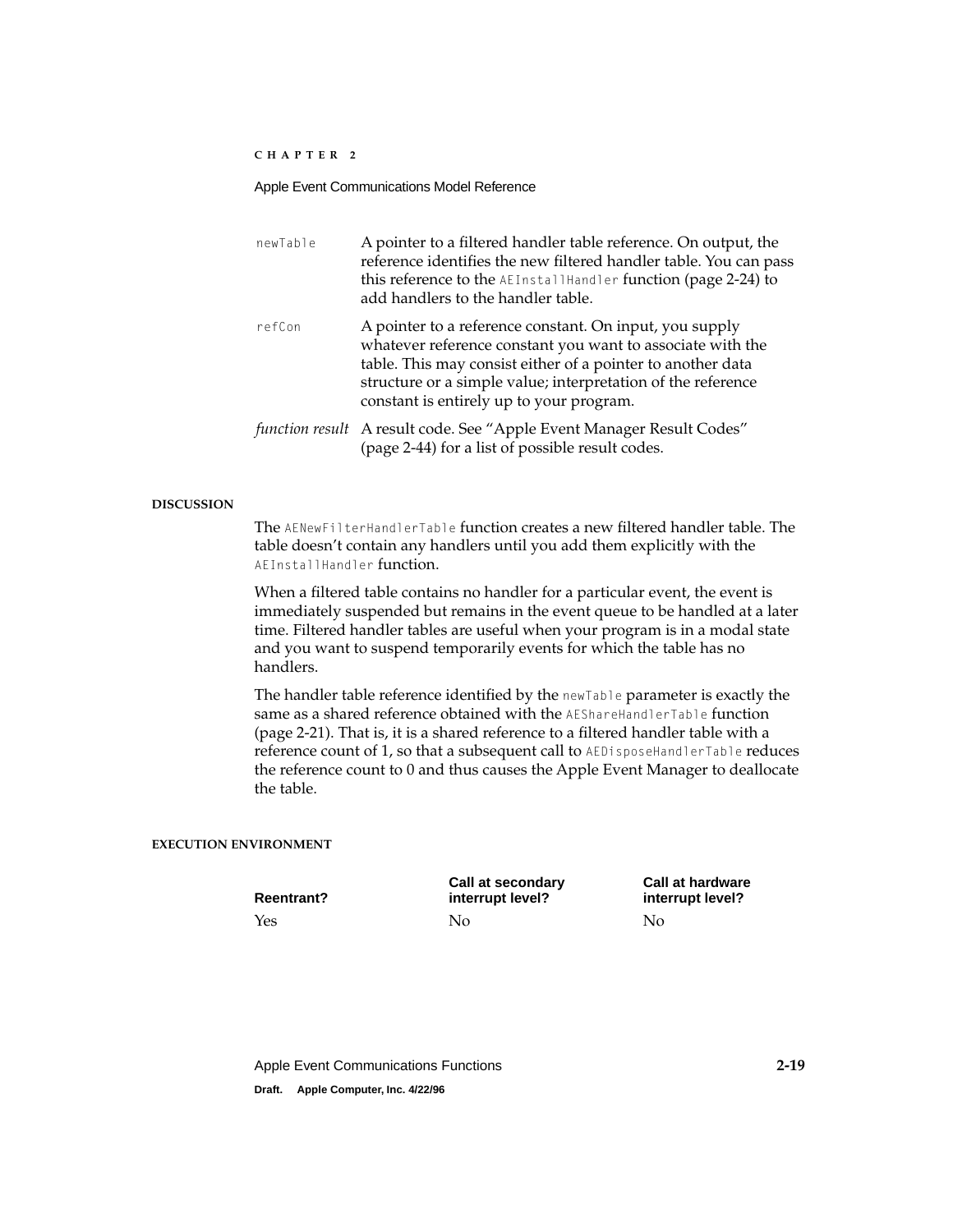Apple Event Communications Model Reference

## <span id="page-41-0"></span>**CALLING RESTRICTIONS**

AENewFilterHandlerTable cannot be called by hardware interrupt handlers or secondary interrupt handlers.

## **SEE ALSO**

For an overview of related functions, see ["Creating, Getting, and Disposing of](#page-37-0)  [Handler Tables" \(page 2-16\).](#page-37-0)

To add handlers to any handler table, use the AEInstallHandler function [\(page 2-24\)](#page-45-0).

To add any handler table to the handler table stack associated with a particular dispatcher, use the AEPushDispatcherHandlerTable function [\(page 2-30\)](#page-51-0).

For an introduction to filtered handler tables and modal states, see ["Event](#page-20-0)  [Dispatching for Modal States" \(page 1-17\)](#page-20-0).

## **AEGetHandlerTableRefCon 2**

Gets a handler table's reference constant.

|        | OSStatus AEGetHandlerTableRefCon(<br>AEHandlerTableRef table.<br>void **refCon):                                                                       |
|--------|--------------------------------------------------------------------------------------------------------------------------------------------------------|
| table  | A reference to the handler table whose reference constant you<br>want to identify. For more information, see "Handler Table<br>References" (page 2-4). |
| refCon | A pointer to a reference constant. On output, the reference<br>constant is the one that was associated with the handler table<br>when it was created.  |
|        | function result A result code. See "Apple Event Manager Result Codes"<br>(page 2-44) for a list of possible result codes.                              |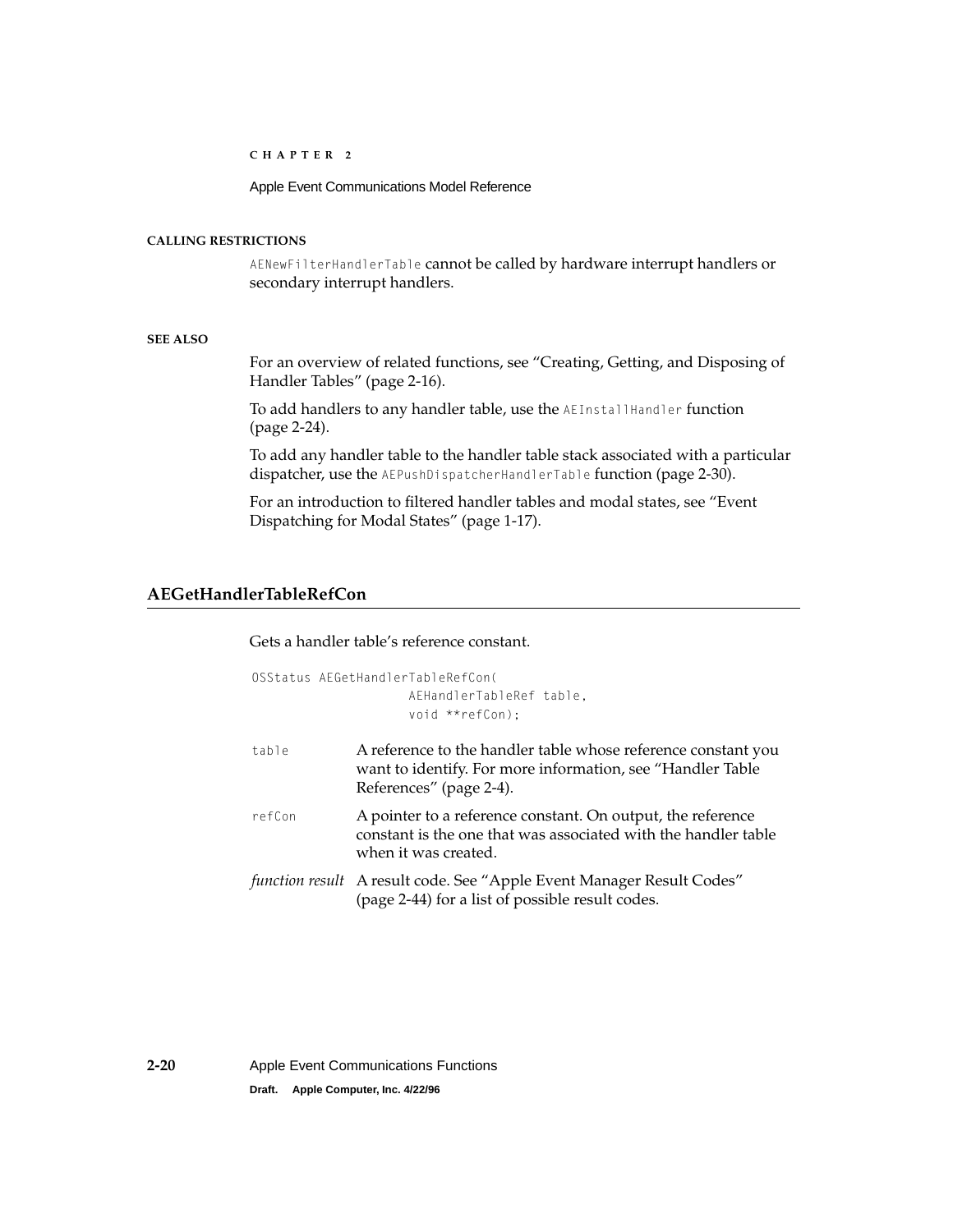Apple Event Communications Model Reference

## <span id="page-42-0"></span>**DISCUSSION**

When you create any new handler table, you can associate a reference constant with it for use by your program. For example, if your program installs the same handler in more than one handler table, you can use the handler table reference constant to identify which handler table the handler has been invoked from.

An Apple event handler always receives, as one of its parameters, a handler table reference for the table from which it was dispatched. To obtain the reference constant associated with that table, the handler should pass the handler table reference to AEGetHandlerTableRefCon.

## **CALLING RESTRICTIONS**

AEGetHandlerTableRefCon cannot be called by hardware interrupt handlers or secondary interrupt handlers.

## **EXECUTION ENVIRONMENT**

| <b>Reentrant?</b> | Call at secondary<br>interrupt level? | <b>Call at hardware</b><br>interrupt level? |
|-------------------|---------------------------------------|---------------------------------------------|
| Yes               | No                                    | No                                          |

### **SEE ALSO**

For an overview of related functions, see ["Creating, Getting, and Disposing of](#page-37-0)  [Handler Tables" \(page 2-16\).](#page-37-0)

## **AEShareHandlerTable 2**

Creates a handler table reference for a handler table that already exists.

```
OSStatus AEShareHandlerTable(
                     AEHandlerTableRef table,
                     void *newRefcon,
                     AEHandlerTableRef *newSharedReference);
```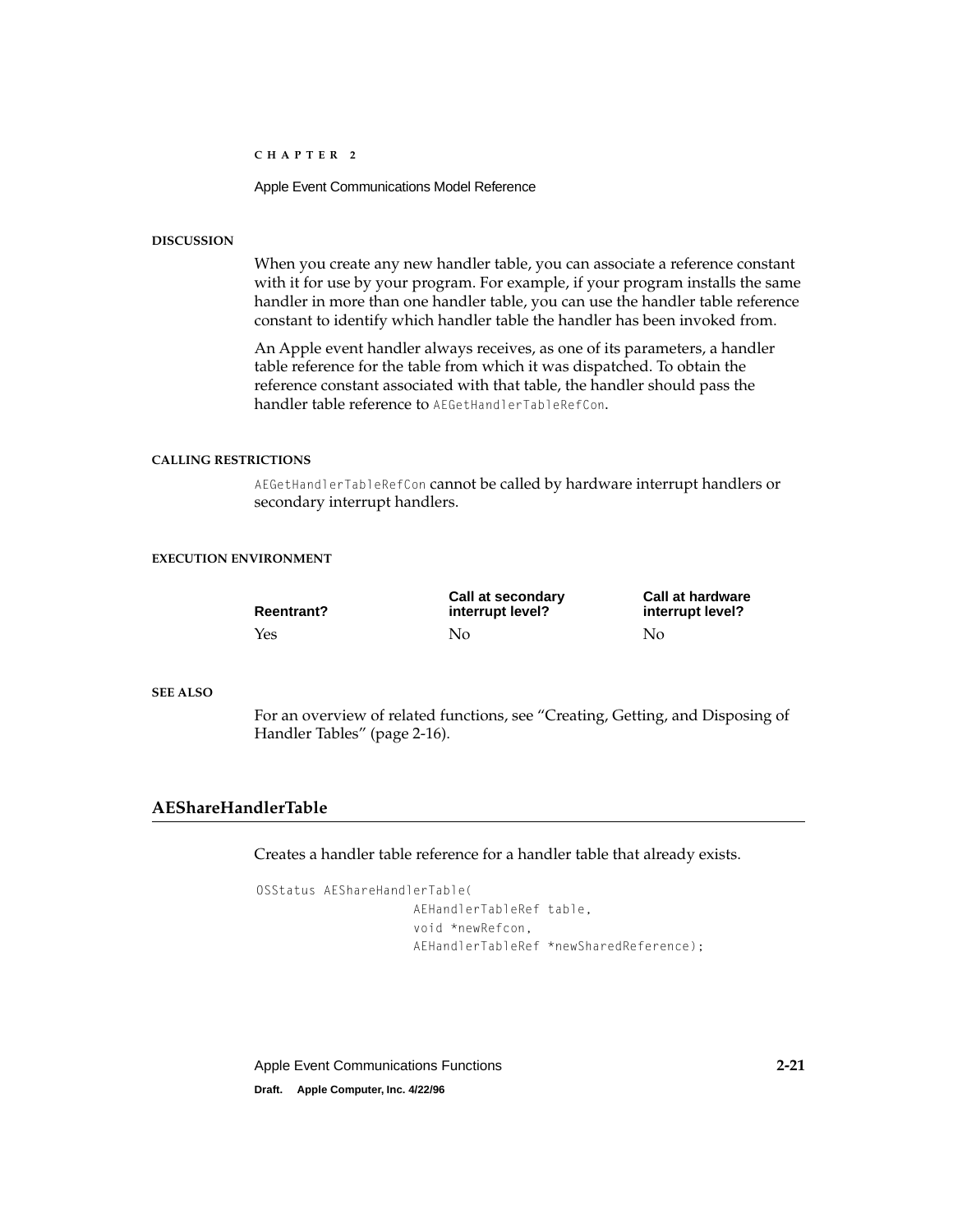### Apple Event Communications Model Reference

| table              | A reference to a handler table you want to share among several<br>handler table stacks.                                                                                                                                                                                                                                                                                                        |
|--------------------|------------------------------------------------------------------------------------------------------------------------------------------------------------------------------------------------------------------------------------------------------------------------------------------------------------------------------------------------------------------------------------------------|
| newRefcon          | A reference constant. On input, you supply whatever reference<br>constant you want to associate with the shared handler table<br>reference. Each new reference to the same original table has a<br>unique reference constant. This may consist either of a pointer<br>to another data structure or a simple value; interpretation of the<br>reference constant is entirely up to your program. |
| newSharedReference |                                                                                                                                                                                                                                                                                                                                                                                                |
|                    | A pointer to a handler table reference. On output, the reference<br>is unique to the shared table identified by the table parameter.                                                                                                                                                                                                                                                           |
|                    | function result A result code. See "Apple Event Manager Result Codes"<br>(page 2-44) for a list of possible result codes.                                                                                                                                                                                                                                                                      |

## **DISCUSSION**

In some situations, it may be convenient to install a single handler table in multiple dispatchers. For example, this can facilitate dispatching within an application or, in a server program, the simultaneous execution of identical tasks, such as calculating image transformations. To share a handler table in this way among multiple dispatchers, you use a handler table reference created by AEShareHandlerTable.

AEShareHandlerTable creates a new handler table reference (with a unique reference constant) to an existing handler table. The Apple Event Manager increases its reference count for each new reference to the same table. When such a reference is passed to AEDisposeHandlerTable, the Apple Event Manager decreases the reference count. When this count reaches 0, the Apple Event Manager deallocates the original handler table.

#### **EXECUTION ENVIRONMENT**

**Reentrant?** Yes No No

**Call at secondary interrupt level?**

**Call at hardware interrupt level?**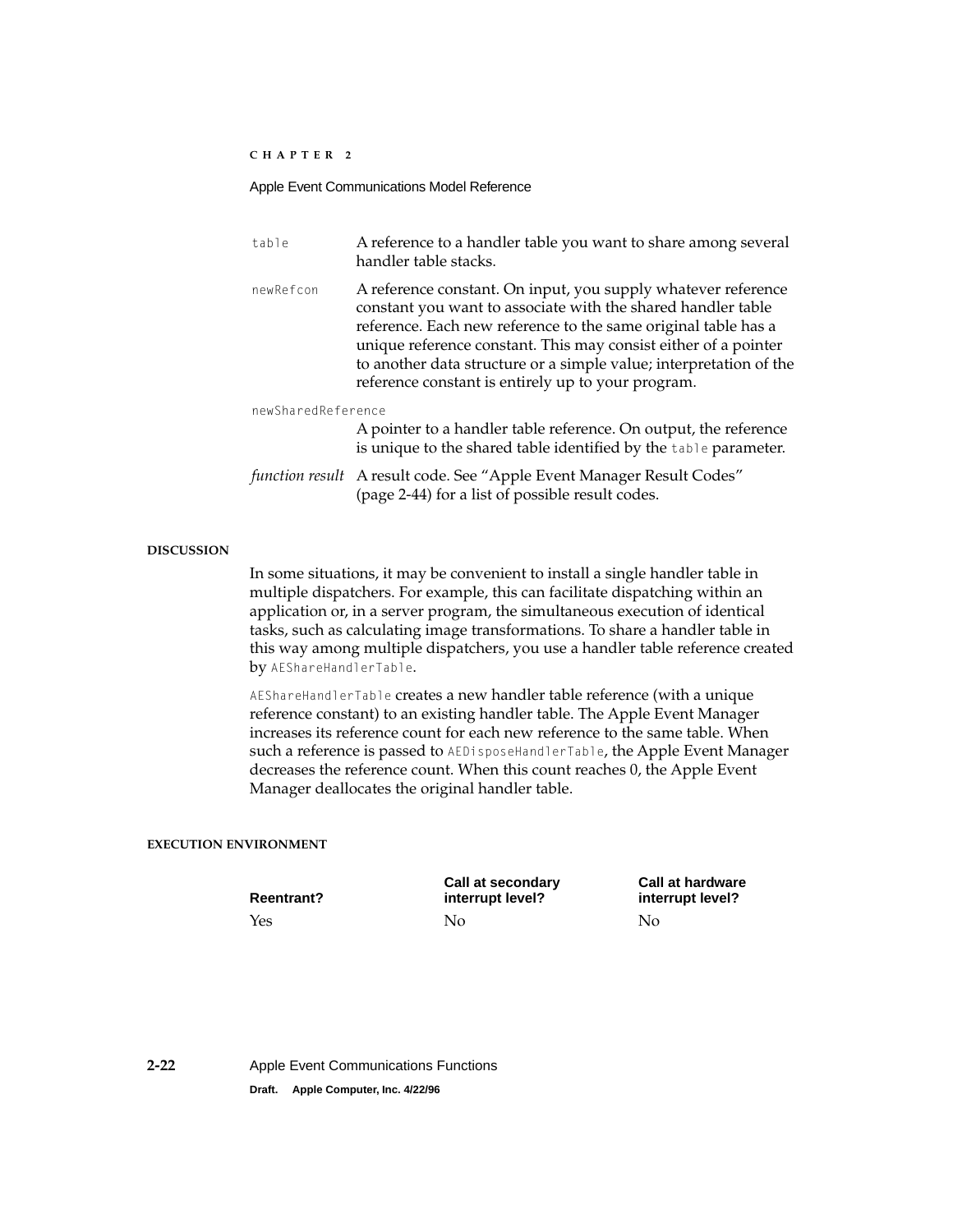Apple Event Communications Model Reference

## <span id="page-44-0"></span>**CALLING RESTRICTIONS**

AEShareHandlerTable cannot be called by hardware interrupt handlers or secondary interrupt handlers.

## **SEE ALSO**

For an overview of related functions, see ["Creating, Getting, and Disposing of](#page-37-0)  [Handler Tables" \(page 2-16\).](#page-37-0)

## **AEDisposeHandlerTable 2**

Decrements the reference count for an Apple event handler table and, if the count reaches 0, disposes of the table.

OSStatus AEDisposeHandlerTable (AEHandlerTableRef table);

table A reference to the handler table you want to dispose of. For more information, see ["Handler Table References" \(page 2-4\)](#page-25-0). *function result* A result code. See ["Apple Event Manager Result Codes"](#page-65-0)  [\(page 2-44\)](#page-65-0) for a list of possible result codes.

#### **DISCUSSION**

You typically use AEDisposeHandlerTable to decrement a handler table's reference count right after using AEPopDispatcherHandlerTable [\(page 2-31\)](#page-52-0) to remove it from a handler table stack. Do not pass a handler table that's still part of a handler table stack to AEDisposeHandlerTable.

## **EXECUTION ENVIRONMENT**

| <b>Reentrant?</b> | Call at secondary<br>interrupt level? | <b>Call at hardware</b><br>interrupt level? |
|-------------------|---------------------------------------|---------------------------------------------|
| Yes               | Nο                                    | No                                          |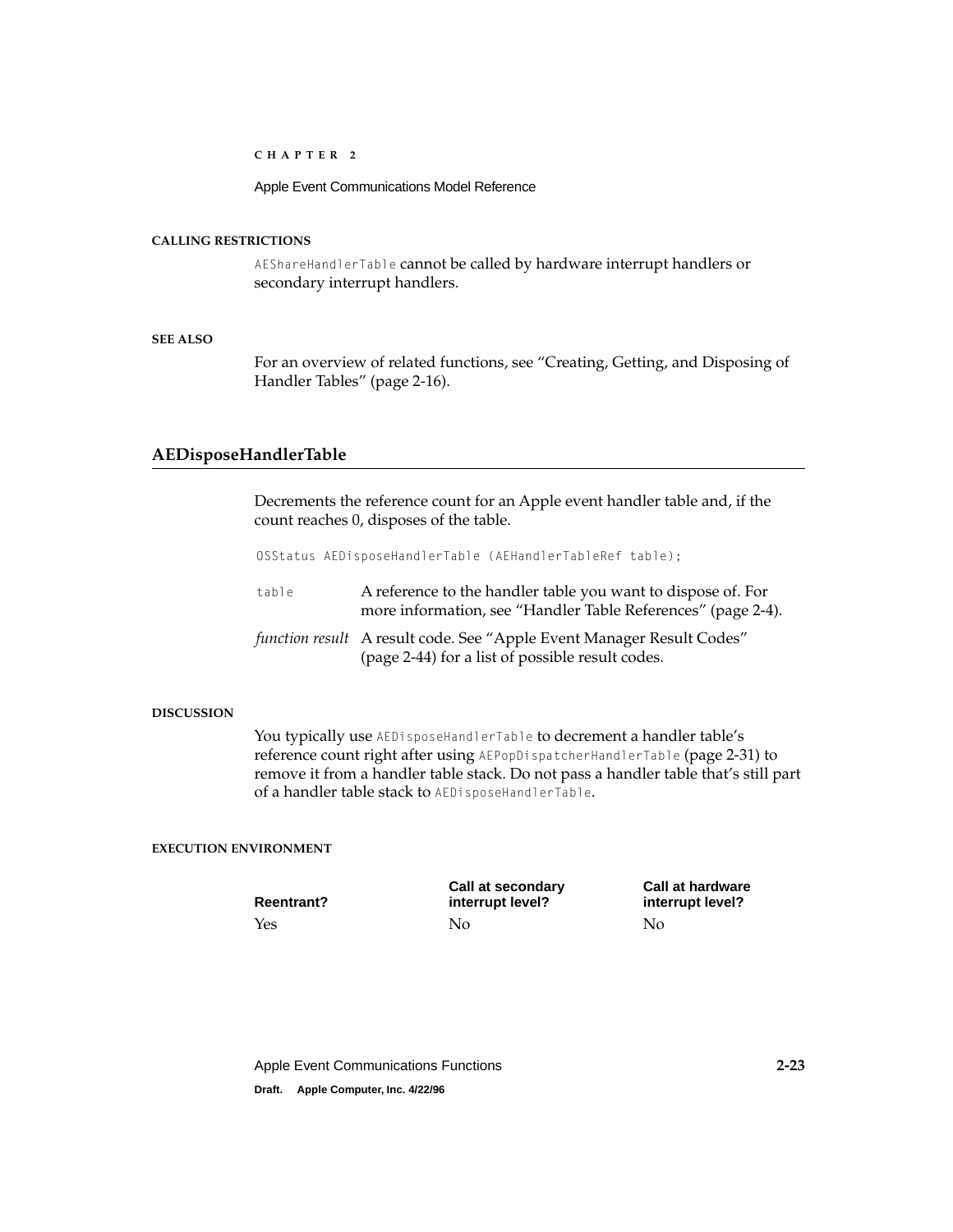Apple Event Communications Model Reference

## <span id="page-45-0"></span>**CALLING RESTRICTIONS**

AEDisposeHandlerTable cannot be called by hardware interrupt handlers or secondary interrupt handlers.

## **SEE ALSO**

For an overview of related functions, see ["Creating, Getting, and Disposing of](#page-37-0)  [Handler Tables" \(page 2-16\).](#page-37-0)

## Installing, Getting, and Removing Handlers 2

Once you've created an Apple event handler table, you call the AEInstallHandler function (page 2-24) repeatedly to install entries in the table.

To get a pointer to the handler for a particular entry, use the AEGetHandler function [\(page 2-26\).](#page-47-0) To remove a handler, use the AERemoveHandler function [\(page 2-28\)](#page-49-0).

When you've finished installing handlers in a handler table, you can add it to a dispatcher's handler table stack. For details, see ["Pushing and Popping](#page-50-0)  [Handler Tables" \(page 2-29\).](#page-50-0)

## **IMPORTANT**

Modifying the entries in a handler table after the table has been added to a handler table stack degrades performance and should be avoided. Whenever possible, you should manipulate a handler table before you add it to or after you have removed it from a handler table stack. ▲

## **AEInstallHandler 2**

Installs an entry for an Apple event handler in a handler table.

```
OSStatus AEInstallHandler (
                     AEHandlerTableRef table,
                     AEEventClass handlerClass,
                     AEEventID handlerID,
                     AEEventHandlerProc handler,
                     void *handlerRefcon);
```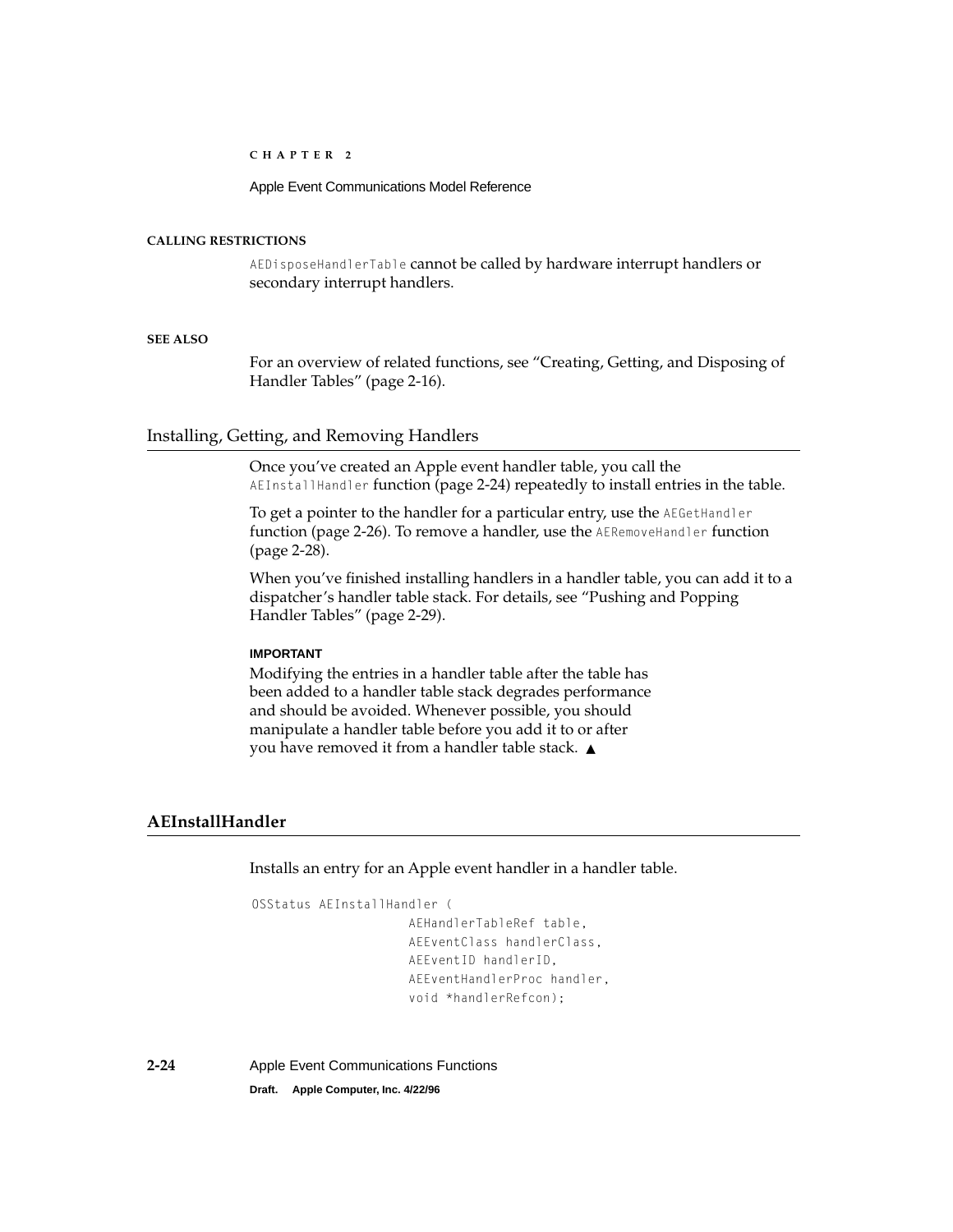| table        | A reference to the handler table in which you want to install an<br>entry. For more information, see "Handler Table References"<br>(page 2-4).                                                                                                                                                      |
|--------------|-----------------------------------------------------------------------------------------------------------------------------------------------------------------------------------------------------------------------------------------------------------------------------------------------------|
| handlerClass | The event class for the Apple event or events to be dispatched<br>for this entry.                                                                                                                                                                                                                   |
| handlerID    | The event ID of events handled by the handler.                                                                                                                                                                                                                                                      |
| handler      | A pointer to the handler for this table entry.                                                                                                                                                                                                                                                      |
|              | handlerRefcon A reference constant. On input, you supply whatever reference<br>constant you want to associate with the handler. This may<br>consist either of a pointer to another data structure or a simple<br>value; interpretation of the reference constant is entirely up to<br>your program. |
|              | function result A result code. See "Apple Event Manager Result Codes"<br>(page 2-44) for a list of possible result codes.                                                                                                                                                                           |

## **DISCUSSION**

Once you've created an Apple event handler table, you call the AEInstallHandler function repeatedly to install entries in the table.

The AEInstallHandler function creates an entry with the specified event class and event ID in the handler table specified by the table parameter for the handler specified by the handler parameter. If you use the same handler for several different kinds of events, you should install a separate entry for each event class and event ID.

If the handler table already contains an entry for the specified handlerClass and handlerID, AEInstallHandler overrides the existing handler with the one specified by the handler parameter. You can use AERemoveHandler to remove it explicitly before you install a new handler with AEInstallHandler.

## **IMPORTANT**

Although Mac OS 8 supports the use of typeWildCard as discussed in *Inside Macintosh: Interapplication Communication* to install a single handler for multiple event classes or event IDs, this strategy degrades performance and should be avoided. ▲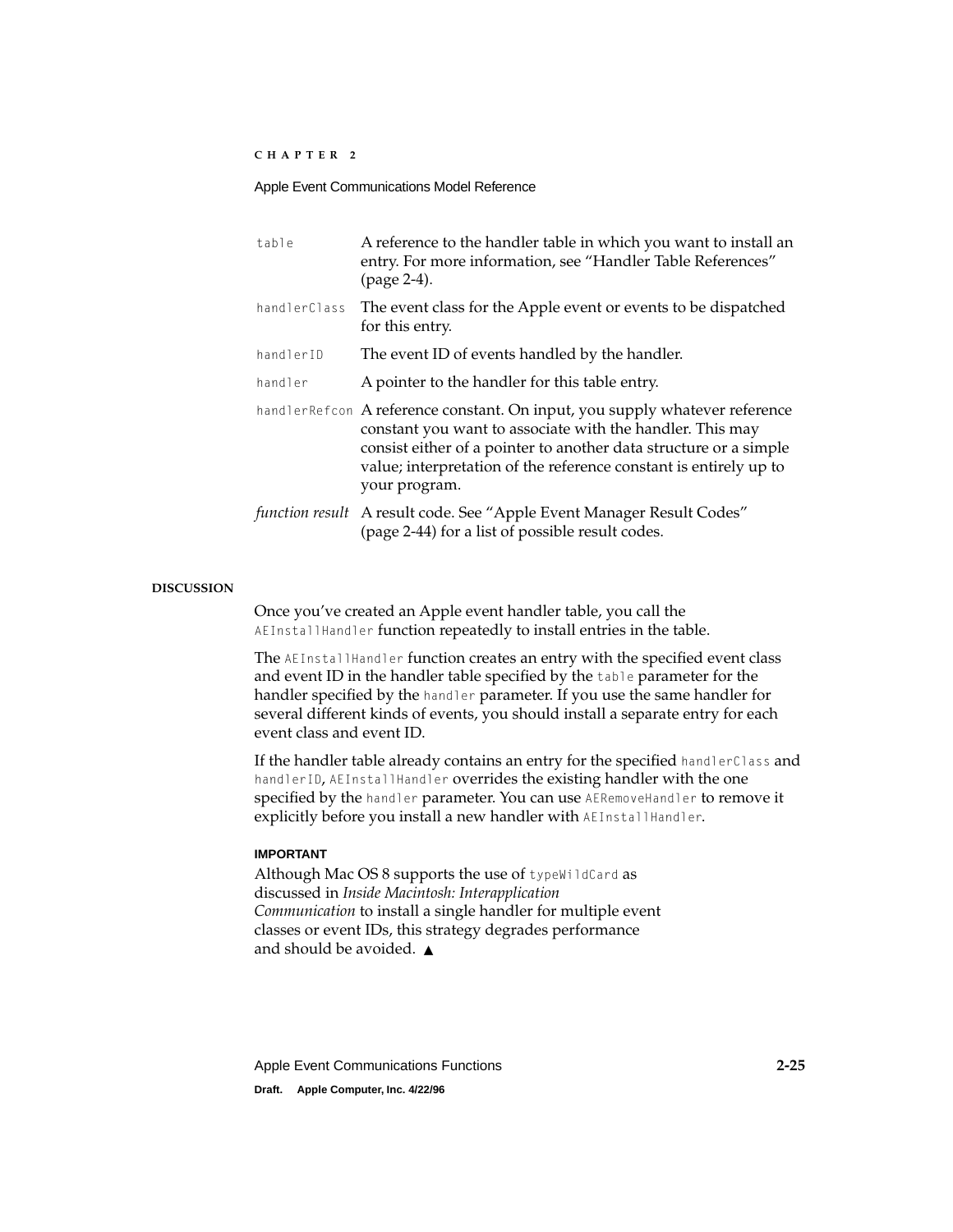Apple Event Communications Model Reference

## <span id="page-47-0"></span>**EXECUTION ENVIRONMENT**

| <b>Reentrant?</b> | Call at secondary<br>interrupt level? | <b>Call at hardware</b><br>interrupt level? |
|-------------------|---------------------------------------|---------------------------------------------|
| Yes               | Nο                                    | No                                          |

## **CALLING RESTRICTIONS**

AEInstallHandler cannot be called by hardware interrupt handlers or secondary interrupt handlers.

## **SEE ALSO**

To create a handler table, use the AENewHandlerTable function [\(page 2-17\)](#page-38-0) or the AENewFilterHandlerTable function [\(page 2-18\).](#page-39-0)

To get a reference to the handler table that is currently the topmost handler table for a particular dispatcher, use the AEGetDispatcherTopHandlerTable function [\(page 2-33\).](#page-54-0)

## **AEGetHandler 2**

Gets the handler and reference constant from a handler table for a specified event class and event ID.

| OSStatus AEGetHandler ( |                                                                                                                                                    |
|-------------------------|----------------------------------------------------------------------------------------------------------------------------------------------------|
|                         | AEHandlerTableRef table,                                                                                                                           |
|                         | AEEventClass handlerClass.                                                                                                                         |
|                         | AEEventID handlerID.                                                                                                                               |
|                         | AEEventHandlerProc *handler.                                                                                                                       |
|                         | void **handlerRefcon):                                                                                                                             |
| table                   | A reference to the handler table from which you want to<br>retrieve a handler. For more information, see "Handler Table<br>References" (page 2-4). |
|                         | handlerClass The event class for the Apple event or events dispatched to the<br>handler you want to retrieve.                                      |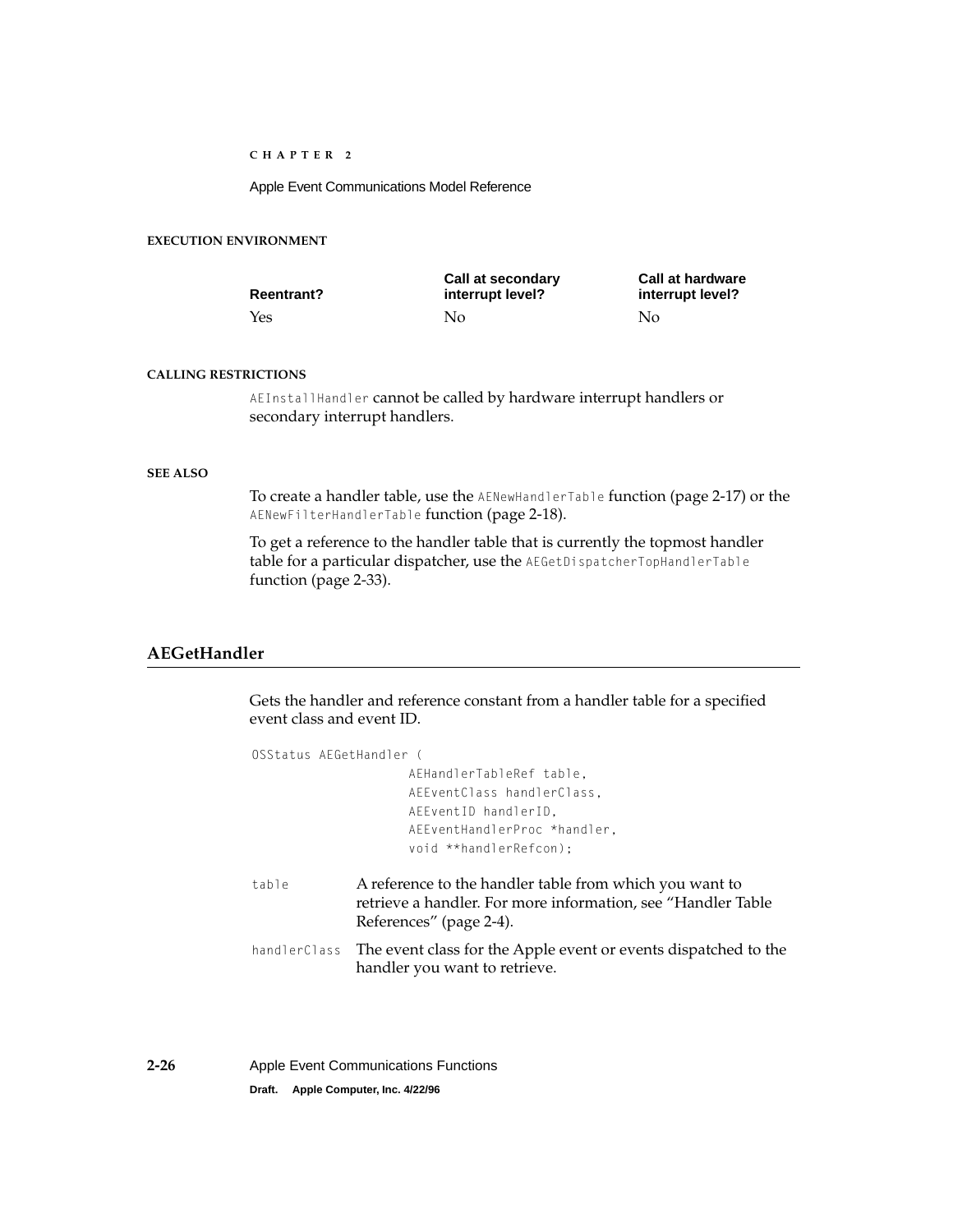## Apple Event Communications Model Reference

| handlerID | The event ID of events handled by the handler you want to<br>retrieve.                                                                                                                   |
|-----------|------------------------------------------------------------------------------------------------------------------------------------------------------------------------------------------|
| handler   | A pointer to an Apple event handler. On output, the pointer<br>identifies the handler for the specified handlerClass and<br>handlerId parameters.                                        |
|           | handler Refcon A pointer to a reference constant. On output, the reference<br>constant is the same one the Apple Event Manager passes to the<br>handler each time the handler is called. |
|           | function result A result code. See "Apple Event Manager Result Codes"<br>(page 2-44) for a list of possible result codes.                                                                |

## **DISCUSSION**

The AEGetHandler function allows your program to examine the handler currently installed in a specified handler table for any event class and event ID.

## **EXECUTION ENVIRONMENT**

| <b>Reentrant?</b> | Call at secondary<br>interrupt level? | <b>Call at hardware</b><br>interrupt level? |
|-------------------|---------------------------------------|---------------------------------------------|
| Yes               | No.                                   | No                                          |

#### **CALLING RESTRICTIONS**

AEGetHandler cannot be called by hardware interrupt handlers or secondary interrupt handlers.

## **SEE ALSO**

To remove a handler, use the AERemoveHandler function [\(page 2-28\)](#page-49-0).

To install a handler, use the AEInstallHandler function [\(page 2-24\).](#page-45-0)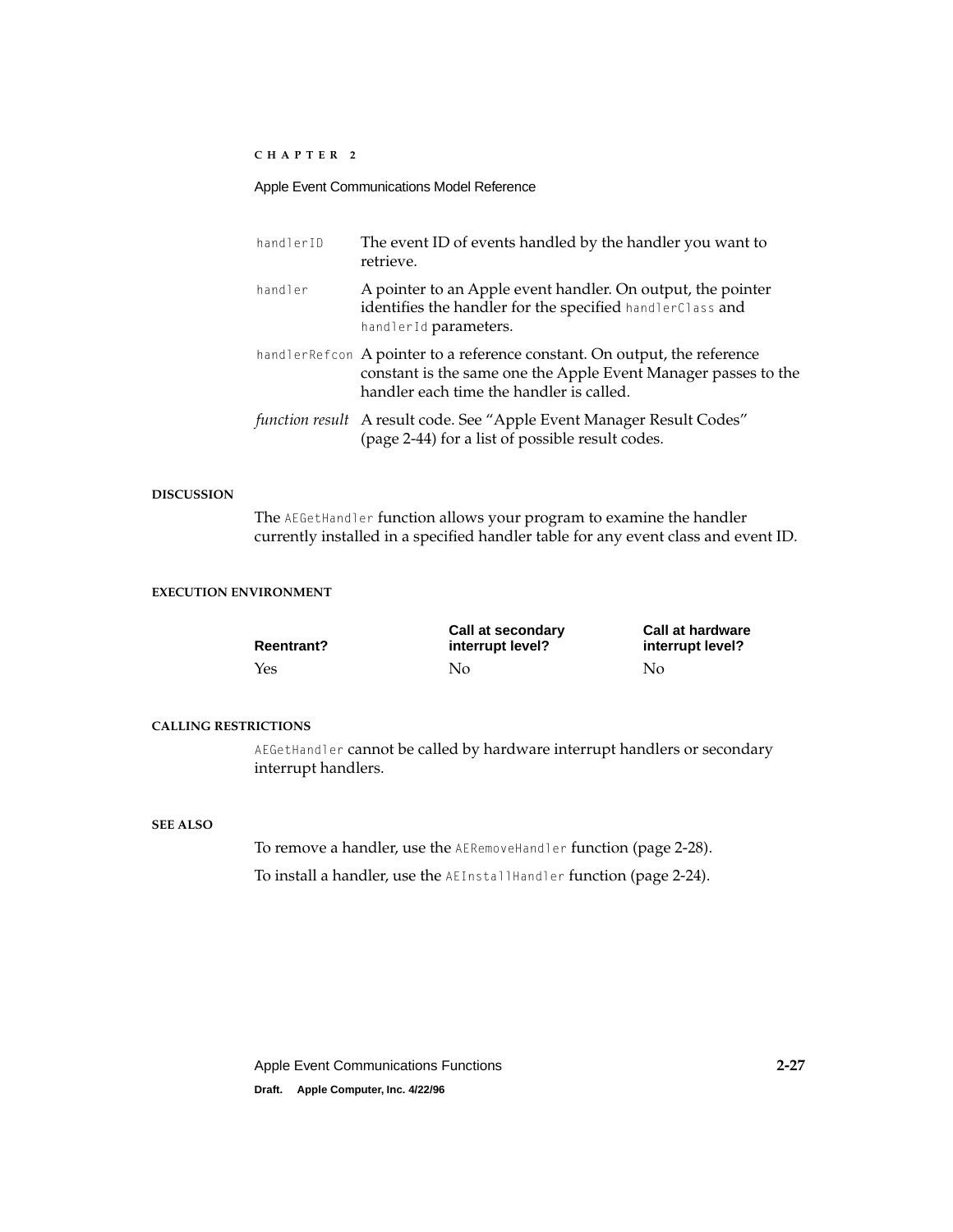## <span id="page-49-0"></span>**AERemoveHandler 2**

Removes the handler for a specified event class and event ID from a handler table.

| OSStatus AFRemoveHandler ( |                                                                                                                                                   |  |
|----------------------------|---------------------------------------------------------------------------------------------------------------------------------------------------|--|
|                            | AEHandlerTableRef table.                                                                                                                          |  |
|                            | AEEventClass handlerClass,                                                                                                                        |  |
|                            | AEEventID handlerID.                                                                                                                              |  |
|                            | AEEventHandlerProc handler);                                                                                                                      |  |
| table                      | A reference to the handler table from which you want to<br>remove a handler. For more information, see "Handler Table"<br>References" (page 2-4)  |  |
| handlerClass               | The event class for the Apple event or events dispatched to the<br>handler you want to remove.                                                    |  |
| handlerID                  | The event ID of events handled by the handler you want to<br>remove.                                                                              |  |
| handler                    | A pointer to an Apple event handler. On output, the pointer<br>identifies the handler for the specified handlerClass and<br>handlerID parameters. |  |
|                            | function result A result code. See "Apple Event Manager Result Codes"<br>(page 2-44) for a list of possible result codes.                         |  |

## **DISCUSSION**

You can use AERemoveHandler to remove an existing entry in a handler table before you use AEInstallHandler to install a new handler for the same event class and event ID.

## **EXECUTION ENVIRONMENT**

**Reentrant?** Yes No No

**Call at secondary interrupt level?**

**Call at hardware interrupt level?**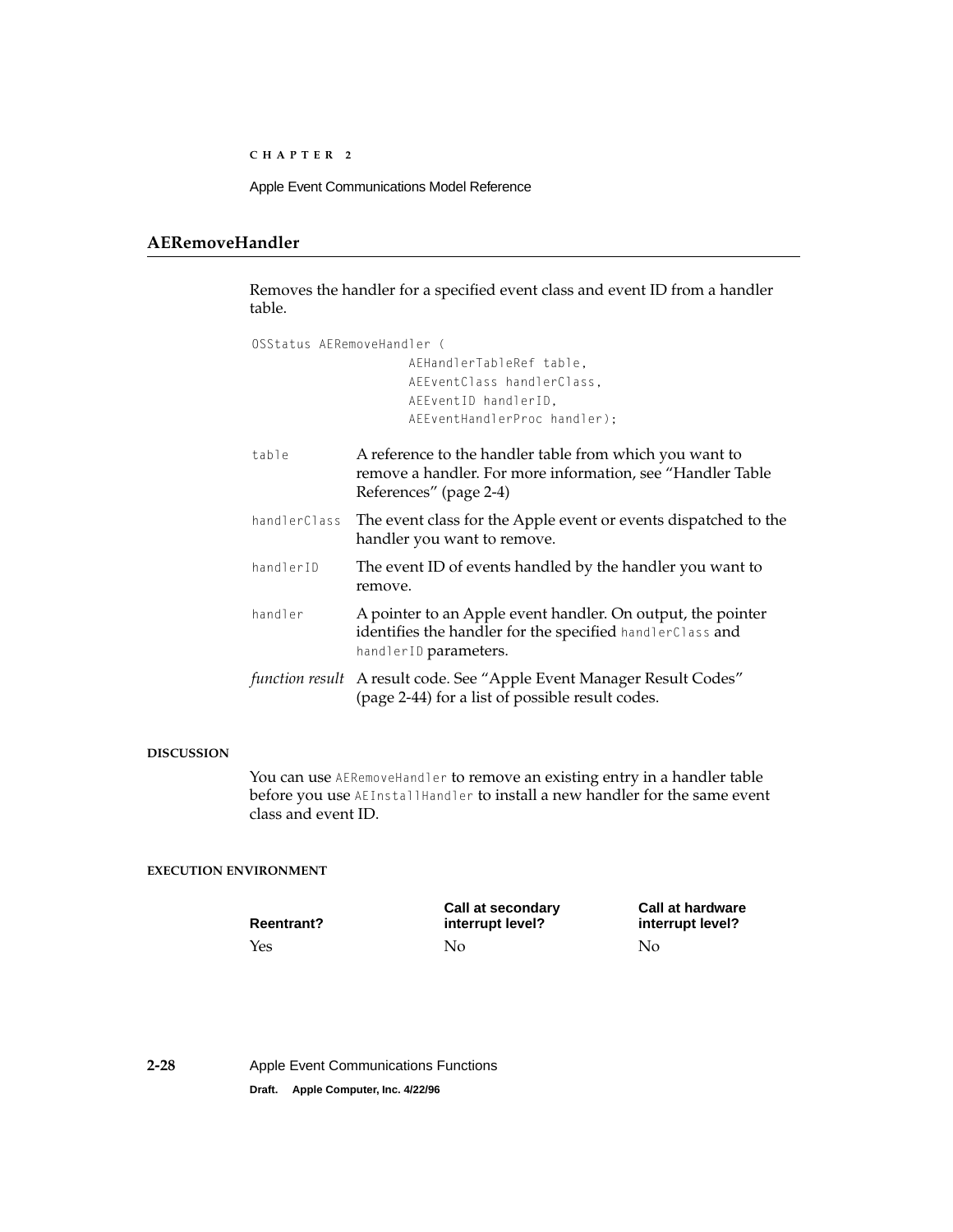Apple Event Communications Model Reference

### <span id="page-50-0"></span>**CALLING RESTRICTIONS**

AERemoveHandler cannot be called by hardware interrupt handlers or secondary interrupt handlers.

## **SEE ALSO**

To install a handler, use the AEInstallHandler function [\(page 2-24\).](#page-45-0)

## Pushing and Popping Handler Tables 2

Most programs need to add one or more of their own handler tables to the handler table stack to implement unique behaviors. After you've created a handler table and installed handler entries in it, you use the AEPushDispatcherHandlerTable function [\(page 2-30\)](#page-51-0) to add the handler table to a dispatcher's stack of handler tables. By stacking one handler table on top of another, you can augment or override the behavior defined by the lower table with the behavior defined by the higher table.

When you no longer want the behavior defined by the table that is currently topmost in the handler stack, you use the AEPopDispatcherHandlerTable function [\(page 2-31\)](#page-52-0) to remove it. This ability to push and pop handler tables allows you to tailor your program's behavior to different circumstances, including various kinds of modal states.

For an introduction to filtered handler tables and modal states, see ["Event](#page-20-0)  [Dispatching for Modal States" \(page 1-17\)](#page-20-0).

To determine the topmost handler table in a dispatcher's handler table stack that is, the table the dispatcher checks first for handlers—use the AEGetDispatcherTopHandlerTable function [\(page 2-33\)](#page-54-0).

## **IMPORTANT**

Modifying the entries in a handler table after the table has been added to a handler table stack degrades performance and should be avoided. Whenever possible, you should manipulate a handler table before you add it to or after you have removed it from a handler table stack. ▲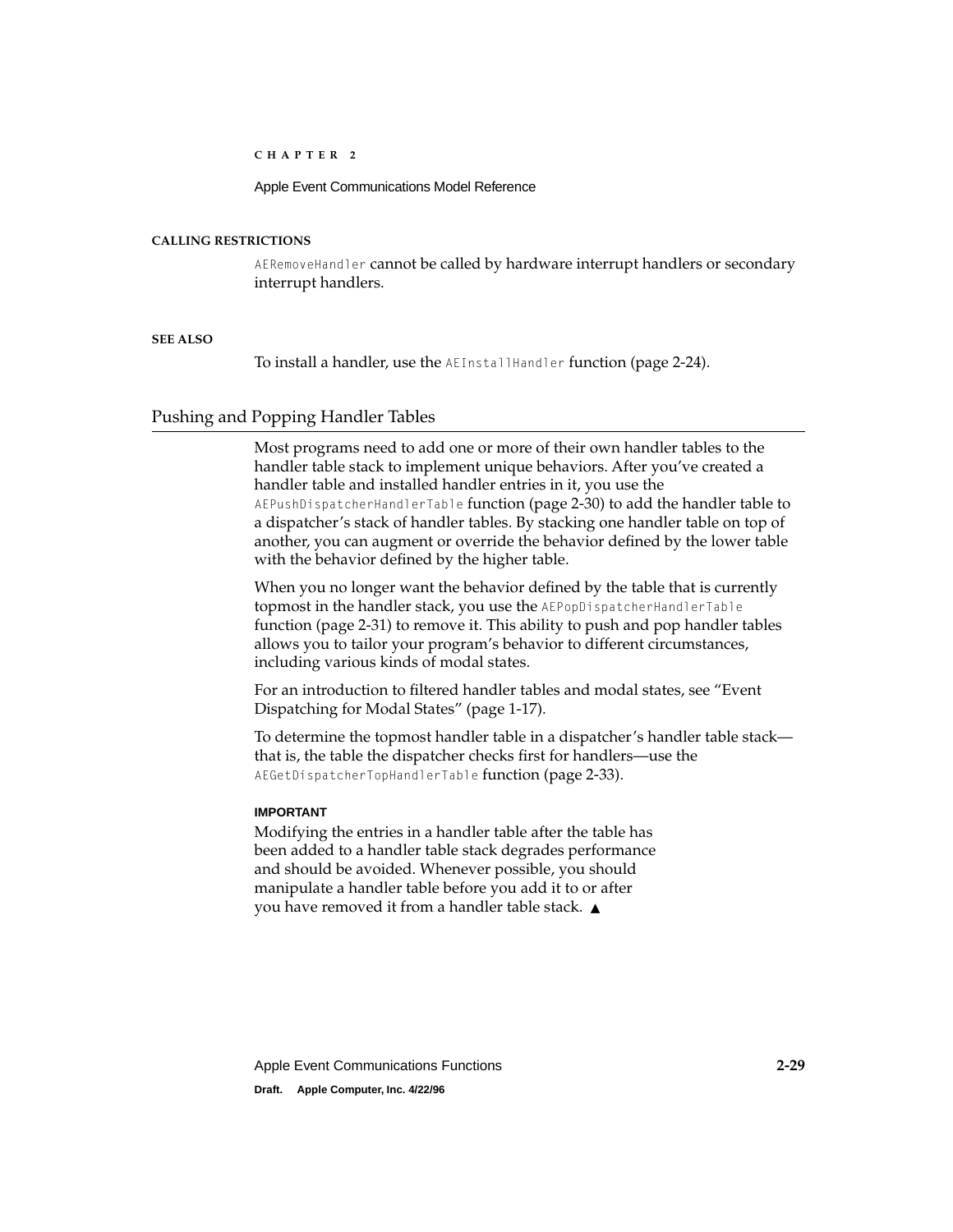Apple Event Communications Model Reference

## <span id="page-51-0"></span>**AEPushDispatcherHandlerTable 2**

Adds a handler table to the top of a dispatcher's handler table stack.

|            | OSStatus AEPushDispatcherHandlerTable (                                                                                                                                        |
|------------|--------------------------------------------------------------------------------------------------------------------------------------------------------------------------------|
|            | AEDispatcherRef dispatcher,                                                                                                                                                    |
|            | AEHandlerTableRef table);                                                                                                                                                      |
| dispatcher | A reference to the dispatcher to which you want to add the<br>handler table specified by the table parameter. For more<br>information, see "Dispatcher References" (page 2-3). |

table A reference to the handler table to be added to the dispatcher specified by the dispatcher parameter. For more information, see ["Handler Table References" \(page 2-4\)](#page-25-0).

*function result* A result code. See ["Apple Event Manager Result Codes"](#page-65-0)  [\(page 2-44\)](#page-65-0) for a list of possible result codes.

## **DISCUSSION**

You use the AEPushDispatcherHandlerTable function to add handler tables to a specified dispatcher's handler table stack. When the Apple Event Manager searches for an event handler, it starts from the top of the stack and looks down the chain of handler tables until it finds a match. Thus, as handler tables stack up, their handlers augment or override the behavior defined by handlers in the tables below them.

You can call AEPushDispatcherHandlerTable as many times as necessary, but each call must be matched eventually by a call to AEPopDispatcherHandlerTable.

You can suspend events temporarily to enforce a modal state by pushing a filtered handler table, and you can stop suspending events by popping the table. When the modal state begins, the handler for the event that triggers the modal state calls AEPushDispatcherHandlerTable to add a filtered handler table on top of the dispatcher's handler table stack. The handler then calls AEReceive, which blocks the calling task until an event with an entry in the filtered table arrives.

The call to AEReceive from the handler occurs within a previous call to AEReceive by the program's main task. When the Apple Event Manager encounters a filtered handler table, it suspends any incoming events that don't have entries in that table. When call to AEPopDispatcherHandlerTable removes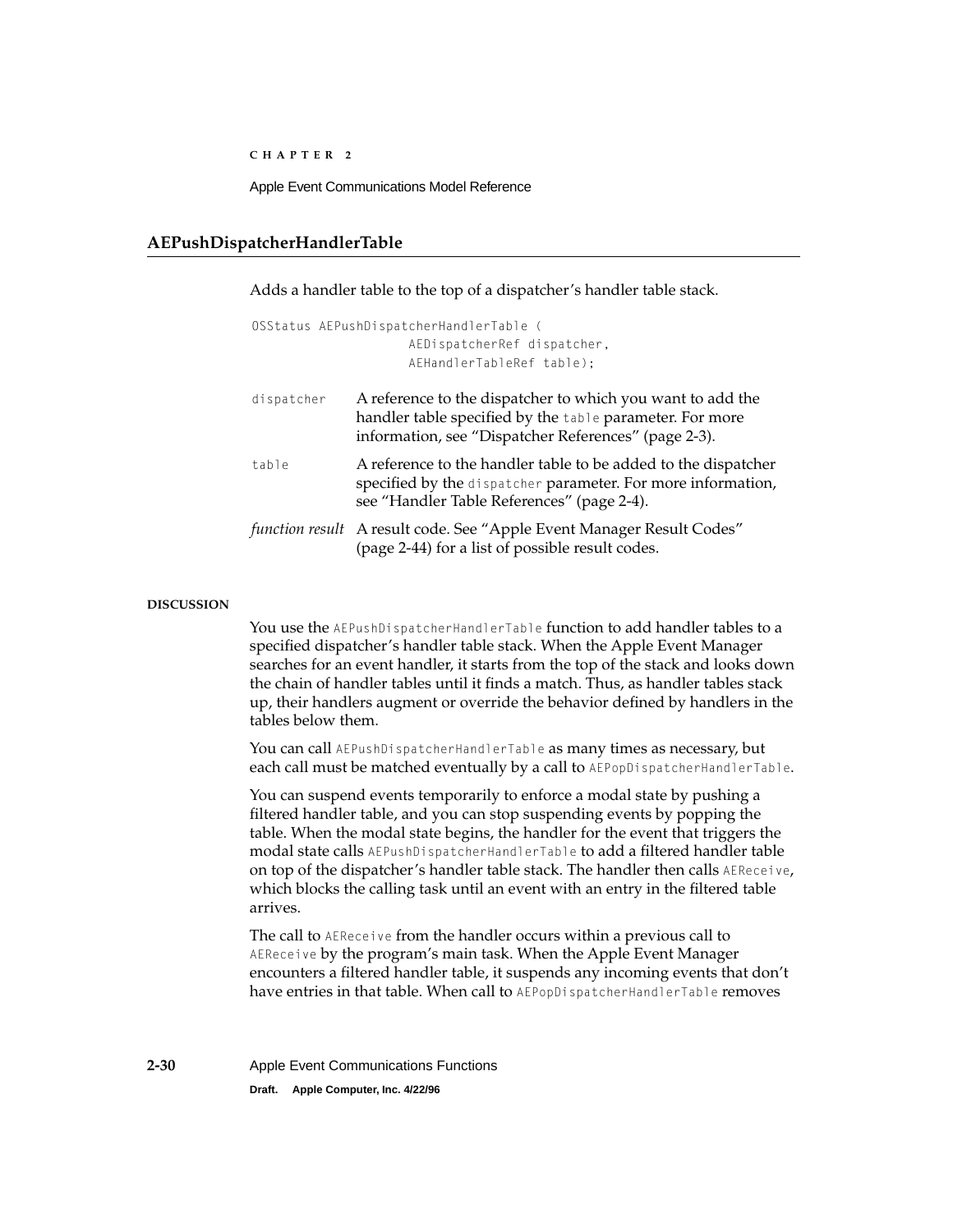<span id="page-52-0"></span>Apple Event Communications Model Reference

the table, the Apple Event Manager dispatches the suspended events in the order in which they were received.

## **EXECUTION ENVIRONMENT**

| <b>Reentrant?</b> | Call at secondary<br>interrupt level? | <b>Call at hardware</b><br>interrupt level? |
|-------------------|---------------------------------------|---------------------------------------------|
| Yes               | Nο                                    | No                                          |

#### **CALLING RESTRICTIONS**

AEPushDispatcherHandlerTable cannot be called by hardware interrupt handlers or secondary interrupt handlers.

#### **SEE ALSO**

To pop a handler table that you have added to a handler stack with the AEPushDispatcherHandlerTable function, use AEPopDispatcherHandlerTable (page 2-31).

For more information about using AEPushDispatcherHandlerTable and AEPopDispatcherHandlerTable, see ["Event Dispatching for Modal States"](#page-20-0)  [\(page 1-17\)](#page-20-0).

## **AEPopDispatcherHandlerTable 2**

Removes the topmost handler table from a dispatcher's handler table stack.

```
OSStatus AEPopDispatcherHandlerTable (
                     AEDispatcher dispatcher, 
                     AEHandlerTableRef *table);
```
dispatcher A reference to the dispatcher whose topmost handler table you want to remove. For more information, see ["Dispatcher](#page-24-0)  [References" \(page 2-3\)](#page-24-0)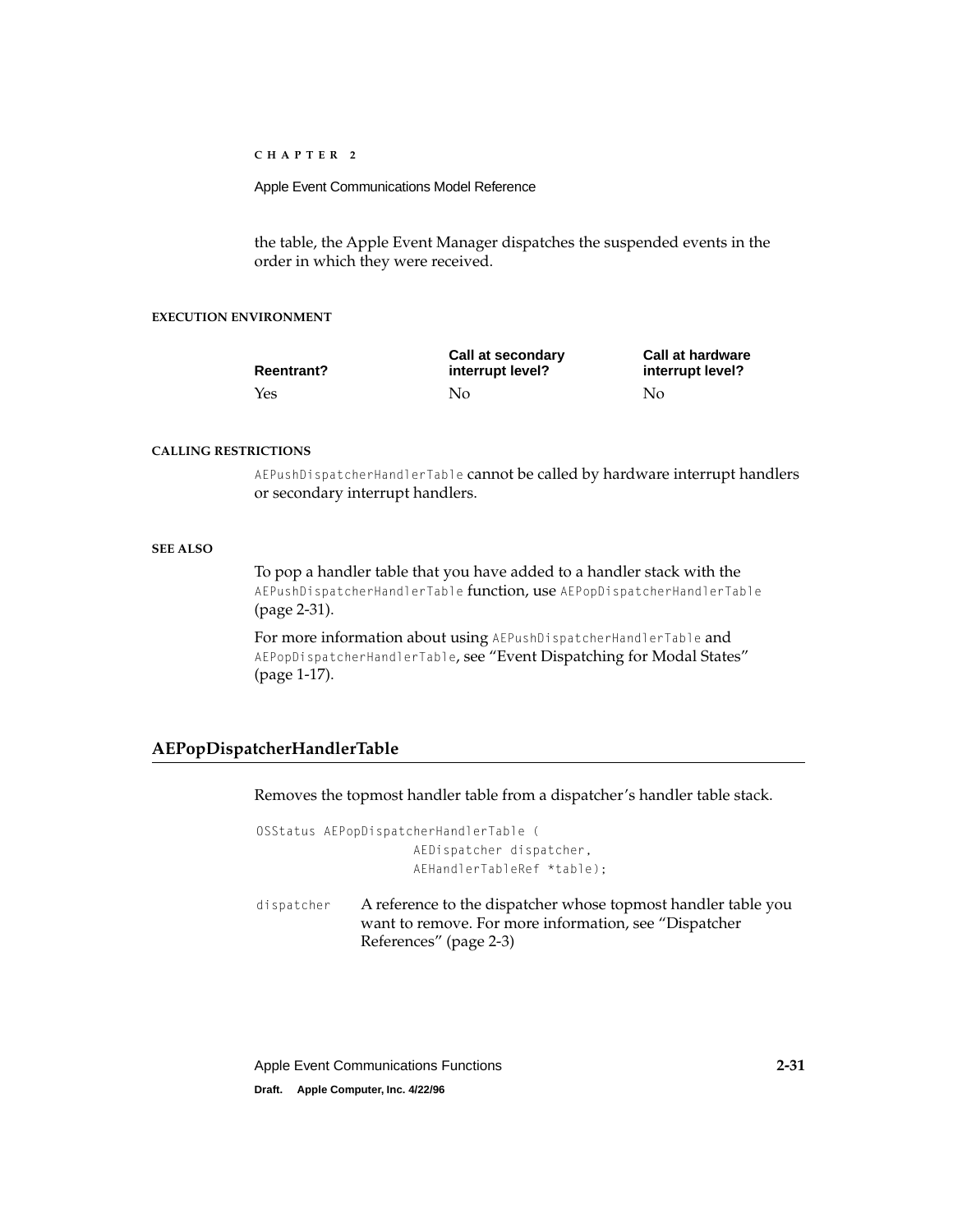## Apple Event Communications Model Reference

| table | A pointer to a handler table reference. On output, the reference<br>identifies the removed handler table. If you no longer need the<br>removed handler table, pass this reference to the<br>AEDisposeHandlerTable function (page 2-23) to dispose of the<br>table. |  |
|-------|--------------------------------------------------------------------------------------------------------------------------------------------------------------------------------------------------------------------------------------------------------------------|--|
|       | function result A result code. See "Apple Event Manager Result Codes"<br>(page 2-44) for a list of possible result codes.                                                                                                                                          |  |

#### **DISCUSSION**

You use the AEPopDispatcherHandlerTable function to remove handler tables added to a dispatcher's stack with AEPushDispatcherHandlerTable. Every call to AEPushDispatcherHandlerTable [\(page 2-30\)](#page-51-0) must eventually be matched by a separate call to AEPopDispatcherHandlerTable.

## **EXECUTION ENVIRONMENT**

| <b>Reentrant?</b> | Call at secondary<br>interrupt level? | <b>Call at hardware</b><br>interrupt level? |
|-------------------|---------------------------------------|---------------------------------------------|
| Yes               | Nο                                    | No.                                         |

## **CALLING RESTRICTIONS**

AEPopDispatcherHandlerTable cannot be called by hardware interrupt handlers or secondary interrupt handlers.

## **SEE ALSO**

To dispose of a handler table that you no longer need, use the AEDisposeHandlerTable function [\(page 2-23\)](#page-44-0).

For more information about using AEPushDispatcherHandlerTable and AEPopDispatcherHandlerTable, see "Event Dispatching for Modal States" [\(page 1-17\)](#page-20-0).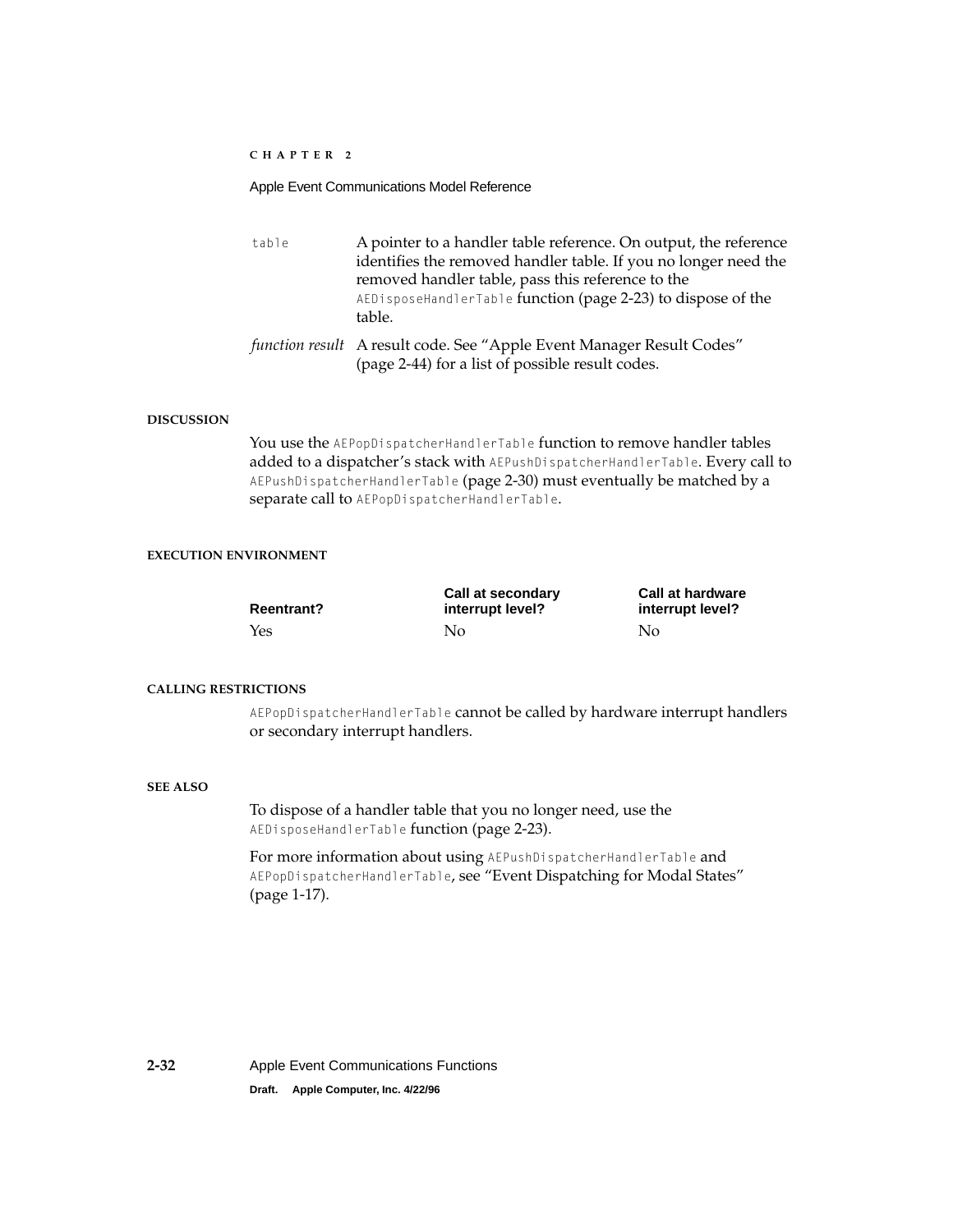Apple Event Communications Model Reference

## <span id="page-54-0"></span>**AEGetDispatcherTopHandlerTable 2**

Gets a reference to the topmost handler table in a dispatcher's handler table stack.

OSStatus AEGetDispatcherTopHandlerTable( AEDispatcherRef dispatcher, AEHandlerTableRef \*table);

- dispatcher A reference to the dispatcher whose topmost handler table you want to get a reference to. For more information, see ["Dispatcher References" \(page 2-3\)](#page-24-0).
- table A pointer to a handler table reference. On output, the reference identifies the topmost handler table in the dispatcher identified by the dispatcher parameter. You can pass this reference to the AEInstallHandler function [\(page 2-24\)](#page-45-0) to install additional entries in the handler table.
- *function result* A result code. See ["Apple Event Manager Result Codes"](#page-65-0)  [\(page 2-44\)](#page-65-0) for a list of possible result codes.

## **DISCUSSION**

The AEGetDispatcherTopHandlerTable function is useful whenever you need to determine the topmost handler table in a dispatcher's handler table stack.

## **EXECUTION ENVIRONMENT**

| <b>Reentrant?</b> | Call at secondary<br>interrupt level? | <b>Call at hardware</b><br>interrupt level? |
|-------------------|---------------------------------------|---------------------------------------------|
| Yes               | Nο                                    | Nο                                          |

## **CALLING RESTRICTIONS**

AEGetDispatcherTopHandlerTable cannot be called by hardware interrupt handlers or secondary interrupt handlers.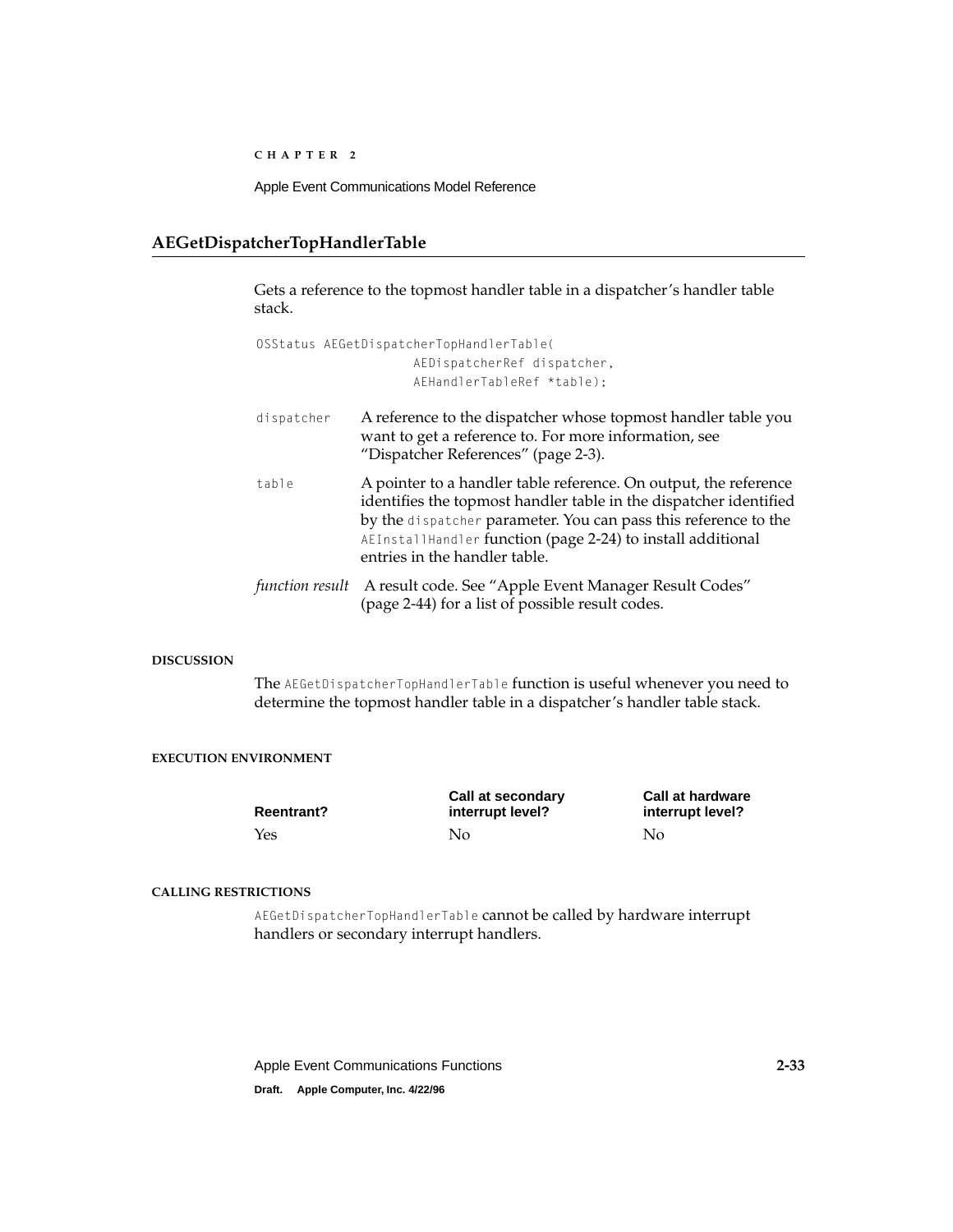Apple Event Communications Model Reference

## <span id="page-55-0"></span>**SEE ALSO**

For an overview of related functions, see ["Pushing and Popping Handler](#page-50-0)  [Tables" \(page 2-29\).](#page-50-0)

## Receiving Events

## **AEReceive 2**

Blocks the calling task and dispatches incoming events.

| OSStatus AFReceive ( | AEDispatcher waitDispatcher,<br>AEReceiveMode receiveMode):                                                                                                                                                    |
|----------------------|----------------------------------------------------------------------------------------------------------------------------------------------------------------------------------------------------------------|
| waitDispatcher       |                                                                                                                                                                                                                |
|                      | A reference to the dispatcher—and thus the event queue—in<br>which the calling task is interested. For more information, see<br>"Dispatcher References" (page 2-3).                                            |
| receiveMode          | A receive mode indicating how long this call to AEReceive<br>should continue receiving events. You identify the receive mode<br>with one of the values defined in the AEReceiveMode<br>enumeration (page 2-5). |
|                      | function result A result code. See "Apple Event Manager Result Codes"<br>(page 2-44) for a list of possible result codes.                                                                                      |

#### **DISCUSSION**

The AEReceive function blocks the calling task until an event the program can handle arrives, then reawakens the task and uses the dispatcher specified in the waitDispatcher parameter to dispatch the event to the appropriate handler. This cycle of blocking and then waking the task continues until the task terminates a handler generates an error, or a handler returns errAEReceiveEscapeCurrent.

All events in Mac OS 8 are conveyed via the "bottleneck" of the AEReceive function, which replaces the WaitNextEvent function used in earlier versions of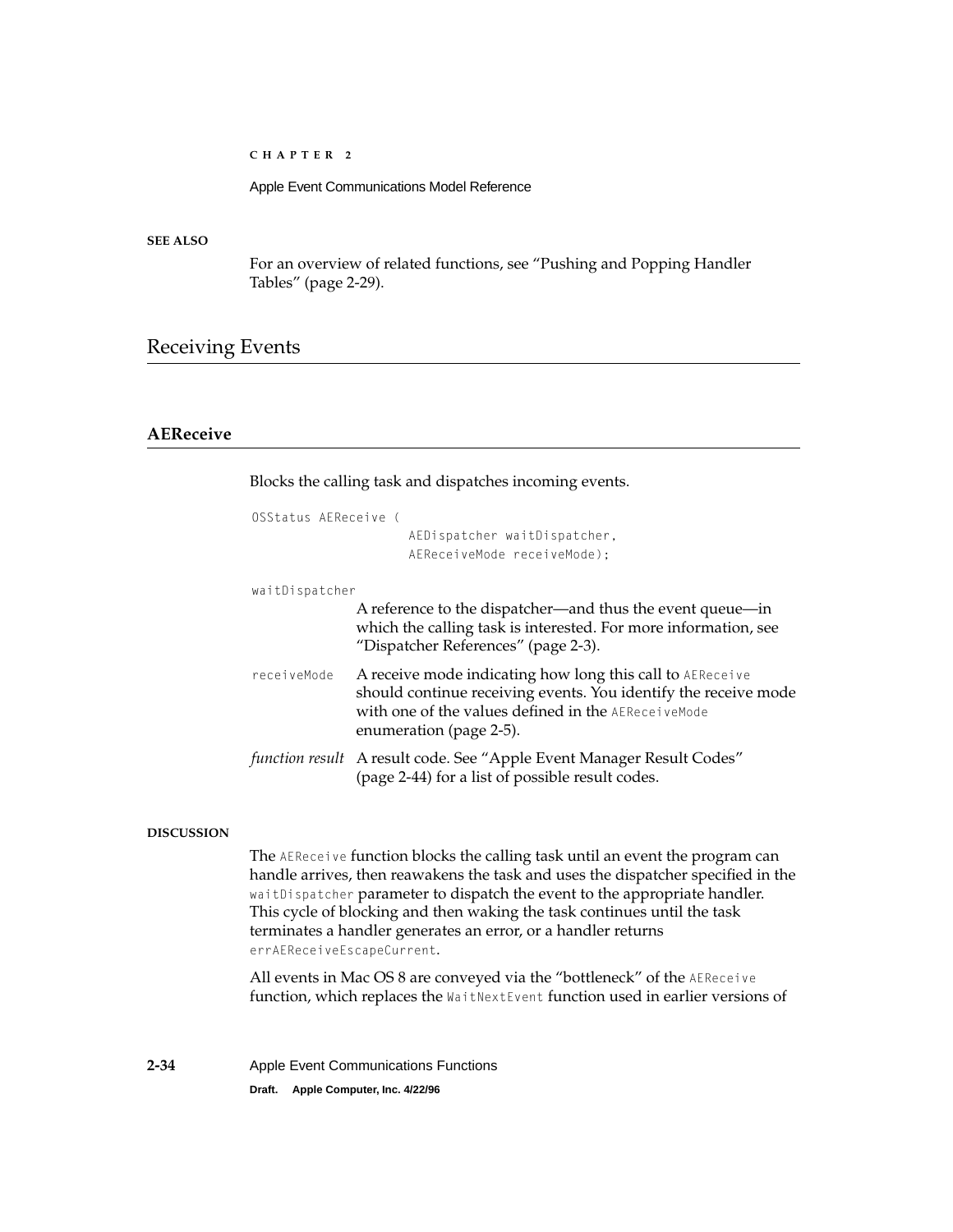<span id="page-56-0"></span>Apple Event Communications Model Reference

the Mac OS. Except for any initialization work required and the execution of handlers, the calling task generally executes from within AEReceive.

## **EXECUTION ENVIRONMENT**

| <b>Reentrant?</b> | Call at secondary<br>interrupt level? | <b>Call at hardware</b><br>interrupt level? |
|-------------------|---------------------------------------|---------------------------------------------|
| Yes               | No.                                   | No                                          |

## **CALLING RESTRICTIONS**

AEReceive cannot be called by hardware interrupt handlers or secondary interrupt handlers.

## **SEE ALSO**

For an overview of the role of AEReceive, see ["The Mac OS 8 Event Model"](#page-9-0)  [\(page 1-6\)](#page-9-0).

## Sending Events

Before you can send an Apple event, you must first create the event and add the appropriate parameters and attributes. To do so, you use both functions described in *Inside Macintosh: Interapplication Communication* and new functions provided by Mac OS 8.

## **Note**

In System 7, the construction of large, hierarchical events requires users to construct every branch of the hierarchy explicitly, recopying each subbranch at each step. The Mac OS 8 Apple Event Manager includes additional streaming functions that allow you to write a series of descriptor records sequentially rather than explicitly inserting them one at a time using AEPutNthPointer or AEPutKeyPtr. Documentation for these functions will be available with later developer releases. ◆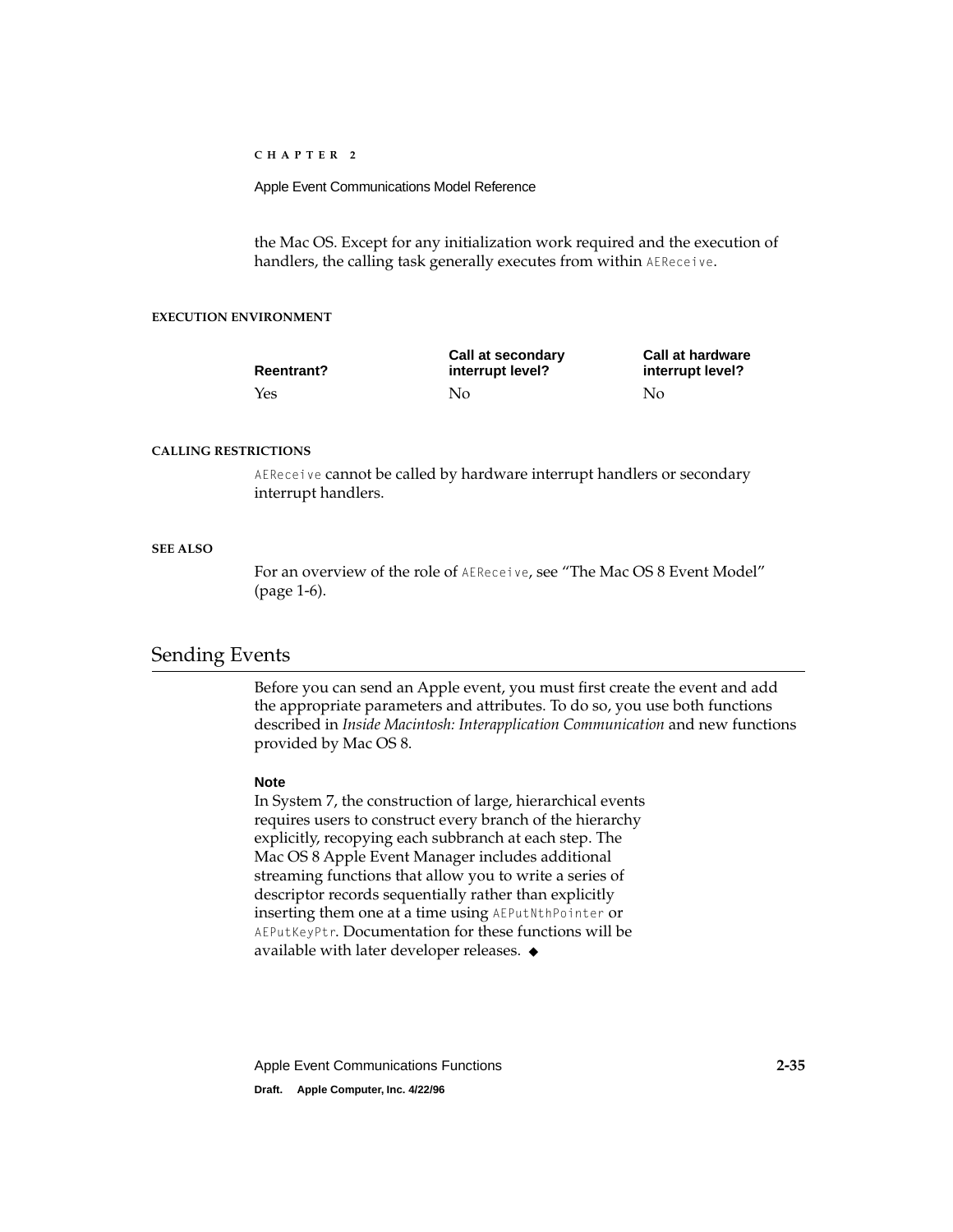Once you have created an Apple event, you must use one of the new functions defined by Mac OS 8 to send it. Each function is optimized for a different purpose:

- AESendEvent blocks the calling task until the function returns with the reply event (if you provide one). In Mac OS 8, you create the original reply event in the manner described in *Inside Macintosh: Interapplication Communication* or by using the Mac OS 8 function AECreateReplyAppleEvent. You can also specify NIL for the reply, in which case AESendEvent returns immediately after sending the event successfully.
- AESendEventQueueReply allows the calling task to keep running, receiving other events as usual from the event queue associated with its dispatcher. The Apple Event Manager creates the reply event, which may return via the original task's dispatcher or potentially via some other dispatcher.
- AESendEventToSe1f sends an event directly to the handler table stack for one of your program's dispatchers, bypassing the event queue altogether. In Mac OS 8, you create the original reply event in the manner described in *Inside Macintosh: Interapplication Communication* or by using the Mac OS 8 function AECreateReplyAppleEvent.
- AESendDelayed sends the event at some later time. The calling task uses AESendDelayed to send periodic events, such as an event that blinks a cursor, or to delay the sending of an event until a single specified time. Information about this function will be provided with later developer releases.

## **IMPORTANT**

Remote addresses, including the use of typeSessionID and typeTargetID to specify target addresses, will be supported in future developer releases. You can specify a local address with an address descriptor record of type typeDispatcherID, typeProcessSerialNumber, typeKernelProcessID, or typeApplSignature. ▲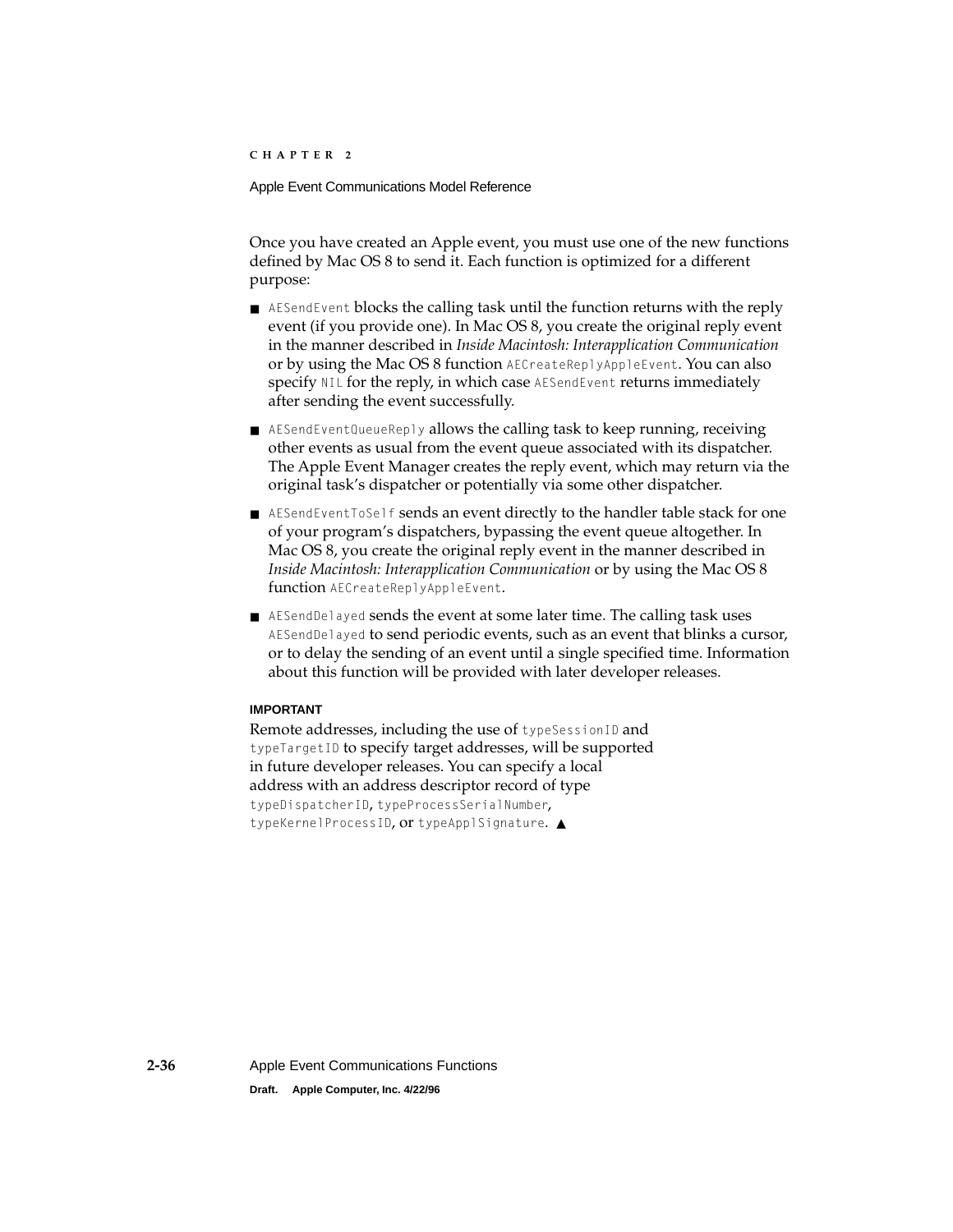## <span id="page-58-0"></span>**AESendEvent 2**

Sends an Apple event and blocks the calling task until the function returns with the reply event or, if the reply is specified as NIL

```
OSStatus AESendEvent(
```
const AppleEvent \*theAppleEvent, AppleEvent \*reply, AESendOptions sendOpts, AESendPriority sendPriority, Duration timeOutDuration);

theAppleEvent A pointer to the Apple event to be sent.

| reply | A pointer to a reply Apple event. On input, you must provide   |
|-------|----------------------------------------------------------------|
|       | the reply event or specify NIL. You can use the new Mac OS 8   |
|       | function AECreateReplyAppleEvent to preallocate the reply      |
|       | event. If you don't want a reply, specify NIL. On output, the  |
|       | reply event, if any, contains information provided by the      |
|       | recipient. Your program is responsible for using AEDisposeDesc |
|       | to dispose of the descriptor record returned in the reply      |
|       | parameter.                                                     |
|       |                                                                |

sendOpts The send options for the Apple event. You identify the send options you want with the values defined in the AESendOptions enumeration [\(page 2-5\).](#page-26-0) The send options determine whether and how the recipient of the event can interact with the user, whether such interaction can involve a layer switch, and whether the event should be recorded.

sendPriority The send priority for the Apple event. You identify the event's send priority with one of the values defined in the AESendPriority enumeration [\(page 2-6\).](#page-27-0) For events originally generated by the user, the send priority determines whether the Apple Event Manager places the Apple event at the back (indicated by kAENormalPriority) or the front (indicated by kAEHighPriority) of the dispatcher's event queue. Note, however, that events sent by the system may still have a higher priority than other events sent with a send priority of kAEHighPriority.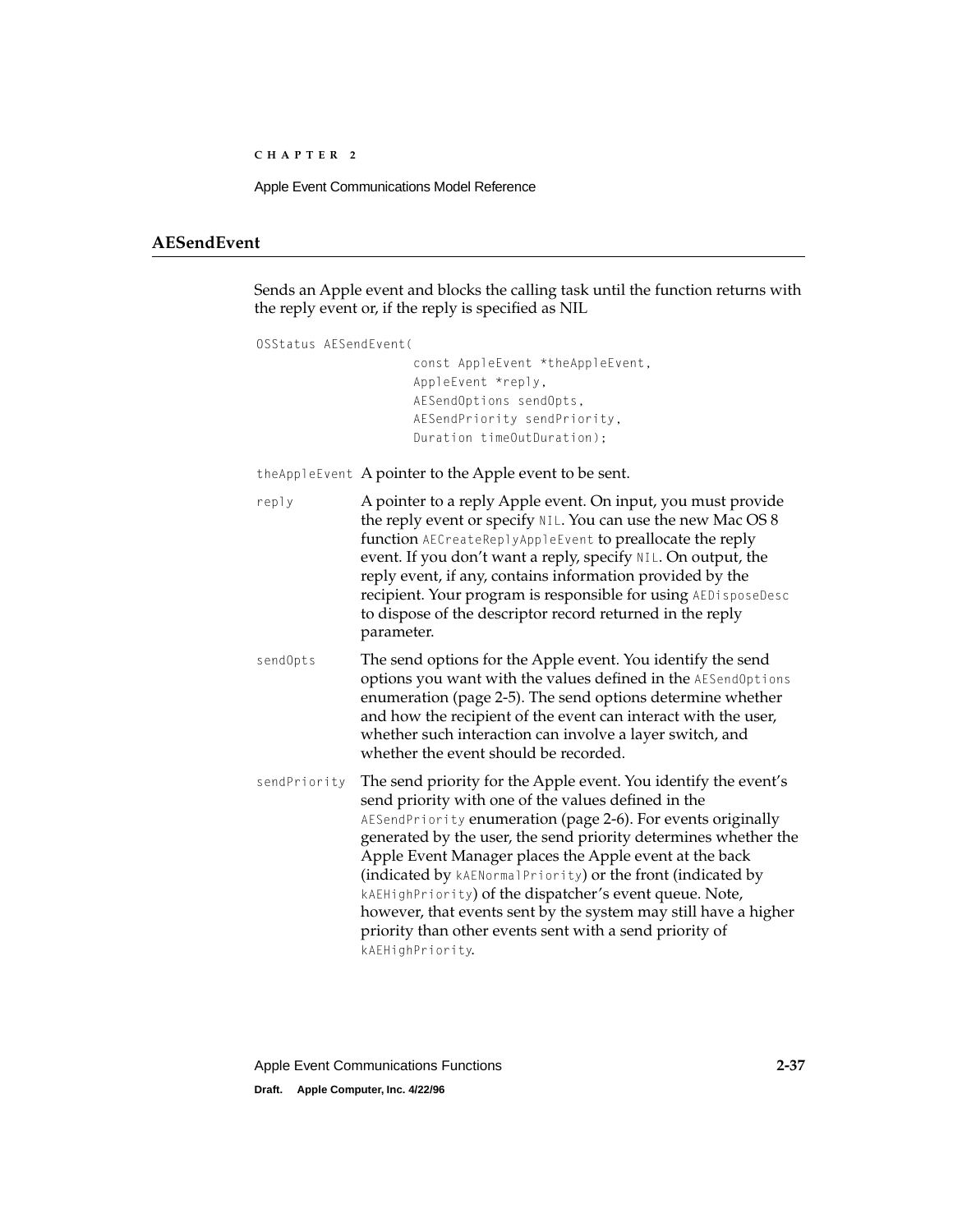## Apple Event Communications Model Reference

timeOutDuration

A value of type Duration specifying the length of time the sender is willing to wait for the reply from the recipient before timing out; for example, kDurationForever or kDurationMinute. (The microkernel defines these and other duration values for use throughout Mac OS 8.)

*function result* If the Apple Event Manager cannot find a handler for an Apple event with the aid of the dispatcher to which the event is addressed, AESendEvent returns the result code errAEEventNotHandled. If the Apple event is successfully handled, AESendEvent returns noErr.

#### **DESCRIPTION**

Use AESendEvent either to send events that don't require a reply or to send events whose reply must be received by the calling task before it can continue executing.

## **EXECUTION ENVIRONMENT**

| <b>Reentrant?</b> | Call at secondary<br>interrupt level? | <b>Call at hardware</b><br>interrupt level? |
|-------------------|---------------------------------------|---------------------------------------------|
| Yes               | No.                                   | No                                          |

#### **CALLING RESTRICTIONS**

AESendEvent cannot be called by hardware interrupt handlers or secondary interrupt handlers.

### **SEE ALSO**

For an overview of related functions, see ["Sending Events" \(page 2-35\)](#page-56-0).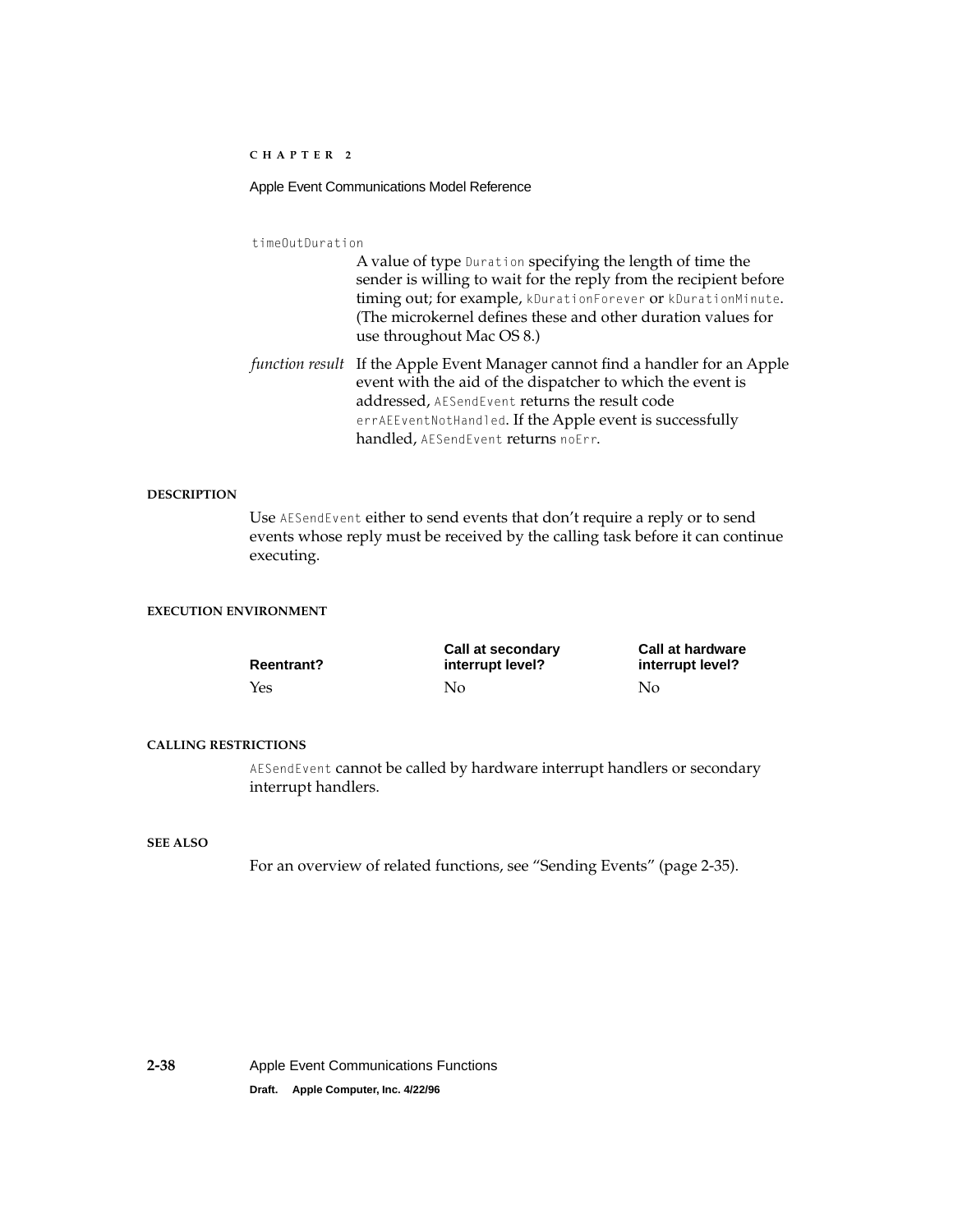Apple Event Communications Model Reference

## <span id="page-60-0"></span>**AESendEventQueueReply 2**

Sends an Apple event and returns a reply event in the event queue associated with a specified dispatcher or with the default dispatcher for a specified process.

```
OSStatus AESendEventQueueReply(
                      const AppleEvent *theAppleEvent, 
                      const AEAddressDesc *replyAddress,
                      AESendOptions sendOpts, 
                      AESendPriority sendPriority);
theAppleEvent A pointer to the Apple event to be sent.
replyAddress A pointer to an address descriptor record. On input, you
               provide a descriptor record of type typeDispatcherID, 
               typeProcessSerialNumber, typeKernelProcessID, or 
               typeApplSignature. Use this descriptor record to identify the 
               target of the reply event, which can be any local dispatcher. To 
               get a dispatcher ID for one of your program's dispatchers, you 
               pass a dispatcher reference to AEGetEventDispatcherID
               (page 2-13). If you use a process serial number, kernel process 
               ID, or application signature, the event is routed to the default 
               dispatcher for the specified program's process.
sendOpts The send options for the Apple event. You identify the options
               you want with the values defined in the AESendOptions
               enumeration (page 2-5). The send options determine whether 
               and how the recipient of the event can interact with the user, 
               whether such interaction can involve a layer switch, and 
               whether the event should be recorded.
sendPriority The send priority for the Apple event. You identify the event's 
              send priority with one of the values defined in the 
               AESendPriority (page 2-6). For events originally
               generated by the user, the send priority determines whether the 
               Apple Event Manager places the Apple event at the back 
               (indicated by kAENormalPriority) or the front (indicated by 
               kAEHighPriority) of the dispatcher's event queue. Note, 
               however, that events sent by the system may still have a higher 
               priority than other events sent with a send priority of 
               kAEHighPriority.
```
Apple Event Communications Functions **2-39 Draft. Apple Computer, Inc. 4/22/96**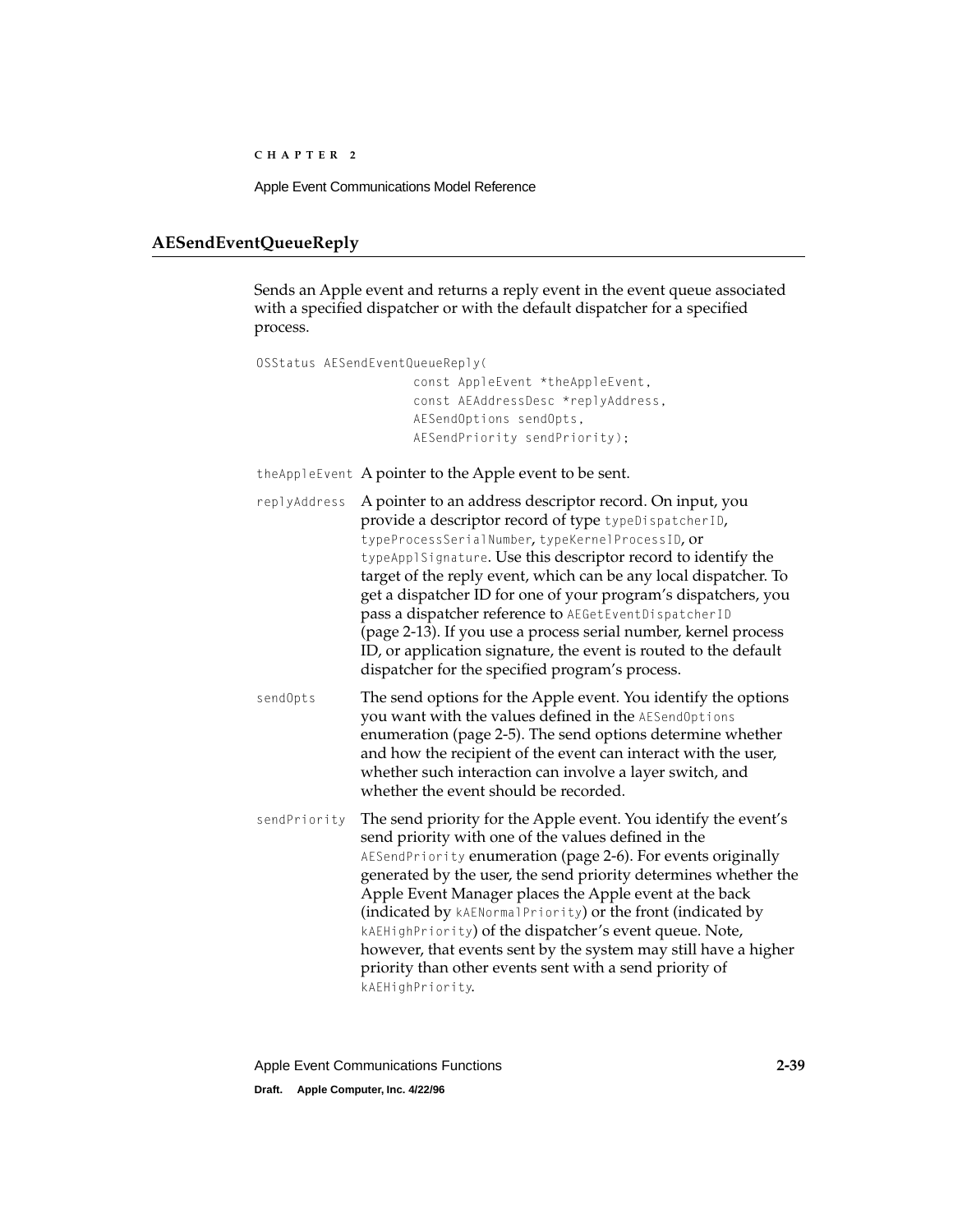Apple Event Communications Model Reference

*function result* A result code. If the Apple event is successfully sent to the target, AESendEventQueueReply returns noErr. See ["Apple Event](#page-65-0)  [Manager Result Codes" \(page 2-44\)](#page-65-0) for a list of other possible result codes.

## **DESCRIPTION**

AESendEventQueueReply allows the calling task to keep running, receiving other events as usual from the event queue associated with its dispatcher. The Apple Event Manager creates the reply event, which may return via the original tasks's dispatcher or potentially via some other dispatcher specified by the replyAddress parameter.

Remote addresses for Apple events, including the use of typeSessionID and typeTargetID to specify target addresses, will be supported in later developer releases.

## **EXECUTION ENVIRONMENT**

| <b>Reentrant?</b> | Call at secondary<br>interrupt level? | <b>Call at hardware</b><br>interrupt level? |  |
|-------------------|---------------------------------------|---------------------------------------------|--|
| Yes               | Nο                                    | No                                          |  |

#### **CALLING RESTRICTIONS**

AESendEventQueueReply cannot be called by hardware interrupt handlers or secondary interrupt handlers.

## **SEE ALSO**

For an overview of related functions, see ["Sending Events" \(page 2-35\)](#page-56-0).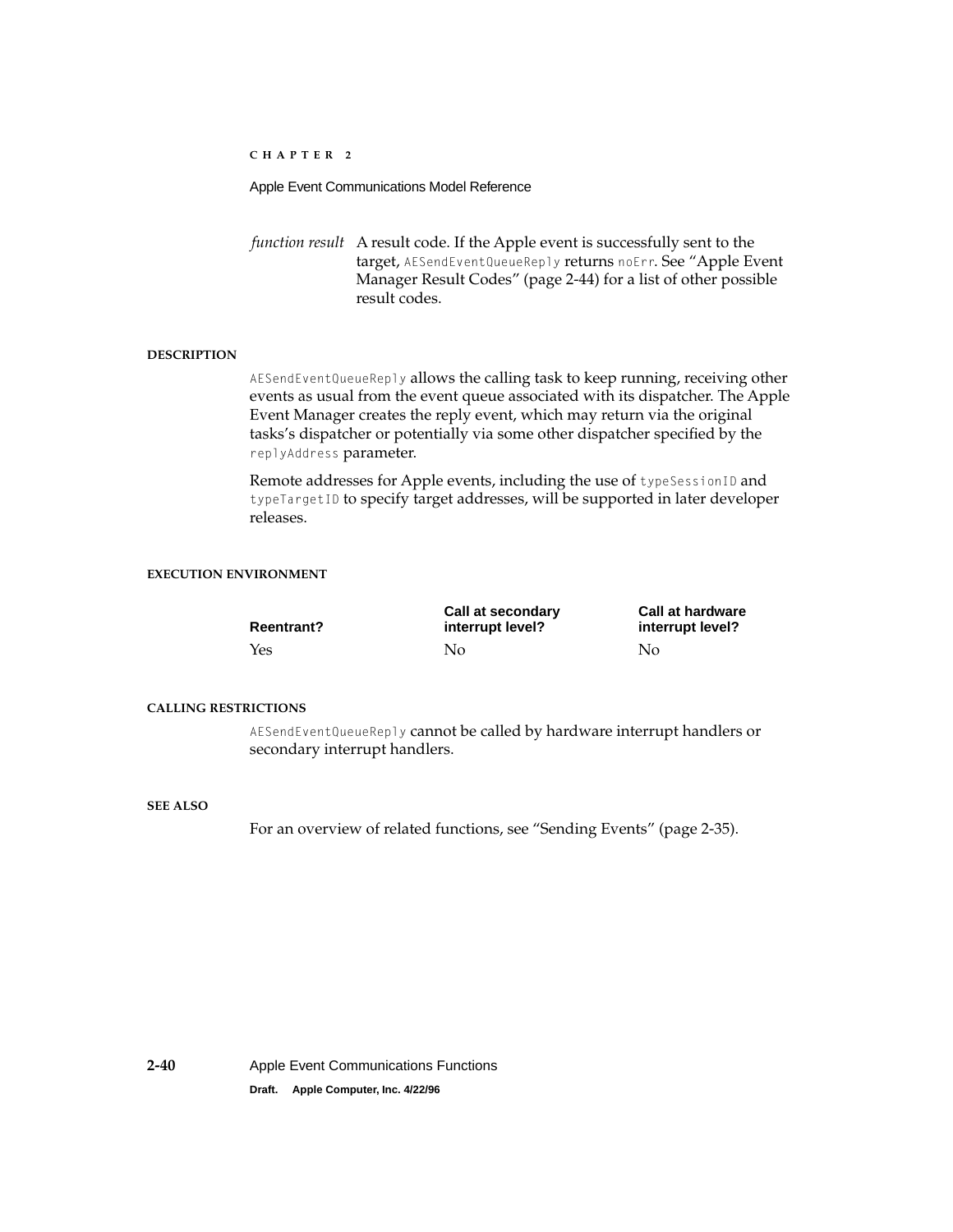## <span id="page-62-0"></span>**AESendEventToSelf 2**

Sends an event directly to the handler table stack for one of your program's dispatchers, bypassing the event queue altogether.

```
OSStatus AESendEventToSelf(
                     const AppleEvent *theAppleEvent, 
                     const AppleEvent *reply,
                     AEDispatcherRef whichDispatcher,
                     AESendOptions sendOpts);
```
- theAppleEvent A pointer to the Apple event to be sent. The address of the target is ignored.
- reply A pointer to a reply Apple event. On input, you must provide the reply event. You can use the Mac OS 8 function AECreateReplyAppleEvent **to preallocate the reply event. If you** don't want a reply, specify NIL or a null Apple event. On output, the reply event, if any, contains information provided by the recipient. Your program is responsible for using AEDisposeDesc **to dispose of the descriptor record returned in** the reply parameter.

whichDispatcher

A reference to the dispatcher you want to receive the event.

- sendOpts The send options for the Apple event. You identify the send options you want with the values defined in the AESendOptions enumeration [\(page 2-5\).](#page-26-0) The send options determine whether and how the recipient of the event can interact with the user, whether such interaction can involve a layer switch, and whether the event should be recorded.
- *function result* A result code. If the Apple Event Manager cannot find a handler for an Apple event with the aid of the dispatcher to which the event is addressed, AESendEventToSelf returns the result code errAEEventNotHandled. If the Apple event is successfully handled, AESendEventToSelf returns noErr. See ["Apple Event Manager Result Codes" \(page 2-44\)](#page-65-0) for a list of possible result codes.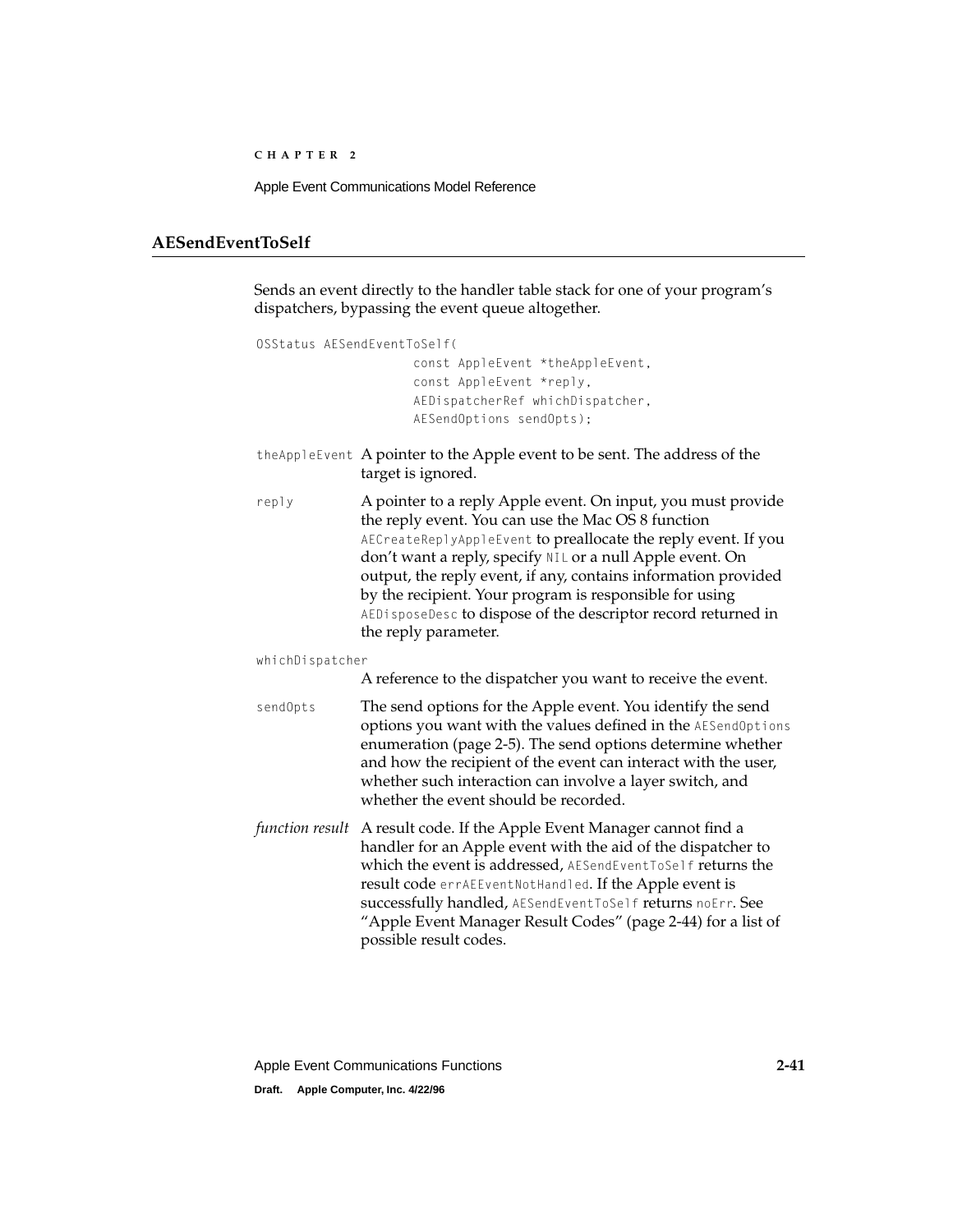Apple Event Communications Model Reference

## <span id="page-63-0"></span>**DESCRIPTION**

AESendEventToSelf provides the fastest way to send an event to one of your program's dispatchers.

## **EXECUTION ENVIRONMENT**

| <b>Reentrant?</b> | Call at secondary<br>interrupt level? | <b>Call at hardware</b><br>interrupt level? |  |
|-------------------|---------------------------------------|---------------------------------------------|--|
| Yes               | Nο                                    | No                                          |  |

## **CALLING RESTRICTIONS**

AESendEventToSelf cannot be called by hardware interrupt handlers or secondary interrupt handlers.

## **SEE ALSO**

For an overview of related functions, see ["Sending Events" \(page 2-35\)](#page-56-0).

# Application-Defined Function

## **MyEventHandler 2**

Handles a specified Apple event.

OSStatus MyEventHandler ( const AppleEvent \*theAppleEvent, AppleEvent \*reply, void \*handlerRefcon, AEHandlerTableRef handlerTable);

theAppleEvent A pointer to an Apple event. On input, this is the event to be handled.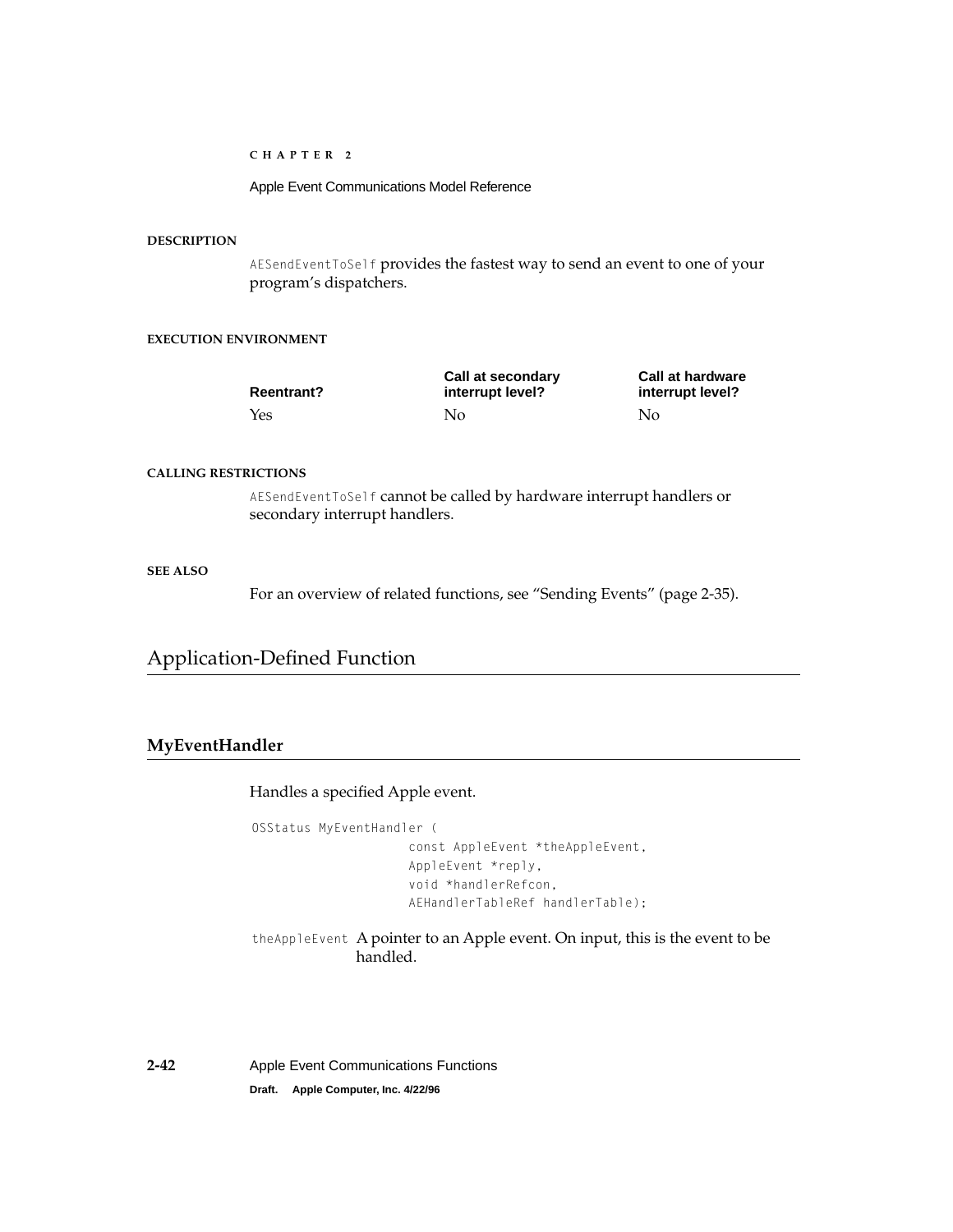| reply           | A pointer to a reply Apple event. On input, this is an empty<br>reply event. On output, your program can add any parameters<br>that might be useful to the Apple event's sender.                                                                                                                                                                                                                                                                                                                                                                                                                                                                                                    |
|-----------------|-------------------------------------------------------------------------------------------------------------------------------------------------------------------------------------------------------------------------------------------------------------------------------------------------------------------------------------------------------------------------------------------------------------------------------------------------------------------------------------------------------------------------------------------------------------------------------------------------------------------------------------------------------------------------------------|
|                 | handlerRefcon The reference constant stored in the dispatcher for the event's<br>class and ID.                                                                                                                                                                                                                                                                                                                                                                                                                                                                                                                                                                                      |
| handlerTable    | A reference to the handler table in which the handler is<br>installed.                                                                                                                                                                                                                                                                                                                                                                                                                                                                                                                                                                                                              |
| function result | A result code. Your handler should always set its function<br>result to noErr if it successfully handles the Apple event.<br>If an error occurs, your handlers should return either<br>errAEEventNotHandled or some other nonzero result code. If the<br>error occurs because your handler cannot understand the event,<br><b>return</b> errAEEventNotHandled, in case a handler in the next<br>handler table in the dispatcher's handler table stack can handle<br>it. If the error occurs because the event is impossible to handle<br>as specified, return the result code returned by whatever<br>function caused the failure, or whatever other result code is<br>appropriate. |

#### **DISCUSSION**

Your handler uses both functions described in *Inside Macintosh: Interapplication Communication* and new subdescriptor functions provided by Mac OS 8 to extract parameters and attributes from the Apple event and perform any processing required. An Apple event handler should extract any parameters and attributes from the Apple event, perform the requested action, and add parameters to the reply Apple event if appropriate. If any of the parameters include object specifier records, the handler should call AEResolve to resolve them—that is, to locate what they describe.

If your handler cannot understand the event, it should return errAEEventNotHandled. If the event is impossible to handle as specified, your handler should return the result code returned by whatever function caused the failure, or whatever other result code is appropriate.

For example, suppose your program receives a Get Data event that requests the name of the current printer, and your program cannot handle such an event. In this situation, you should return errAEEventNotHandled in case a handler in the next table in the dispatcher's handler table stack can handle it. This strategy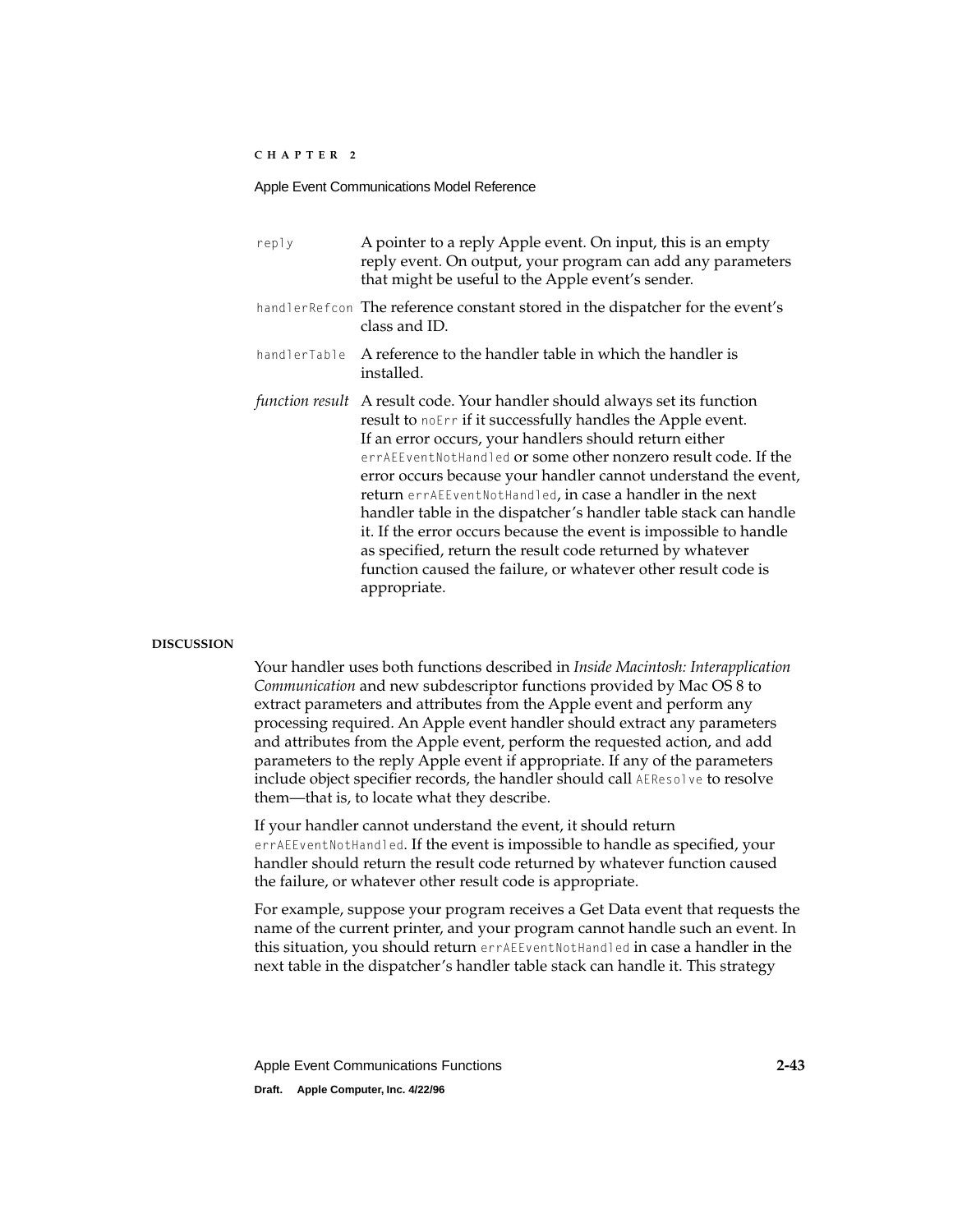<span id="page-65-0"></span>Apple Event Communications Model Reference

allows your program to take advantage of the default handlers provided by the system.

However, if your program cannot handle a Get Data event that requests the fifth paragraph in a document because the document contains only four paragraphs, you should return some other nonzero result code, because further attempts to handle the event are pointless.

## **EXECUTION ENVIRONMENT**

| <b>Reentrant?</b> | Call at secondary<br>interrupt level? | <b>Call at hardware</b><br>interrupt level? |  |
|-------------------|---------------------------------------|---------------------------------------------|--|
| Yes               | No                                    | No                                          |  |

# Apple Event Manager Result Codes 2

| noErr                | $\Omega$ | No error                                                                 |
|----------------------|----------|--------------------------------------------------------------------------|
| paramErr             | $-50$    | Parameter error (for example, value of handler<br>pointer is NIL or odd) |
| MemFullErr           | $-108$   | Not enough room in heap zone                                             |
| userCanceledErr      | $-128$   | User canceled an operation                                               |
| procNotFound         | $-600$   | No eligible process with specified process serial<br>number              |
| errAECoercionFail    | $-1700$  | Data could not be coerced to the requested<br>descriptor type            |
| errAEDescNotFound    | $-1701$  | Descriptor record was not found                                          |
| errAECorruptData     | $-1702$  | Data in an Apple event could not be read                                 |
| errAEWrongDataType   | $-1703$  | Wrong descriptor type                                                    |
| errAENotAEDesc       | $-1704$  | Not a valid descriptor record                                            |
| errAEBadListItem     | $-1705$  | Operation involving a list item failed                                   |
| errAENewerVersion    | $-1706$  | Need a newer version of the Apple Event Manager                          |
| errAENotAppleEvent   | $-1707$  | Event is not an Apple event                                              |
| errAEEventNotHandled | $-1708$  | Event wasn't handled by an Apple event handler                           |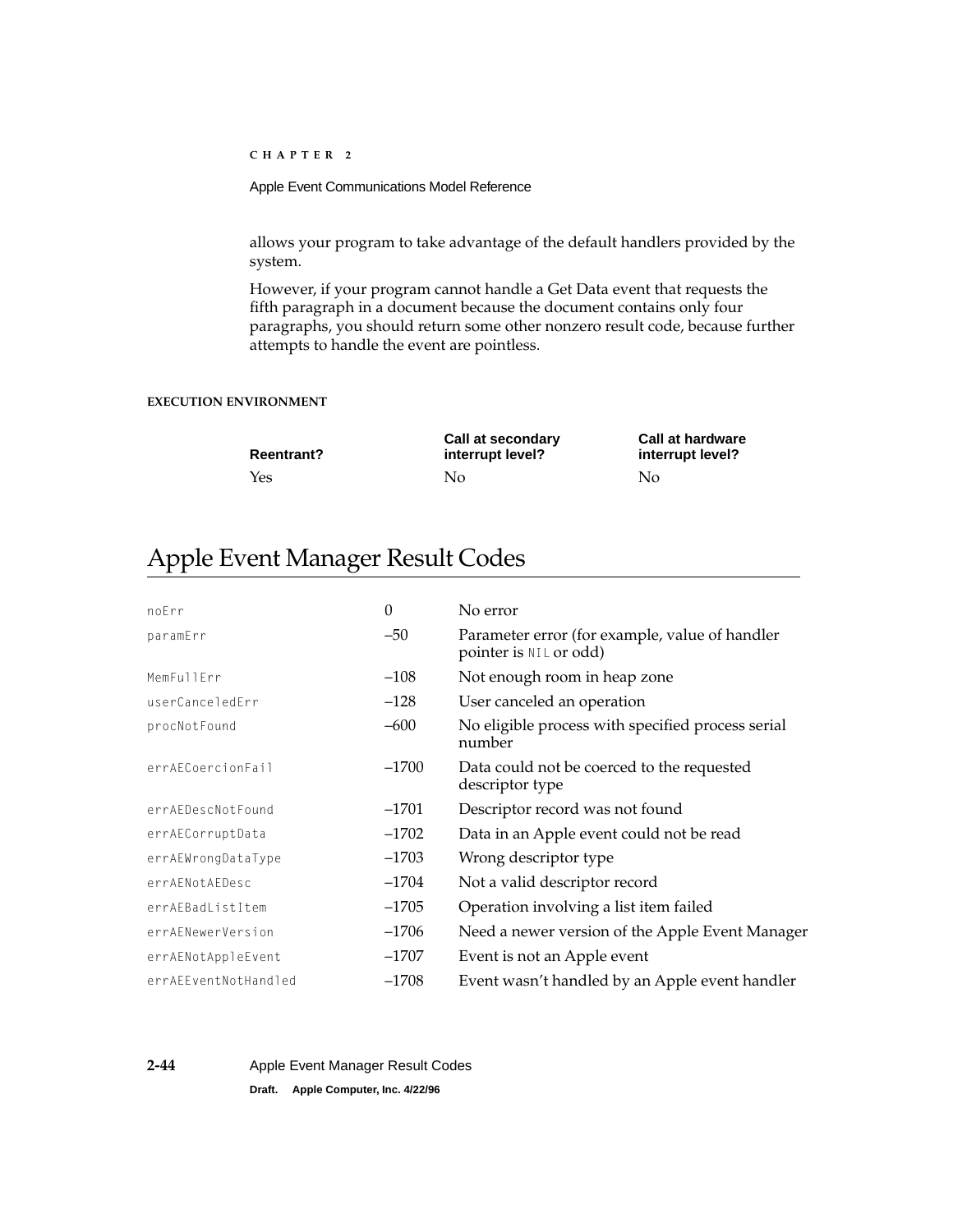## Apple Event Communications Model Reference

| errAEReplyNotValid       | $-1709$ | AEResetTimer was passed an invalid reply                                                                                                                                                                                                       |
|--------------------------|---------|------------------------------------------------------------------------------------------------------------------------------------------------------------------------------------------------------------------------------------------------|
| errAEUnknownSendMode     | $-1710$ | Invalid sending mode was passed                                                                                                                                                                                                                |
| errAEWaitCanceled        | $-1711$ | User canceled out of wait loop for reply or receipt                                                                                                                                                                                            |
| errAETimeout             | $-1712$ | Apple event timed out                                                                                                                                                                                                                          |
| errAENoUserInteraction   | $-1713$ | No user interaction allowed                                                                                                                                                                                                                    |
| errAENotASpecialFunction | $-1714$ | The keyword is not valid for a special function                                                                                                                                                                                                |
| errAEParamMissed         | $-1715$ | Handler cannot understand a parameter the client<br>considers required                                                                                                                                                                         |
| errAEUnknownAddressType  | $-1716$ | Unknown Apple event address type                                                                                                                                                                                                               |
| errAEHandlerNotFound     | $-1717$ | No handler found for an Apple event or a coercion,<br>or no object callback function found                                                                                                                                                     |
| errAEReplyNotArrived     | $-1718$ | Reply has not yet arrived                                                                                                                                                                                                                      |
| errAEIllegalIndex        | $-1719$ | Not a valid list index                                                                                                                                                                                                                         |
| errAEImpossibleRange     | $-1720$ | The range is not valid because it is impossible for a<br>range to include the first and last objects that were<br>specified; an example is a range in which the offset<br>of the first object is greater than the offset of the last<br>object |
| errAEWrongNumberArgs     | $-1721$ | The number of operands provided for the kAENot<br>logical operator is not 1                                                                                                                                                                    |
| errAEAccessorNotFound    | $-1723$ | There is no object accessor function for the<br>specified object class and token descriptor type                                                                                                                                               |
| errAENoSuchLogical       | $-1725$ | The logical operator in a logical descriptor record is<br>not kAEAnd, kAEOr, or kAENot                                                                                                                                                         |
| errAEBadTestKey          | $-1726$ | The descriptor record in a test key is neither a<br>comparison descriptor record nor a logical<br>descriptor record                                                                                                                            |
| errAENotAnObjectSpec     | $-1727$ | The objSpecifier parameter of AEResolve is not an<br>object specifier record                                                                                                                                                                   |
| errAENoSuchObject        | $-1728$ | A runtime resolution error: for example, object<br>specifier record asked for the third element, but<br>there are only two                                                                                                                     |
| errAENegativeCount       | $-1729$ | Object-counting function returned negative value                                                                                                                                                                                               |
| errAEEmptyListContainer  | $-1730$ | The container for an Apple event object is specified<br>by an empty list                                                                                                                                                                       |